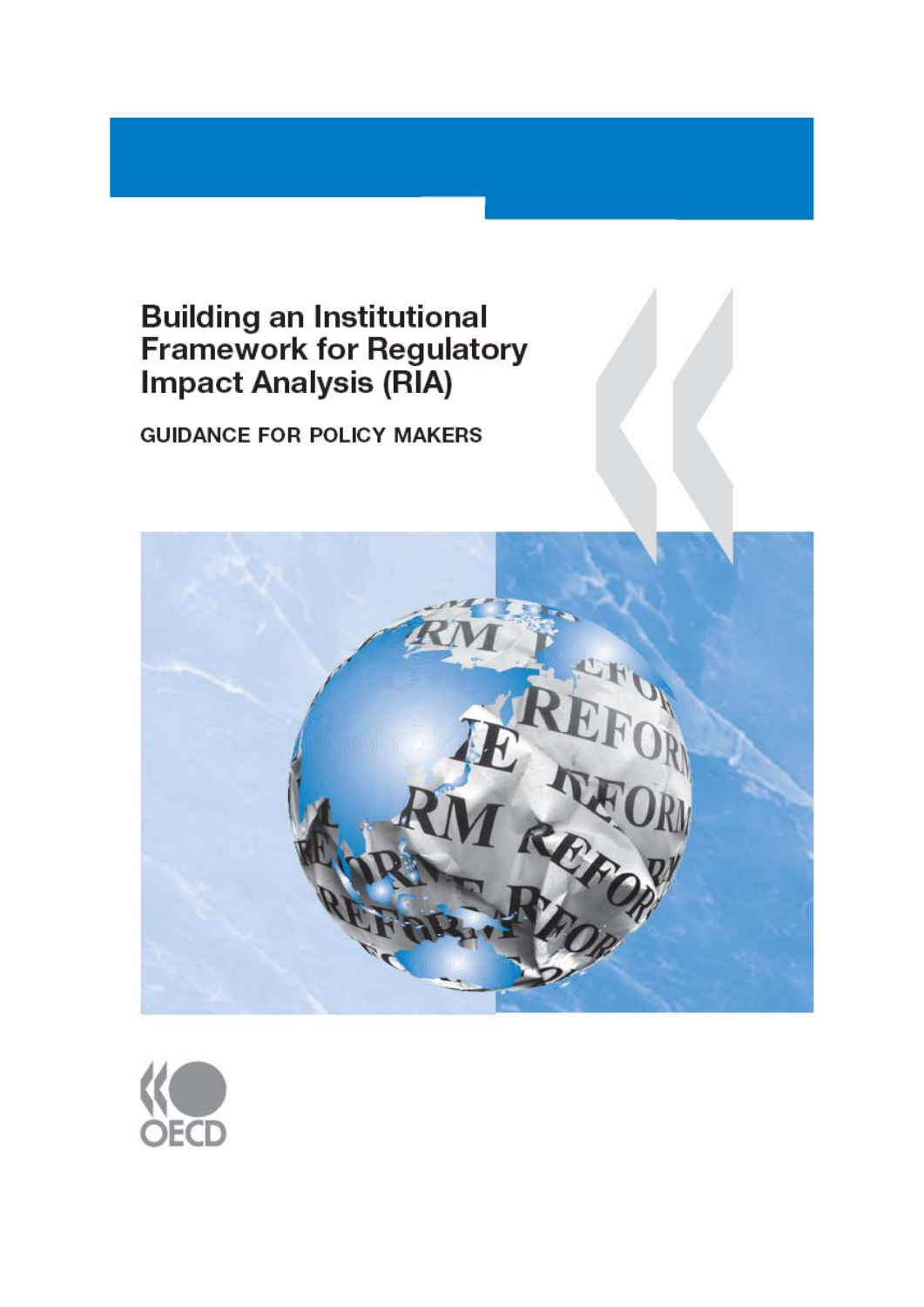

# *Building an Institutional Framework for Regulatory Impact Analysis (RIA): Guidance for Policy Makers*

Version 1.1

2008 *Regulatory Policy Division Directorate for Public Governance and Territorial Development*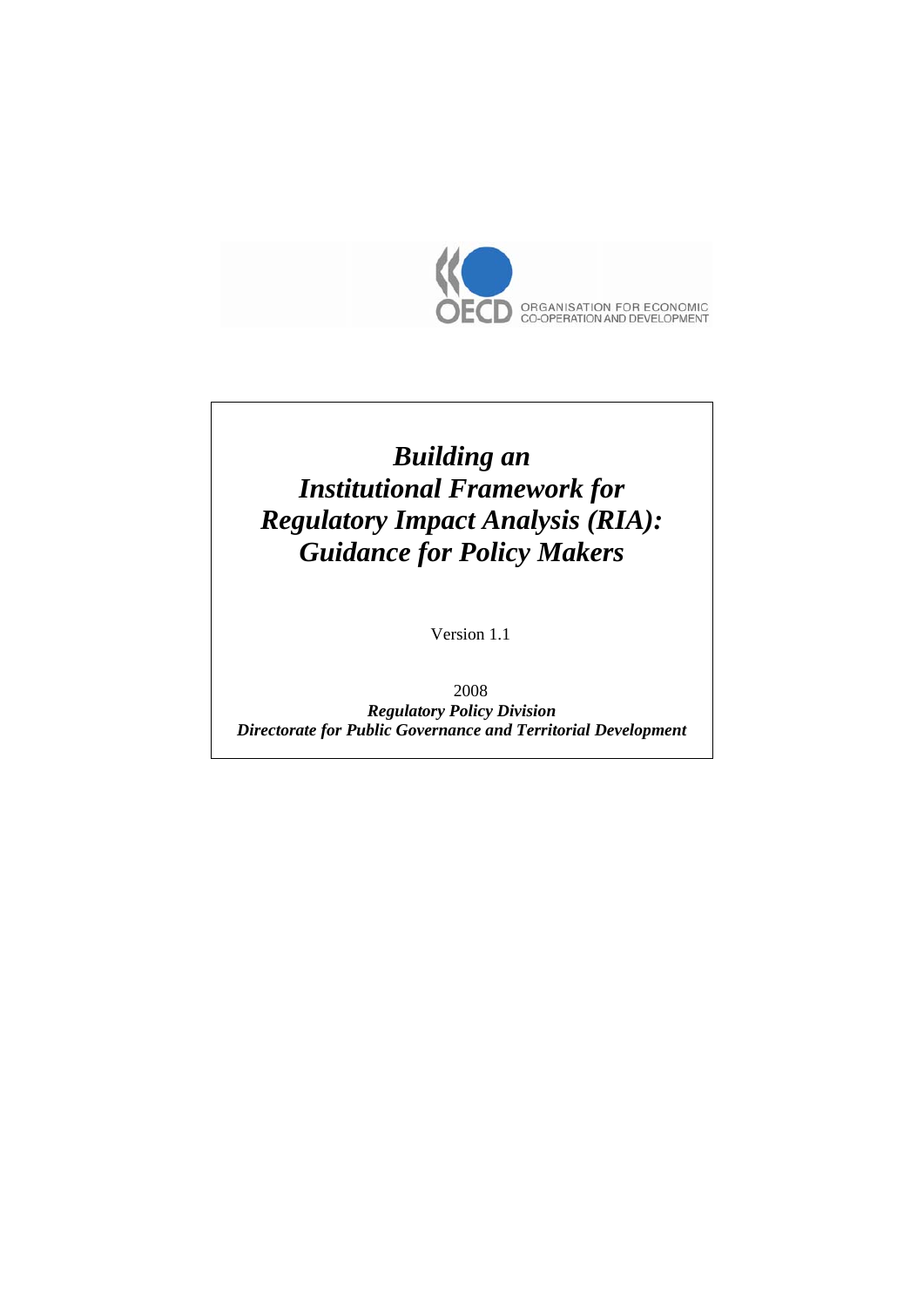# *Table of contents*

| 2.1. Definition of Regulatory Impact Analysis14<br>2.2. Constitutive elements of RIA: the document              |  |
|-----------------------------------------------------------------------------------------------------------------|--|
| 2.3. Measuring impacts in different areas of interest17                                                         |  |
|                                                                                                                 |  |
| 3.1. Benefits of Regulatory Impact Analysis24<br>3.4. Good practices for introducing effective RIA systems29    |  |
|                                                                                                                 |  |
| 4.2. Integrate RIA timely in the decision-making process34<br>4.3. Build a RIA team inside the administration35 |  |
|                                                                                                                 |  |
| 5.2.1. Apply RIA to existing as well as new regulation43                                                        |  |
|                                                                                                                 |  |
| 5.5. Consultation, participation and transparency48                                                             |  |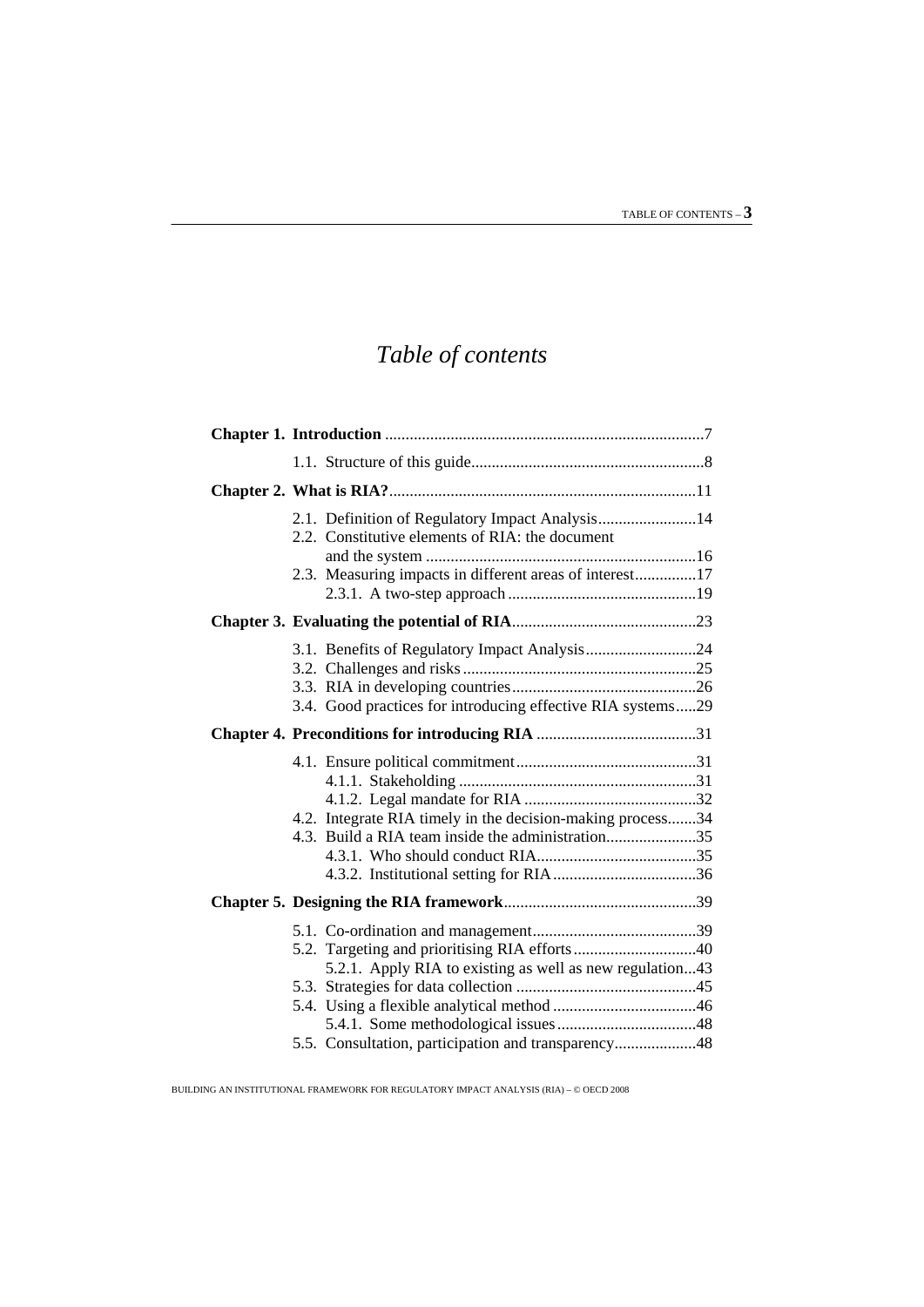| 6.3.1. Communication inside the administration             |  |  |
|------------------------------------------------------------|--|--|
|                                                            |  |  |
|                                                            |  |  |
|                                                            |  |  |
|                                                            |  |  |
| Annex 2. Selected regulatory institutions and RIA websites |  |  |
|                                                            |  |  |
|                                                            |  |  |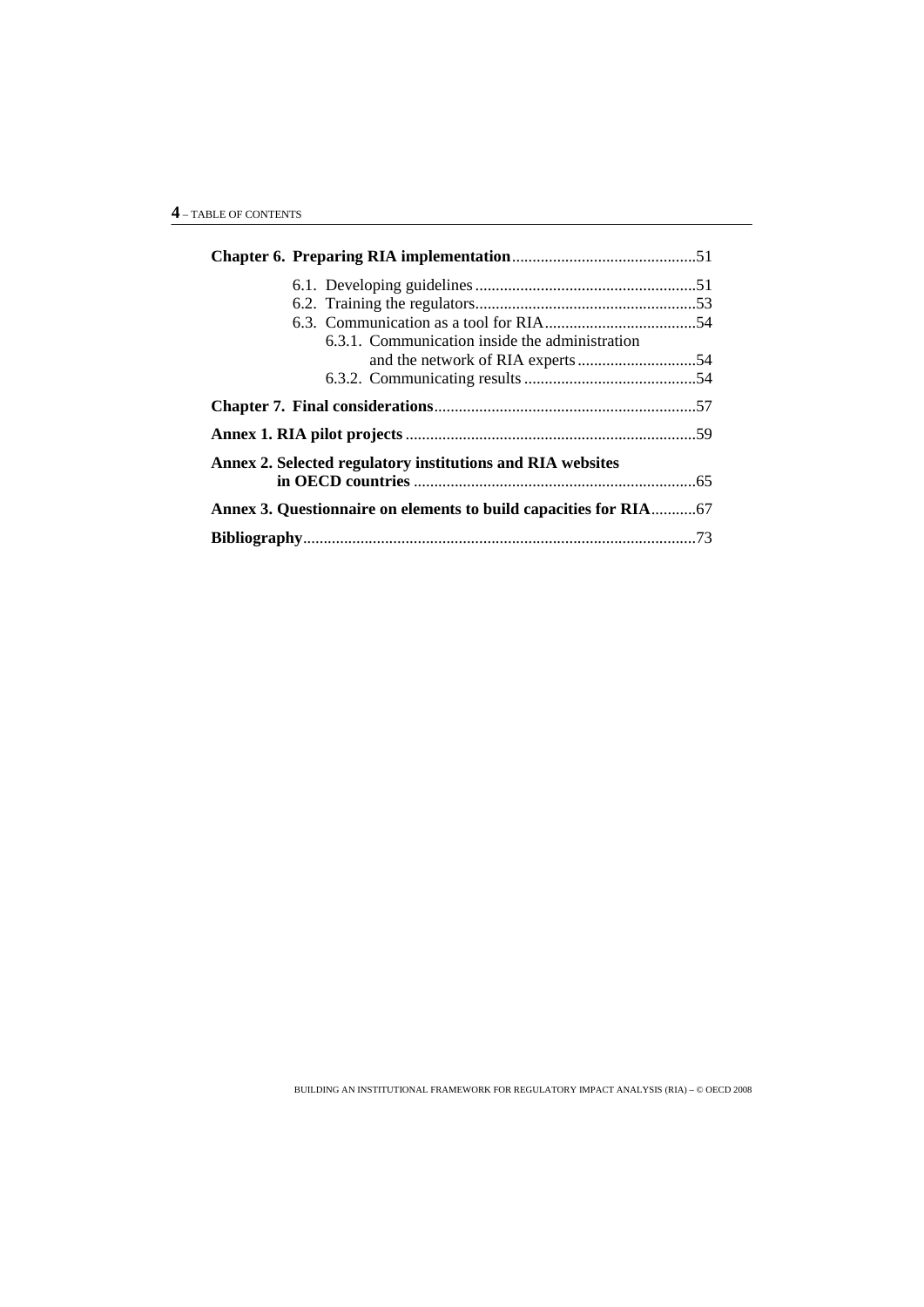# *Tables*

|--|--|--|

## *Figures*

## *Boxes*

| Box 1.        | The OECD Reference Checklist for Regulatory                               |     |
|---------------|---------------------------------------------------------------------------|-----|
|               |                                                                           | .12 |
| Box 2.        | Approaches to measure impacts of regulations in                           |     |
|               |                                                                           |     |
| Box 3.        |                                                                           |     |
| Box 4.        |                                                                           |     |
| Box 5.        | RIA main objectives and outputs concerning regulatory                     |     |
|               |                                                                           |     |
| Box 6.        | The APEC-OECD Integrated Checklist on Regulatory                          |     |
|               |                                                                           |     |
| <b>Box 7.</b> |                                                                           |     |
| Box 8.        |                                                                           |     |
|               | Box 9. Central oversight bodies for regulatory reform37                   |     |
|               |                                                                           |     |
|               |                                                                           |     |
|               | Box 12. RIA prioritisation in Australia, Canada and the                   |     |
|               |                                                                           |     |
|               | Box 13. RIA as a tool for a <i>guillotine</i> process: the Swedish case44 |     |
|               |                                                                           |     |
|               |                                                                           |     |
|               | Box 16. Training programmes and guidelines in OECD countries 52           |     |
|               | Box 17. Communication of RIA results and synergies with                   |     |
|               |                                                                           |     |
|               |                                                                           |     |
|               |                                                                           |     |

# *Charts*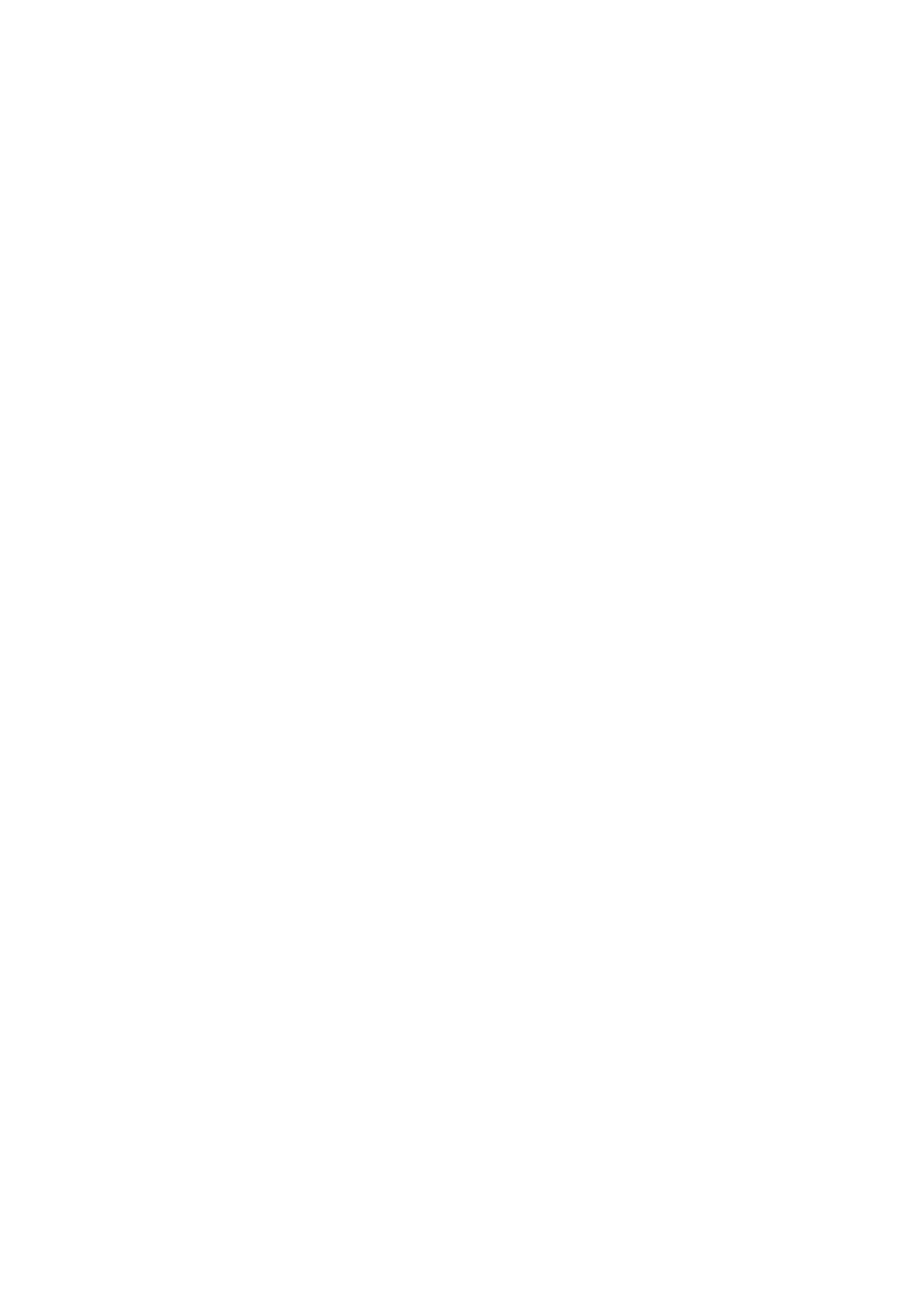# **Chapter [1](#page-6-1). Introduction**<sup>1</sup>

<span id="page-6-0"></span>Regulatory Impact Analysis (RIA) is a fundamental tool to help governments to assess the impacts of regulation. RIA is used to examine and measure the likely benefits, costs and effects of new or existing regulation. The implementation of RIA supports the process of policy-making by contributing valuable empirical data to policy decisions, and through the construction of a rational decision framework to examine the implications of potential regulatory policy options. This is an important factor in responding to the impact on modern economies of open international markets and budgetary constraints, and the consequences of competing policy demands. A key feature of RIA is its consideration of the potential economic impacts of regulatory proposals.

RIA is an essential policy tool for regulatory quality. The overall aim of RIA is to assist governments to make their policies more efficient. The use of RIA can contribute to the policy-making process by promoting efficient regulatory policy and improved social welfare. Extensive literature has been produced containing information about its introduction, lessons learned from implementation and challenges encountered by governments. The OECD, a pioneer in the field of regulatory reform, has also contributed to the dissemination of knowledge and expertise on RIA by identifying best practices in OECD countries.<sup>[2](#page-6-2)</sup>

<span id="page-6-2"></span>2 OECD (1997a).

<span id="page-6-1"></span> $\frac{1}{1}$  This paper has been prepared by Delia Rodrigo and Pedro Andrés-Amo, Policy Analysts at the OECD Secretariat. For further questions and comments please contact Pedro Andres-Amo (pedro.andresamo@oecd.org, +33-(0)1-45249611). Additional contributions were made by Ahmet Korkmaz, Gregory Bounds, Sophie Richter-Devroe and Josef Konvitz, OECD Regulatory Policy Division. Faisal Naru, DAI Europe, has provided valuable comments. Amanda Costa, OECD, was responsible for final editing and layout of the text.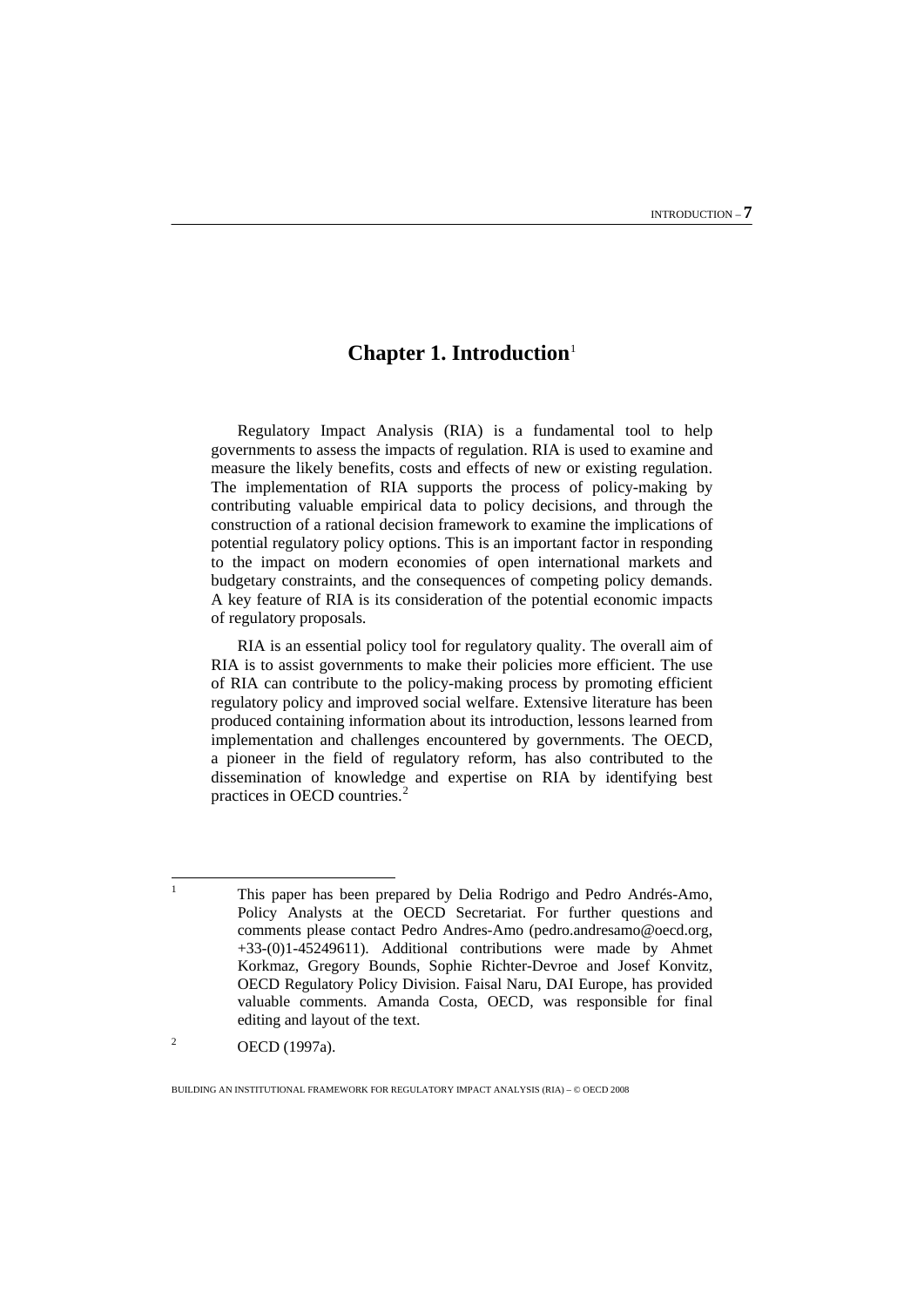<span id="page-7-0"></span>RIA has attracted attention in many emerging and developing countries as a key element to improve regulatory policy making.<sup>[3](#page-7-1)</sup> This publication forms part of a collective effort to disseminate knowledge about RIA and to provide a point of reference for any region and country not well acquainted with the concept. The goal is to reach policy makers with a fairly low level of knowledge – or no knowledge at all – about RIA and introduce them in a non-exhaustive way to the main elements that constitute the RIA process.

Given the potential capacity constraints of countries and a variety of conditions, the objective of this publication is not to specify how a RIA must be undertaken, but to raise issues that an analyst may need to address to build a framework to conduct RIA. The paper is based on the OECD principles for effective RIA implementation. Institutions matter; before embarking on designing and implementing a RIA process, policy-makers involved with regulatory management and policy issues need to consider whether some basic preconditions are in place and to what extent existing institutions can provide a good framework for implementation. The OECD framework brings out questions to consider and highlights the benefits of such a tool to help practitioners better understand the elements needed for a RIA system.

This publication should be understood as a living document that will evolve as more evidence is gathered on how emerging and developing countries introduce the use of RIA and consolidate a RIA system.<sup>[4](#page-7-2)</sup> The sequence presented in the paper should be seen as a compilation of logical steps, but not necessarily the only possible way to approach this issue. It is based on the proposition that introducing the use of RIA as a technical process of evaluating policy may not require a comprehensive reform process, at least at an early stage. Starting small may be a precursor to changes that otherwise would have been more difficult to achieve.

## **1.1. Structure of this guide**

The text draws on the work of the OECD, which has published extensively on the RIA practices of OECD members. This includes the 24 country reviews published under the OECD Horizontal Programme of Regulatory Reform including reviews on Russia and Brazil, the first two

<span id="page-7-1"></span> $\frac{1}{3}$  In recent years, pilot activities to explore the use of this policy tool within regulatory systems in developing countries have been introduced in different regions.

<span id="page-7-2"></span><sup>4</sup> The reader is welcome to provide comments and suggestions to the OECD Secretariat.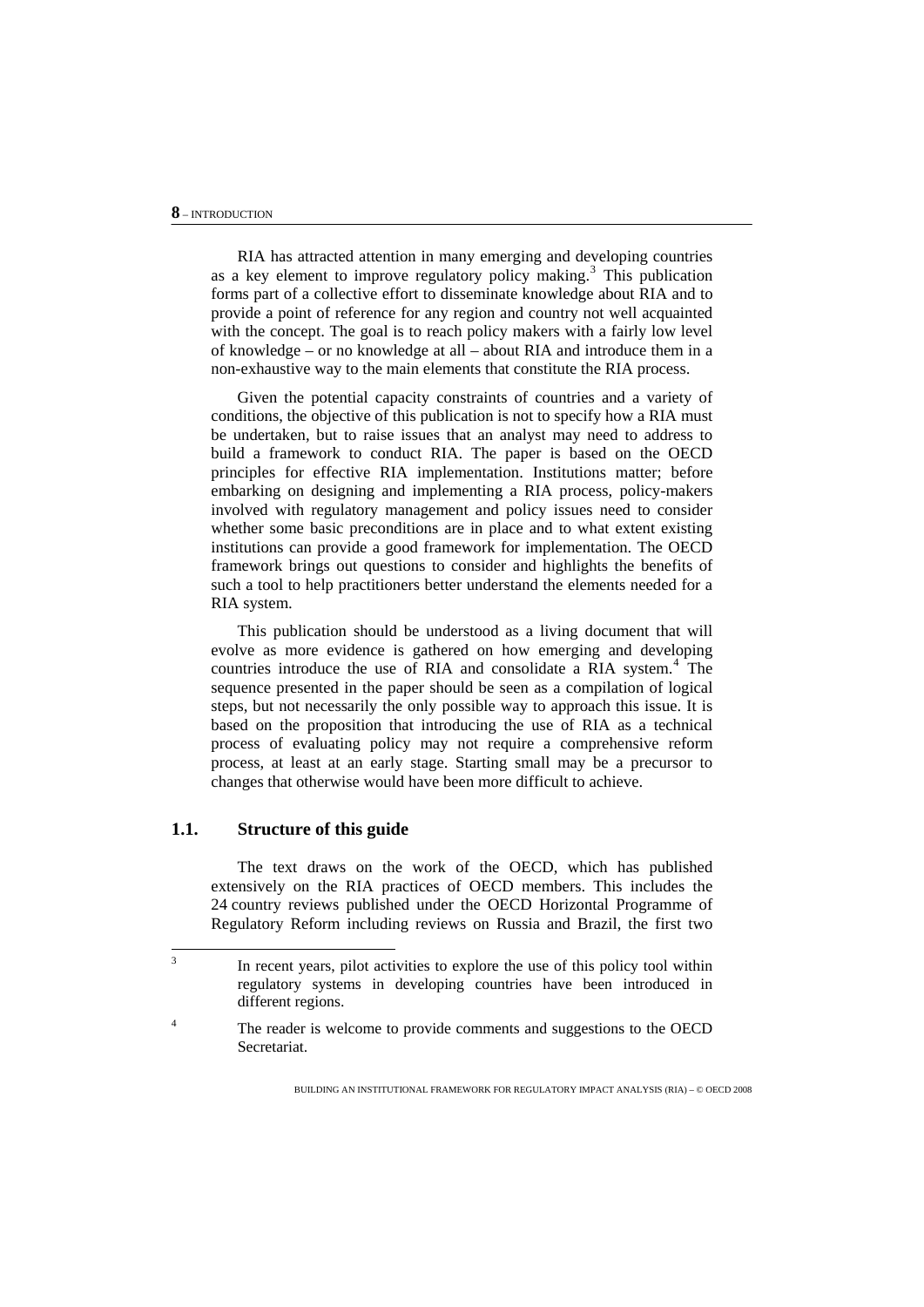non-member countries to undergo such a review process. In addition, the paper draws upon and references relevant literature covering different aspects of RIA design and implementation including case studies and research papers, as well as international technical analyses prepared by international organisations, government and academic institutions, and consulting firms working on regulatory reform (examples are the World Bank Group, the Centre on Regulation and Competition of the University of Manchester, the UK Department for International Development [DfID]). Examples of how countries have succeeded in designing RIA are referenced through the guide.

The paper is divided into seven sections, which together address the fundamental elements for the development of a RIA system:

- Chapter 1 Establishes the context and the structure of this paper.
- Chapter 2 Provides an introduction to the concept of RIA. Highlights the important components drawing on the OECD reference checklist for regulatory decision making. Examples of RIA programmes adapted to the circumstances of particular countries are provided.
- Chapter 3 Outlines the expected benefits from implementing RIA as well as potential obstacles. Draws on the ten *best practice* principles for RIA identified by the OECD in 1997.
- Chapter  $4$  Considers the necessary institutional conditions for implementing a RIA system. Discusses the integration of RIA in the decision-making process from a legal and practical perspective.
- Chapter 5 Raises issues in relation to the co-ordination and management of RIA through the establishment of an institutional framework. Explores the possibility of targeting RIA depending on policy priorities and also discusses methodological issues such as strategies for data collection and processes for public consultation.
- Chapter  $6 -$  Discusses important factors for ensuring the quality of RIA including training of practitioners, developing technical guidance and communicating outcomes to stakeholders.
- Chapter  $7$  Provides final considerations including the ongoing approach of this publication that is open to comments and suggestions from readers. Points out that though RIA is not a cure-all policy tool, it can improve policy making by promoting evidence-based decisions. Also underlines that starting small is a way of reaping benefits from RIA that can be multiplied over time.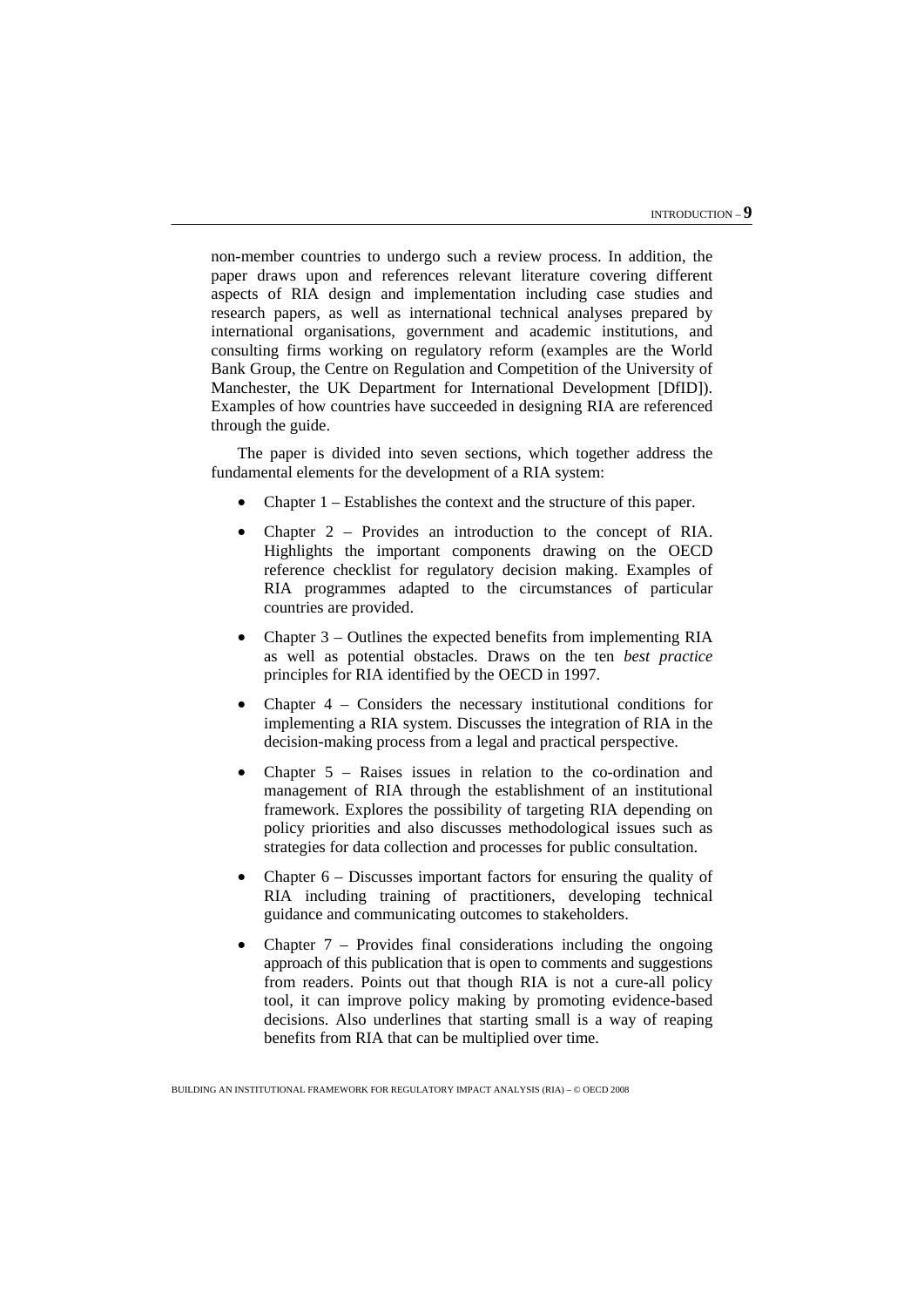Attached are a series of annexes that refer to RIA pilot projects as a possible means of introducing RIA, as implemented in some emerging and developing countries. This series of practical examples should prove a useful reference for practitioners. A list of selected regulatory institutions and websites containing particular information on RIA in OECD countries can be found to enlarge the information on the use of this policy tool. As a complementary self-assessment exercise, specific questions are included aimed at assisting policy-making officials to reflect on how best to prepare to initiate and establish RIA.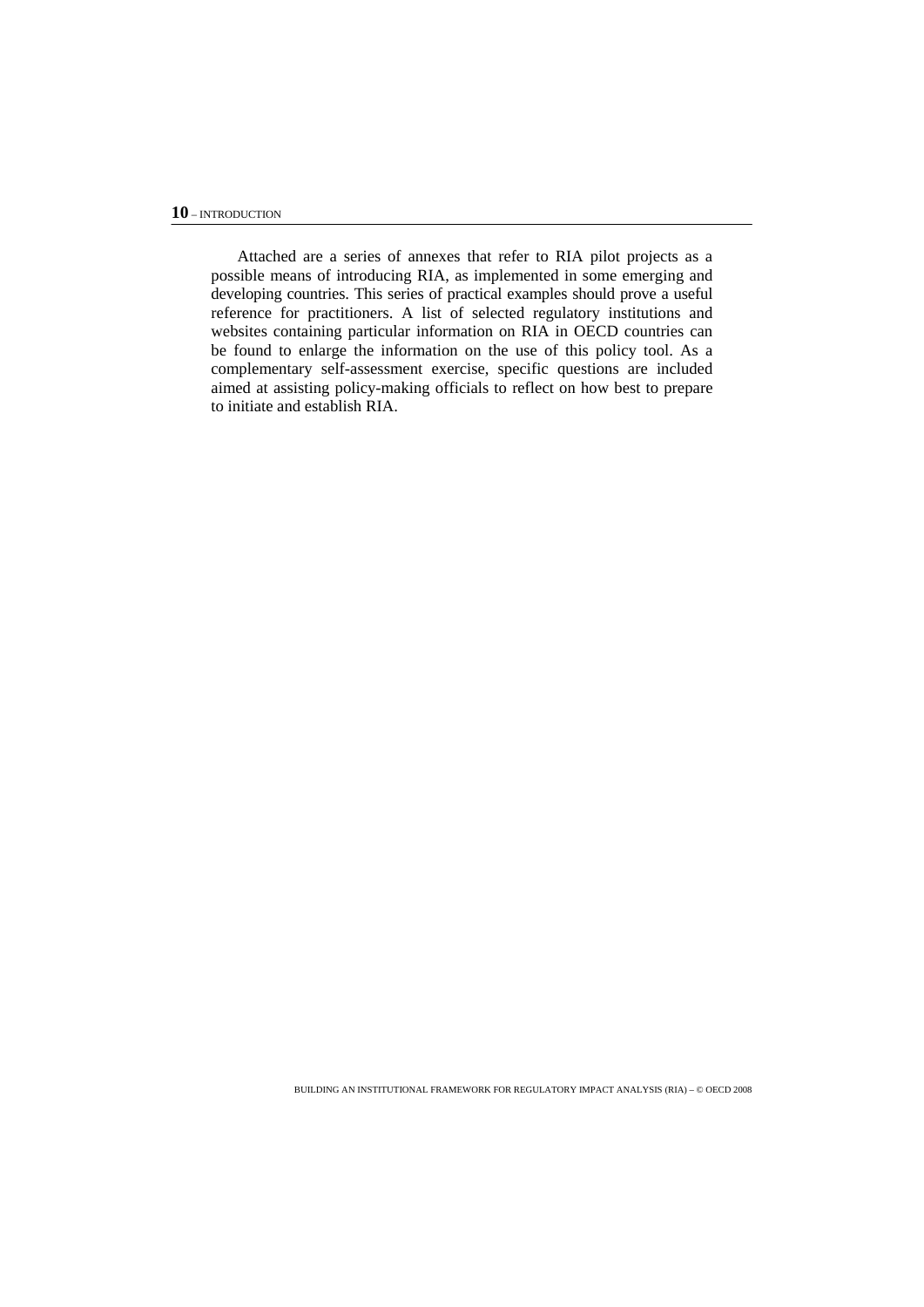# **Chapter 2. What is RIA?**

<span id="page-10-0"></span>The systematic conduct of RIA underpins the capacity of OECD governments to ensure that regulations are effective and efficient. Since 1974, the use of RIA has become widespread among OECD member countries. Figure 1 illustrates that 30 years later the number of OECD countries that require RIA of new regulatory proposals had grown to 26 out of 30 member countries. The approach of each country to RIA will vary to some extent; however, there are certain elements that remain consistent to the methodology and that should be understood when considering the implementation of a RIA programme.

This chapter provides an introduction to the concept of RIA. It highlights the important components, drawing on the *OECD Reference Checklist for Regulatory Decision-making*. Examples of RIA programmes adapted to the circumstances of particular countries are also provided.

In 1995 the *Recommendation of the Council of the OECD on Improving the Quality of Government Regulation* produced the *OECD Reference Checklist for Regulatory Decision-making* (see Box 1). The checklist covers a number of the relevant questions that policy makers should ask themselves when evaluating whether or not to respond to a perceived policy problem with regulation. Taken together, the questions help policy makers to think through the implications of proposed regulations and to determine that the proposed regulatory response (if it proceeds) is likely to be efficient and effective.

RIA is an institutionalised model for analysis that draws from the same analytical basis as the checklist. In its practical application RIA commences with an analysis and articulation of the problem which creates the context for regulation and proceeds through an evaluation of costs and benefits including a consideration of the processes for the implementation of the regulatory action. As an aid to decision making RIA includes an evaluation of possible alternative regulatory and non-regulatory approaches with the overall aim of ensuring that the final selected regulatory approach provides the greatest net public benefit.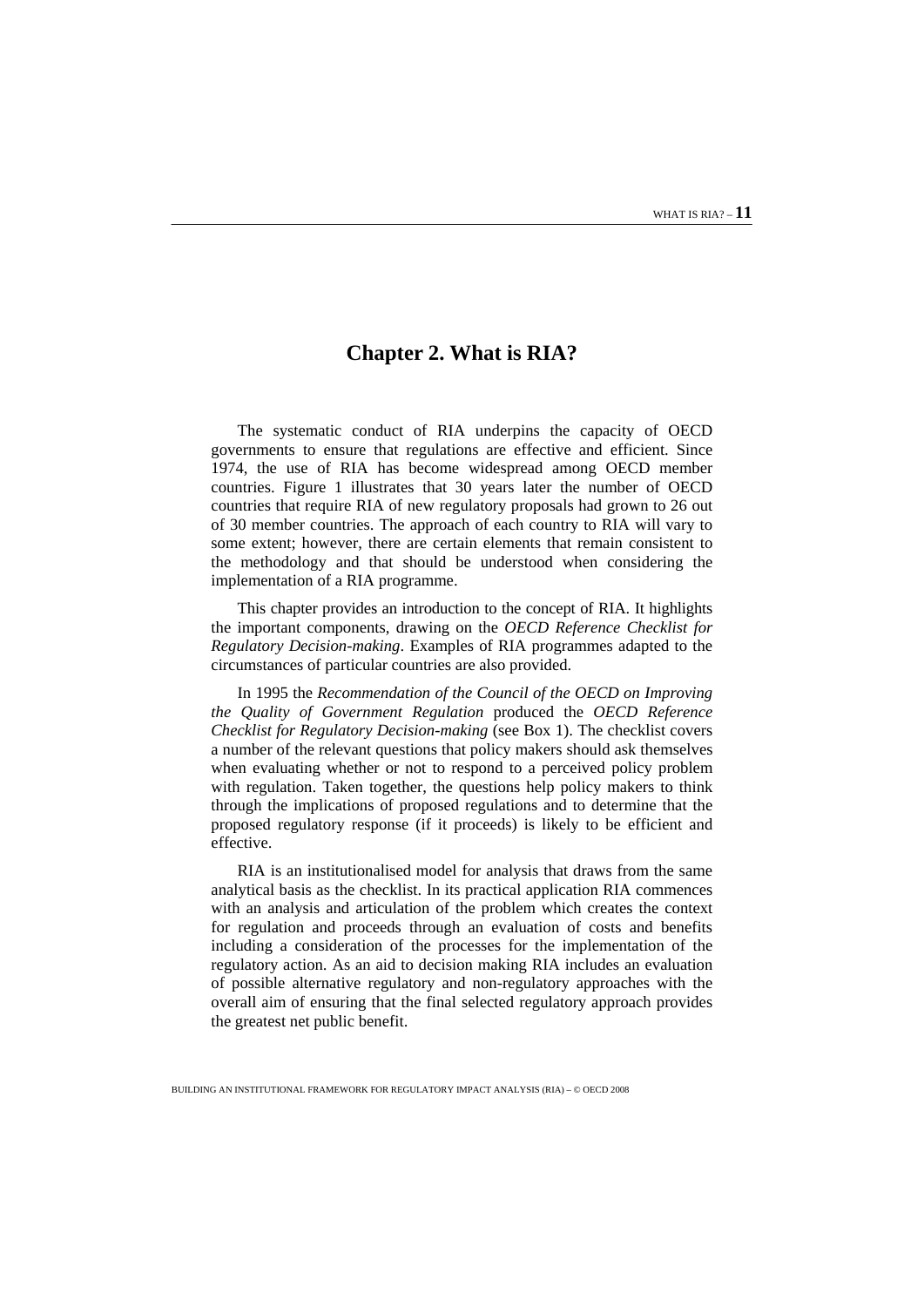<span id="page-11-0"></span>

**Figure 1. Trend in RIA adoption across OECD countries** 

1974-2005

*Source*: OECD (2007d), *Indicators of Regulatory Management Systems*, OECD Working Papers on Public Governance, 2007/4, OECD.

#### **Box 1. The OECD Reference Checklist for Regulatory Decision-making**

#### **1. Is the problem correctly defined?**

The problem to be solved should be precisely stated, giving evidence of its nature and magnitude, and explaining why it has arisen (identifying the incentives of affected entities).

#### **2. Is government action justified?**

Government intervention should be based on explicit evidence that government action is justified, given the nature of the problem, the likely benefits and costs of action (based on a realistic assessment of government effectiveness), and alternative mechanisms for addressing the problem.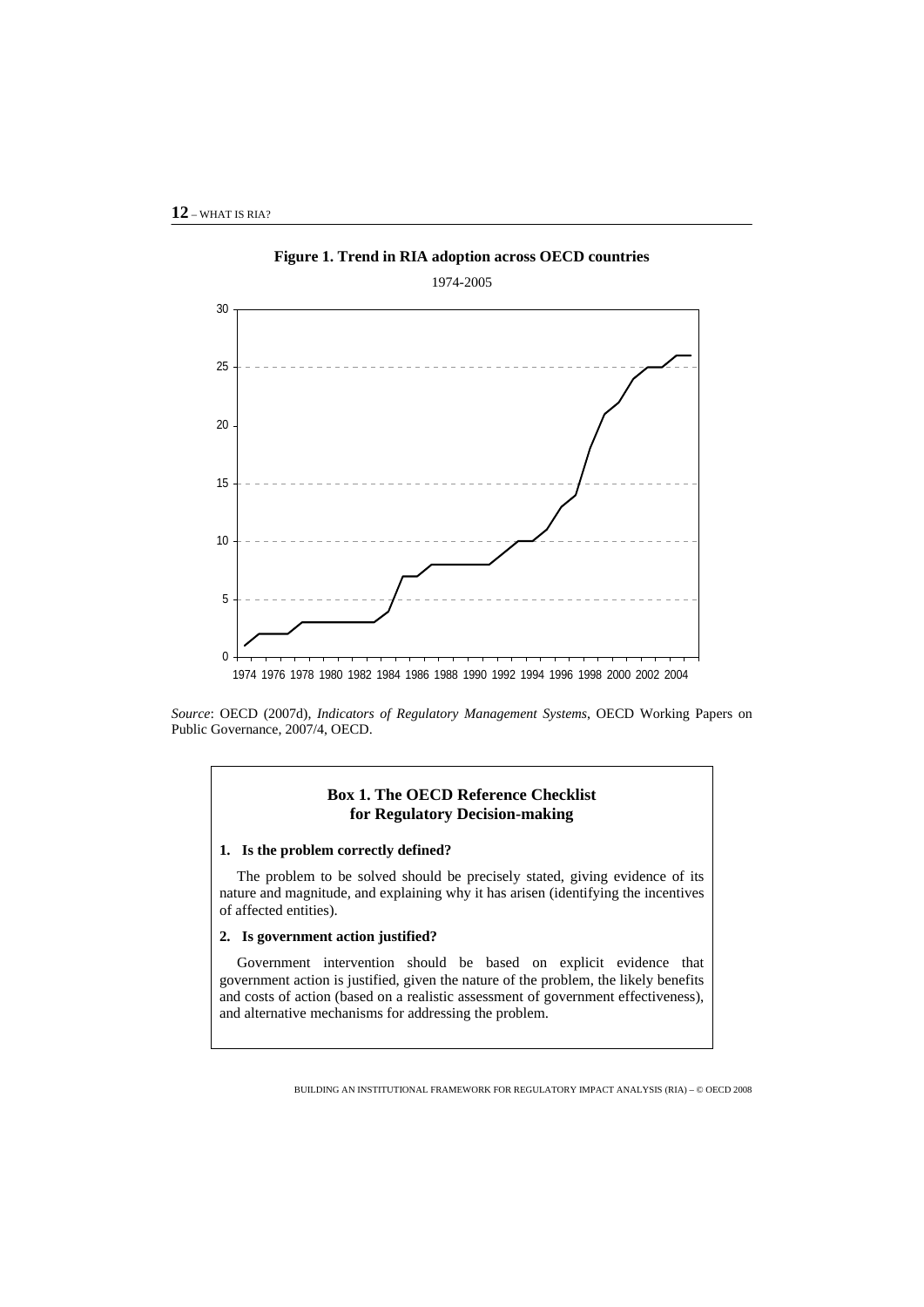## **Box 1. The OECD Reference Checklist for Regulatory Decision-making**

*(continued)* 

#### **3. Is regulation the best form of government action?**

Regulators should carry out, early in the regulatory process, an informed comparison of a variety of regulatory and non-regulatory policy instruments, considering relevant issues such as costs, benefits, distributional effects and administrative requirements.

#### **4. Is there a legal basis for regulation?**

Regulatory processes should be structured so that all regulatory decisions rigorously respect the "rule of law"; that is, responsibility should be explicit for ensuring that all regulations are authorised by higher-level regulations and consistent with treaty obligations, and comply with relevant legal principles such as certainty, proportionality and applicable procedural requirements.

#### **5. What is the appropriate level (or levels) of government for this action?**

Regulators should choose the most appropriate level of government to take action, or if multiple levels are involved, should design effective systems of co-ordination between levels of government.

#### **6. Do the benefits of regulation justify the costs?**

Regulators should estimate the total expected costs and benefits of each regulatory proposal and of feasible alternatives, and should make the estimates available in accessible format to decision-makers. The costs of government action should be justified by its benefits before action is taken.

#### **7. Is the distribution of effects across society transparent?**

To the extent that distributive and equity values are affected by government intervention, regulators should make transparent the distribution of regulatory costs and benefits across social groups.

#### **8. Is the regulation clear, consistent, comprehensible and accessible to users?**

Regulators should assess whether rules will be understood by likely users, and to that end should take steps to ensure that the text and structure of rules are as clear as possible.

#### **9. Have all interested parties had the opportunity to present their views?**

Regulations should be developed in an open and transparent fashion, with appropriate procedures for effective and timely input from interested parties such as affected businesses and trade unions, other interest groups, or other levels of government.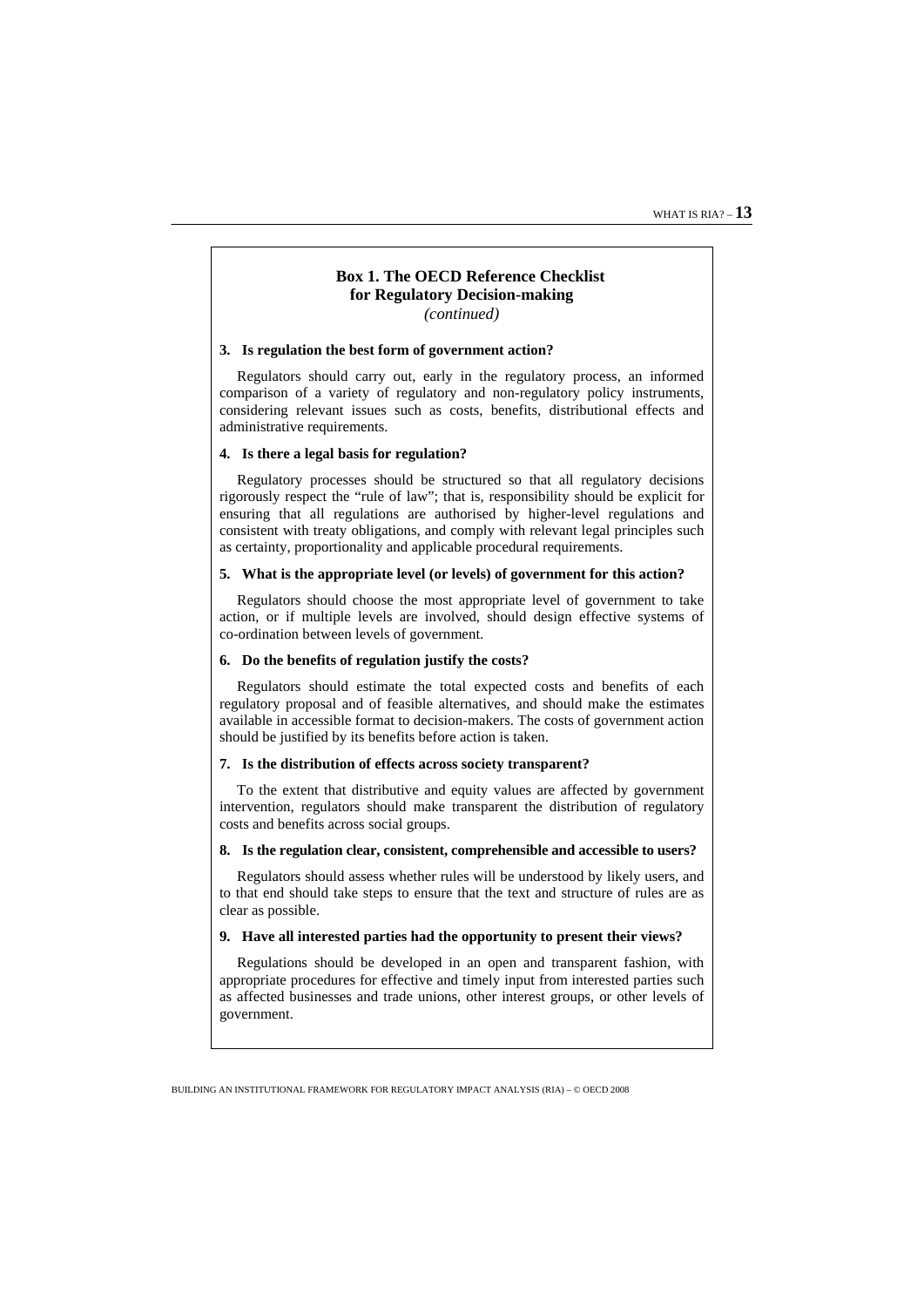## **Box 1. The OECD Reference Checklist for Regulatory Decision-making**

*(continued)*

#### <span id="page-13-0"></span>**10. How will compliance be achieved?**

Regulators should assess the incentives and institutions through which the regulation will take effect, and should design responsive implementation strategies that make the best use of them.

*Source*: OECD (1995), *The 1995 Recommendation of the Council of the OECD on Improving the Quality of Government Regulation*, Paris.

RIA is a key policy tool for setting out detailed information about the potential effects of regulatory measures in terms of costs and benefits. This systematic process of questioning at the beginning of the policy cycle facilitates reflection on the important range of details to be taken into account when designing and implementing regulation. As an example, one important element is the determination of the responsibilities that will be allocated to different government agencies for enforcement and compliance. To ensure the effectiveness of a regulatory activity, it is vital to know how the proposed regulation will be correctly enforced and to understand the capacity of affected parties to comply with it. At the final stage of the policy process, after the regulation is operable, a RIA process should include an evaluation of whether regulations are operating in the manner that was expected. By strengthening the transparency of regulatory decisions and their rational justification, RIA strengthens the credibility of regulatory responses and increases public trust in regulatory institutions and policy makers.

## **2.1. Definition of Regulatory Impact Analysis**

RIA is a systematic policy tool used to examine and measure the likely benefits, costs and effects of new or existing regulation. A RIA is an analytical report to assist decision makers. Typically, the core structure should contain the following elements: title of the proposal, the objective and intended effect of the regulatory policy, an evaluation of the policy problem, consideration of alternative options, assessment of all their impacts distribution, results of public consultation, compliance strategies, and processes for monitoring and evaluation.

Generally, the effective use of RIA depends upon the process for the preparation of analytical reports to be embedded in a system or process for policy decision making. In that sense, RIA fits into the policy-making cycle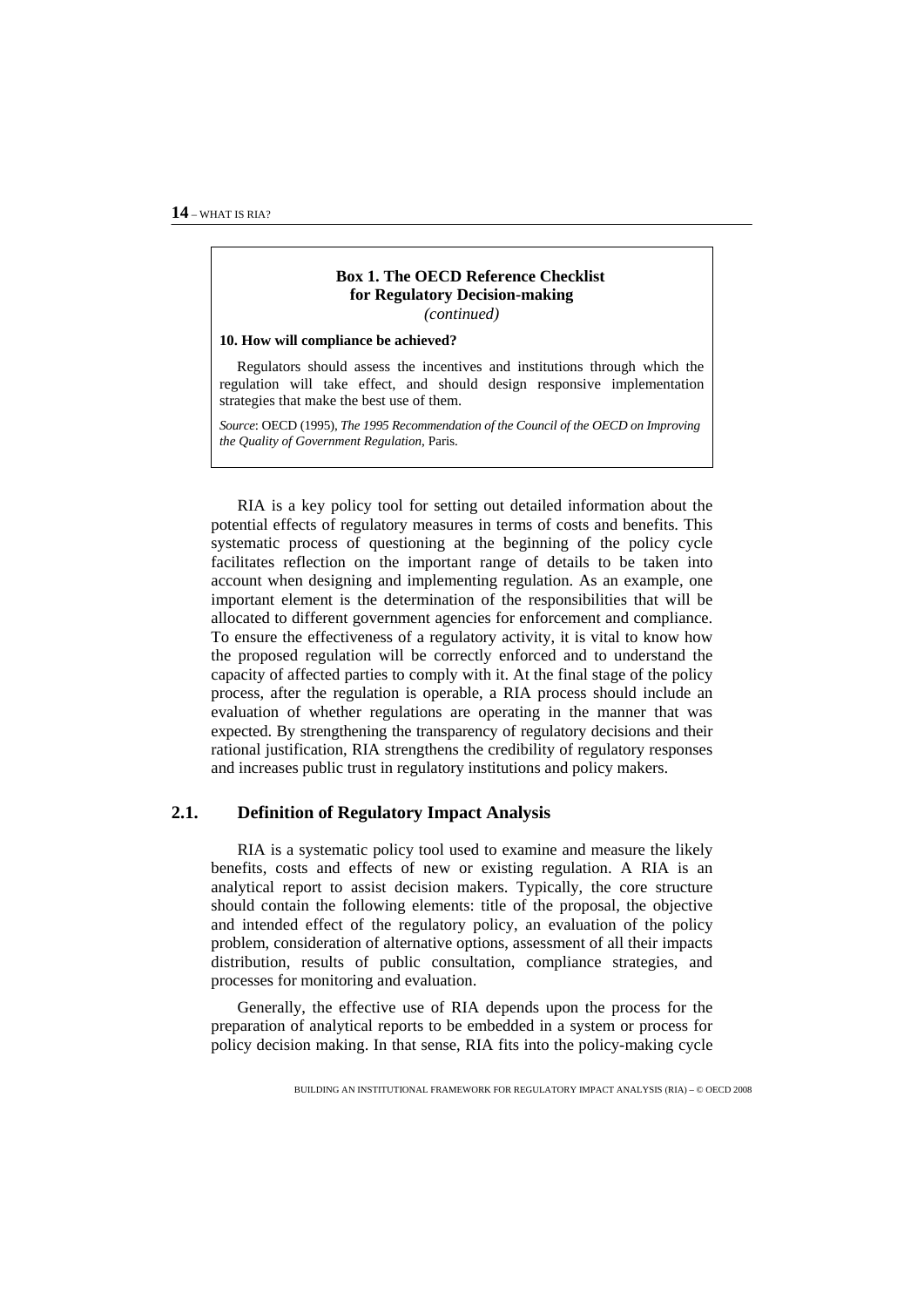and supports this process by contributing valuable empirical data to policy decisions, and through the construction of a rational decision framework to examine the implications of potential regulatory policy options. To be effective, RIA should not become a bureaucratic add-on task.

RIA might be understood as a document or analytical report, but more broadly it is a system or process to question policy proposals. The overall aim of RIA is to assist governments to make their policies more efficient. This is an important factor in responding to the impact on modern economies of open international markets and budgetary constraints and the consequences of competing policy demands. A key feature of RIA is its consideration of the potential economic impacts of regulatory proposals. This will be more effective if RIA is part of an overall strategy of regulatory management and reform. Building a RIA system requires the consideration of a number of elements that are essential for its success. In order to maximise the benefits of using RIA, the approach should have a long-term perspective and get buy-in from stakeholders.

The use of RIA has expanded rapidly throughout the OECD in the last decade. The successful implementation of RIA in OECD countries has generally been done step-by-step, concentrating initially on specific pieces of regulation and then expanding to the whole regulatory process. When it is undertaken at the earliest stages of the regulatory cycle, at the time when the regulatory objectives are framed and many alternative approaches are available, RIA has proved to be a strong support to improving regulatory decision making.

RIA is not a substitute for policy decision making, but it contributes to its design by providing information, as well as a consistent justification for government action. This remains the case even when information is scarce and data are not readily accessible. The relevance of RIA rests on the potential this tool offers to decision makers to be innovative, using information from available resources.

Refinements to RIA are still being developed, indicating that the RIA learning process is cumulative. The most experienced countries such as the United States, Canada, the United Kingdom and Australia are introducing important revisions to the method and scope of RIA.<sup>[5](#page-14-0)</sup> Particular refinements that are becoming more widespread are the inclusion of risk assessments, evaluation of the impacts on competition and improvements to data collection methodologies.<sup>[6](#page-15-1)</sup>

 $\frac{1}{5}$ OECD (2007c).

<span id="page-14-0"></span><sup>6</sup> OECD (2004b).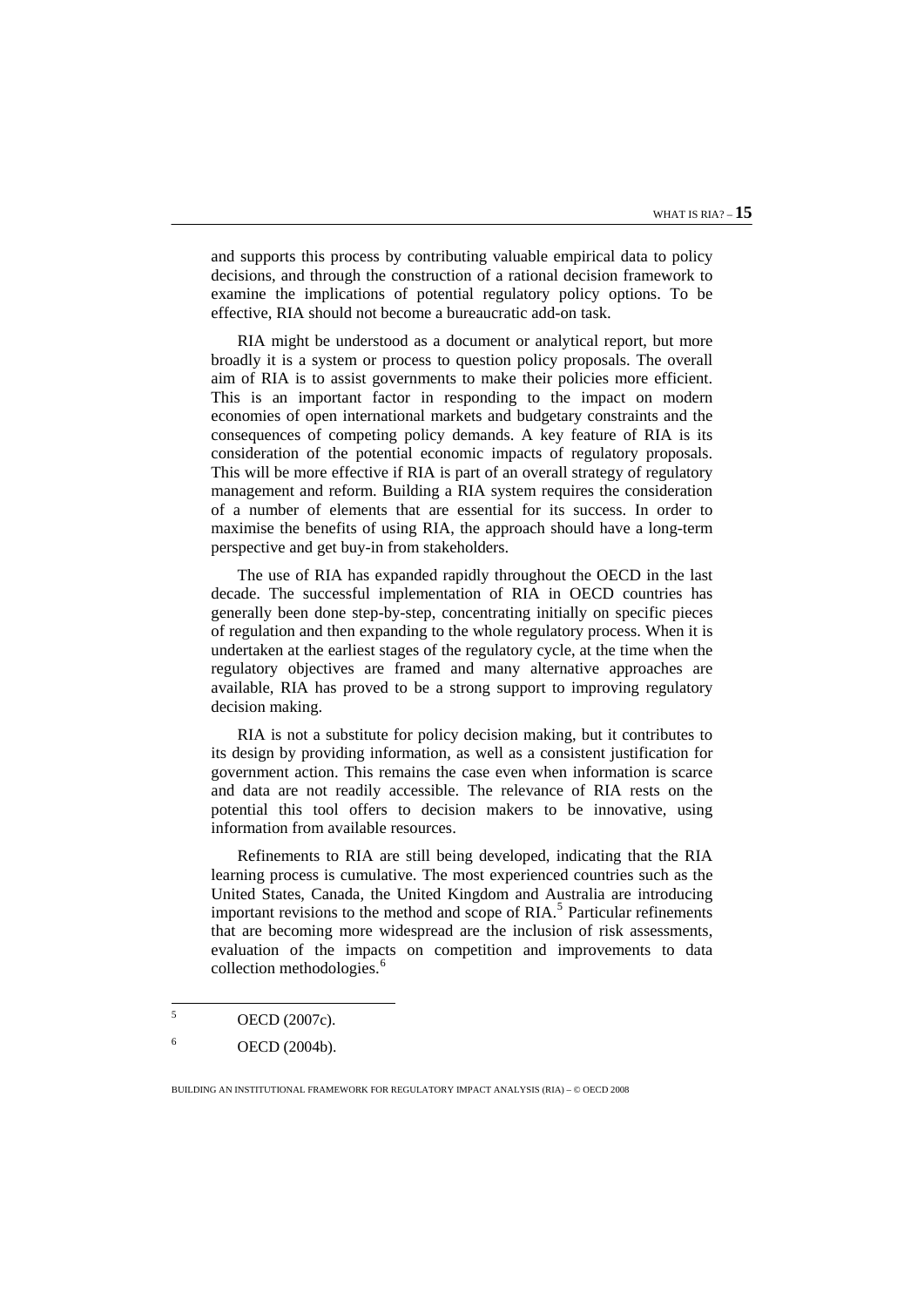<span id="page-15-0"></span>While the best practice conduct of RIA is recognised as including a number of key elements, there is no single "correct" model for the implementation of RIA systems. The appropriate path to regulatory reform depends on the political, cultural and social characteristics of the individual country concerned.<sup>[7](#page-15-2)</sup> Therefore this document should be used on a case-bycase basis and will be revised further on the basis of country experiences.

## **2.2. Constitutive elements of RIA: the document and the system**

The process of completing a RIA document is a rational policy process that should follow a number of phases. The complexity and depth of the analysis required is determined by the importance and size of the impact of the policy issue under question. Many guidance documents are available on how to complete a RIA (see list of Internet sites in Annex 2), but in summary, the steps of a RIA should include (see Chart 1):

- 1. Definition of the policy context and objectives, in particular the systematic identification of the problem that provides the basis for action by government.
- 2. Identification and definition of all possible regulatory and non-regulatory options that will achieve the policy objective.
- 3. Identification and quantification of the impacts of the options considered, including costs, benefits and distributional effects.
- 4. The development of enforcement and compliance strategies for each option, including an evaluation of their effectiveness and efficiency.
- 5. The development of monitoring mechanisms to evaluate the success of the policy proposal and to feed that information into the development of future regulatory responses.
- 6. Public consultation incorporated systematically to provide the opportunity for all stakeholders to participate in the regulatory process. This provides important information on the costs and benefits of alternatives, including their effectiveness.

<span id="page-15-2"></span><span id="page-15-1"></span>OECD (2005b), p. 3.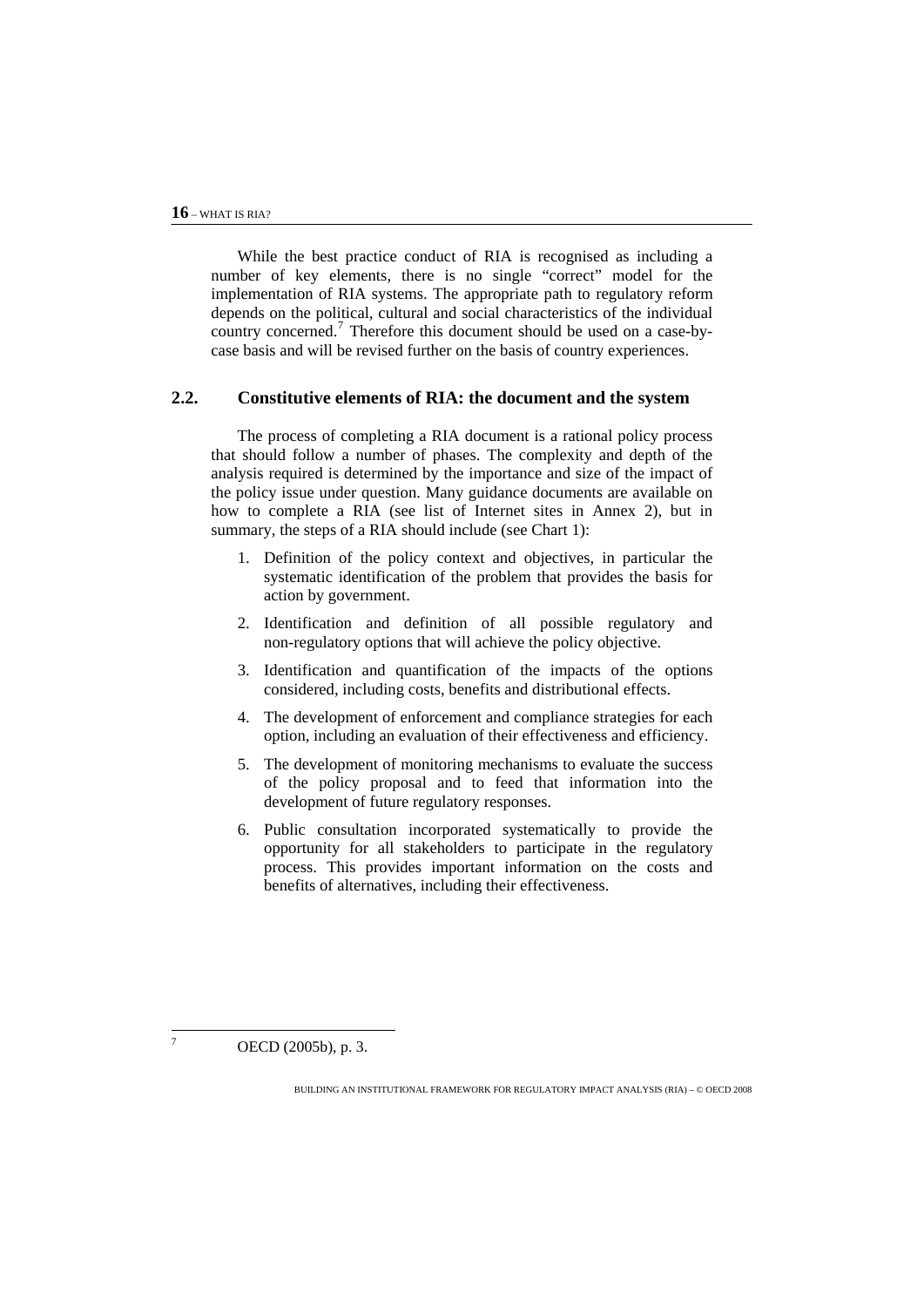<span id="page-16-0"></span>

**Chart 1. Elements integrating RIA** 

The process of producing a RIA should be iterative and open to input from public consultation. Commonly it has a simple composition when first set up, and is progressively enriched and adapted as experience is accumulated through the consultation and partial completion of other RIAs.

To become effective, a RIA system should be integrated into the policy process so that the reasoning and the discussion regarding the regulation is supported by empirical information that assists the policy makers in making a decision. Evidence-based decisions increase the likelihood that the proposed regulatory response will achieve policy objectives in the most efficient manner without the imposition of unnecessary or unintended economic costs.

Keyworth and Yarrow (2006) argue that there is a tendency to see RIA only as a document or a set of documents that accompanies a regulatory policy proposal as one stage of the decision-making process. But in practice RIA should be a process of considering and evaluating policy alternatives that contributes to improving the policy capacities of the administration. Once this is clearly understood, it is easier to appreciate the long-term perspective for a RIA and its role in the policy decision process.

## **2.3. Measuring impacts in different areas of interest**

The experience of OECD countries suggests that RIA systems can be designed to place different emphasis on elements of the assessment stages (see Box 2). Depending on policy objectives, countries have measured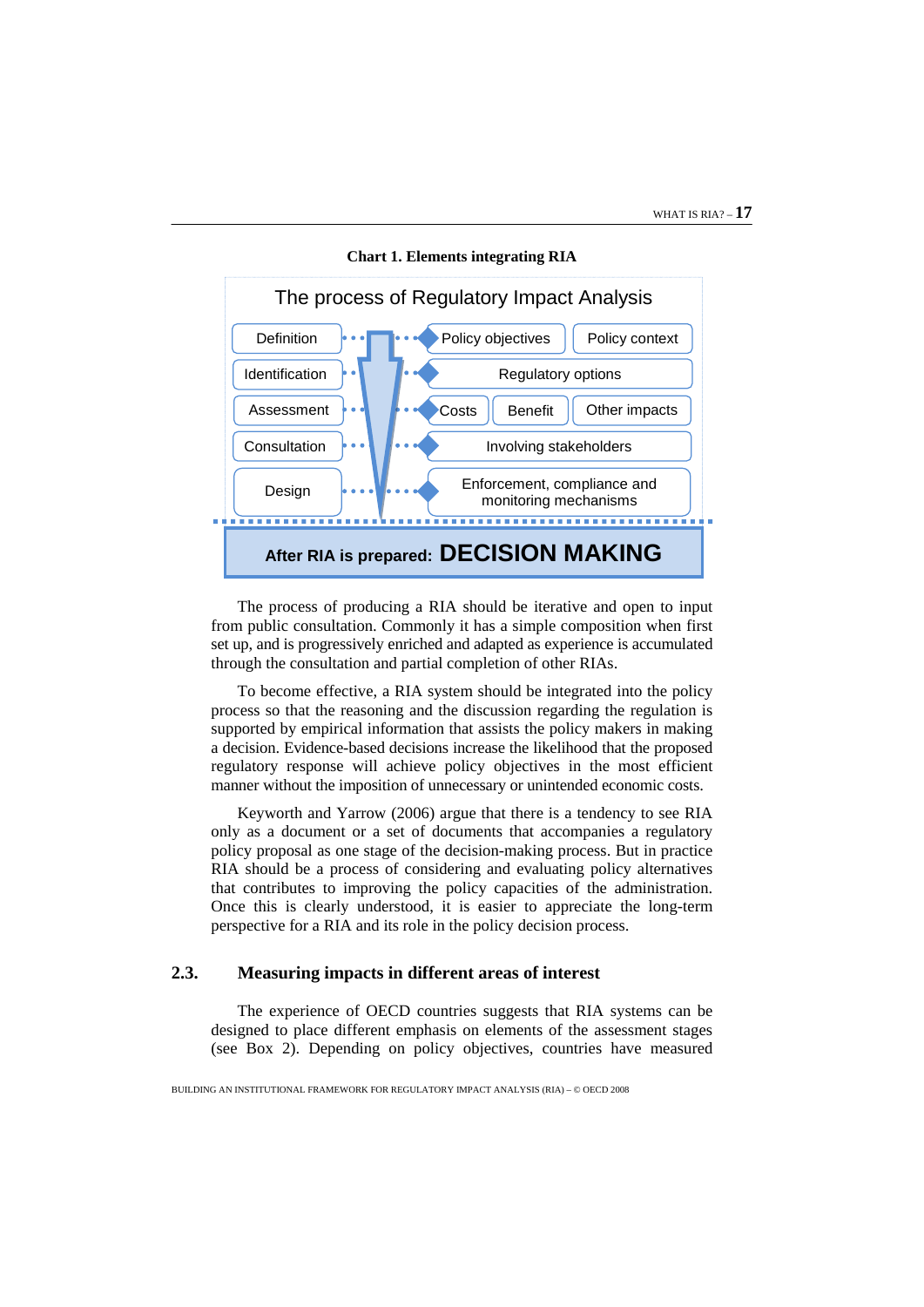<span id="page-17-0"></span>impacts in different ways and focused on different policy fields. Countries have chosen to apply attention to different issues, setting priorities according to their policy interest and their capacities to measure different socioeconomic regulatory impacts. Notwithstanding that this partial analysis of policy problems may lead to a fragmented approach and a lack of policy coherence, it nonetheless demonstrates the different approaches that governments have employed.

### **Box 2. Approaches to measure impacts of regulations in OECD countries**

There are different approaches taken to assessing the impact of regulation depending on the focus or the field of work. Each country's policy objectives have encouraged differentiated priorities:

- The Netherlands has adopted a Business Effects Analysis, which is focused on the impacts arising from businesses.
- The Czech Republic adopted Analysis of Financial Impacts and Impacts on the Economy, which has expanded to cover other socio-economic impacts. A formalised RIA into the law-making process has been adopted in 2007.
- France has developed an *ex ante* assessment methodology to measure regulatory costs to business and to public administration.
- Austria and Portugal employ Fiscal Analysis, which focuses on the direct budget costs for government administration.
- Finland has a wide range of partial impact analyses covering budget, economy, organisation and manpower, environment, society and health, regional policy and gender equity. These partial analyses are not integrated, and are carried out by various ministries.
- Belgium only carries out the risk assessment in case of health, safety and environmental regulations.
- Greece, Ireland, Spain and Sweden have a checklist on the impacts arising from regulations.
- Mexico has three types of assessments: high impact RIA, ordinary RIA and periodic RIA.

*Source*: OECD (2004b).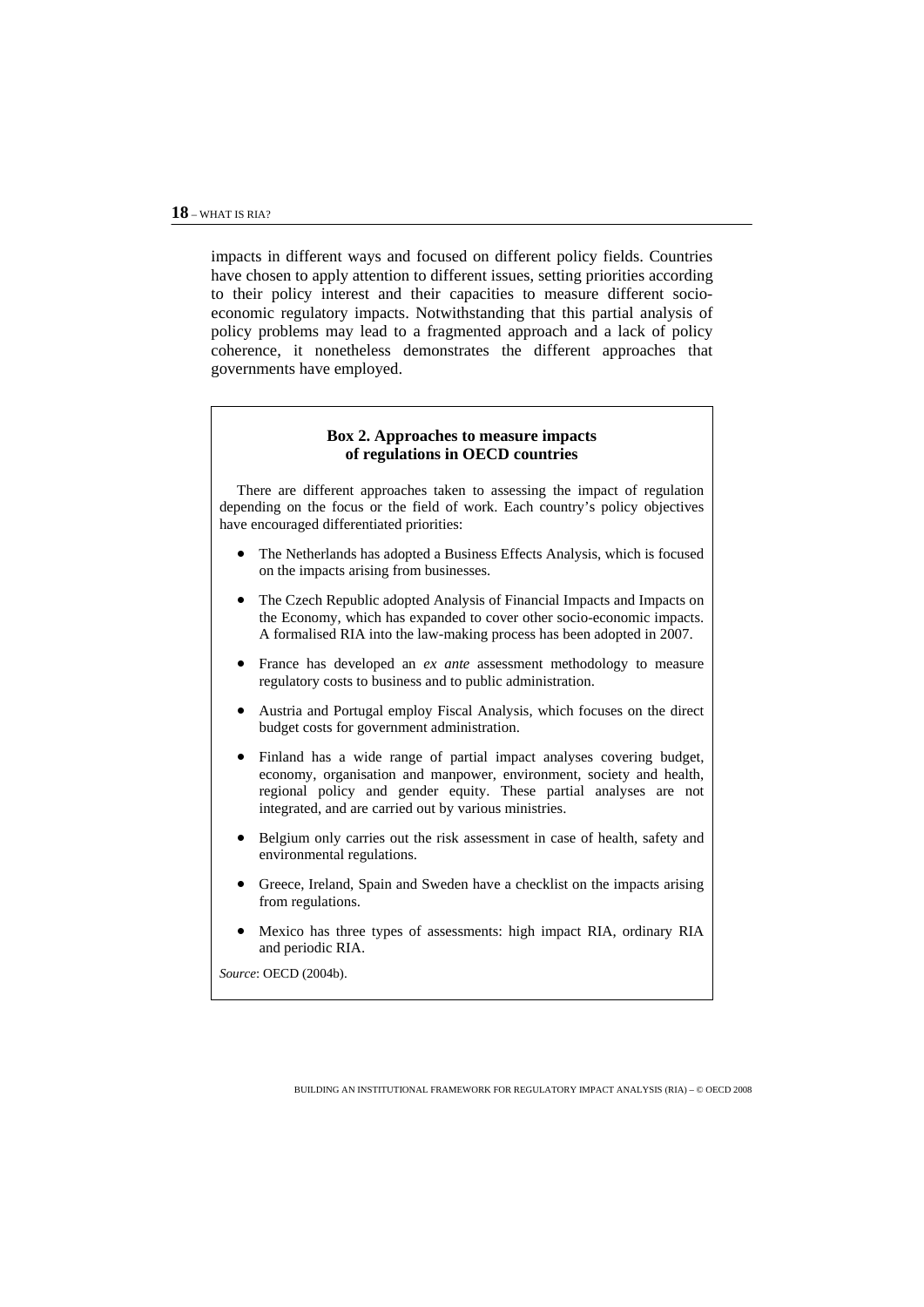<span id="page-18-0"></span>Policy priorities that have been the focus of specific attention include competition, market openness, investment environment, working conditions and employment, public finance, health, environment and poverty. Common to each of these models is the fact that policy-makers use RIA to try to measure the costs and benefits of regulatory and non-regulatory actions. The approaches listed above represent to some extent a partial approach to impact assessment. They are therefore not examples of the comprehensive impact assessment which have been adopted by some OECD countries.

#### *2.3.1. A two-step approach*

That RIA processes vary in the nature and extent of analysis can be observed among OECD countries. Some countries have a process which differentiates between a full RIA and a screening RIA. This two-step approach may be useful for countries that do not have sufficient human and technical resources to undertake fully developed RIA for all regulation. This initial differentiation might also be useful to facilitate a broader use of this policy tool in the regulatory system.

A two-step approach involves a preliminary RIA to identify regulations which should be subject to a detailed RIA. In such cases a filter would be applied to most regulatory proposals (see Box 3), and a full RIA (see Box 4) undertaken only for certain proposals, on the basis of defined thresholds. These thresholds may be expressed in monetary terms of costs and benefits implications (for example in Korea for regulatory proposals whose costs exceed 10 billion won, US\$100 million in the US, \$50 million in Canada) or on issues such as the extent of the impact on competition, market openness, employment, productivity, innovation, investment as well the number of people affected by the proposed regulation. In some cases the fact that a regulation is required for compliance with international standards is taken as a factor for deciding that a detailed RIA should not be applied. Other criteria for not conducting a full RIA could be a disproportionate impact on a sector or the level of media interest.

Depending on the obstacles to implementation, consideration could be given to taking a partial approach to initiating a RIA programme. Governments need flexibility to carry out impact assessments and should be realistic about the financial and human resources that are required. A partial approach can help to establish a basis for impact analysis that can be expanded once the capacities have been strengthened and the benefits of such procedure have been identified.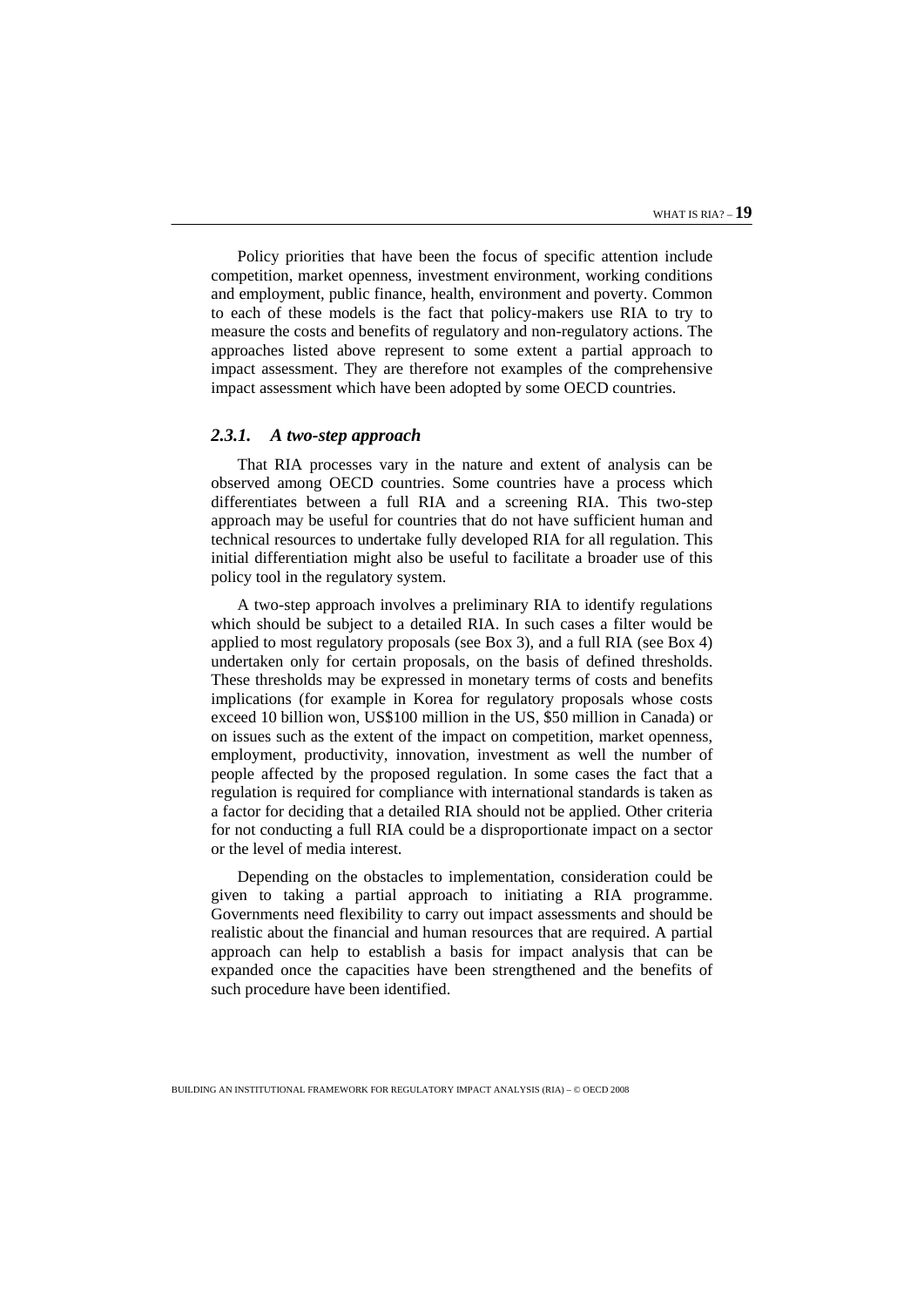#### **Box 3. Screening RIA in Ireland**

<span id="page-19-0"></span>A Screening RIA should be included as part of any Memorandum for Government seeking permission to regulate where regulatory proposals do not meet the criteria for a full RIA. It should contain the following:

#### **1. Description of policy context, objectives and options (for example different forms of regulation)**

- i) A brief description of the policy context.
- ii) An explicit statement of the objectives that are being pursued.
- iii) An identification of the various policy options or choices which are under consideration.

#### **2. Identification of costs, benefits and other impacts of any options which are being considered**

- i) Identification of likely costs, and estimation of their magnitude and to whom they fall.
- ii) A description of expected benefits and where these will fall.
- iii) Verification that there will not be disproportionately negative impacts on:
	- a) national competitiveness;
	- b) the socially excluded or vulnerable groups;
	- c) the environment.

And that regulation does not:

- d) involve a significant policy change in an economic market;
- e) impinge on the rights of citizens;
- f) impose a disproportionate compliance burden on third parties;
- g) other criteria to be decided from time to time by government.
- iv) Summary of costs, benefits and impacts of each option identified in 1, identifying preferred option where appropriate.

#### **3. Consultation**

Summary of the views of any key stakeholders consulted must include any relevant consumer interest and other government departments

#### **4. Review**

Identify mechanisms for review and specify indicators which would demonstrate the success of the policy proposal

*Source*: Department of the Taoiseach, Ireland (2005). www.betterregulation.ie.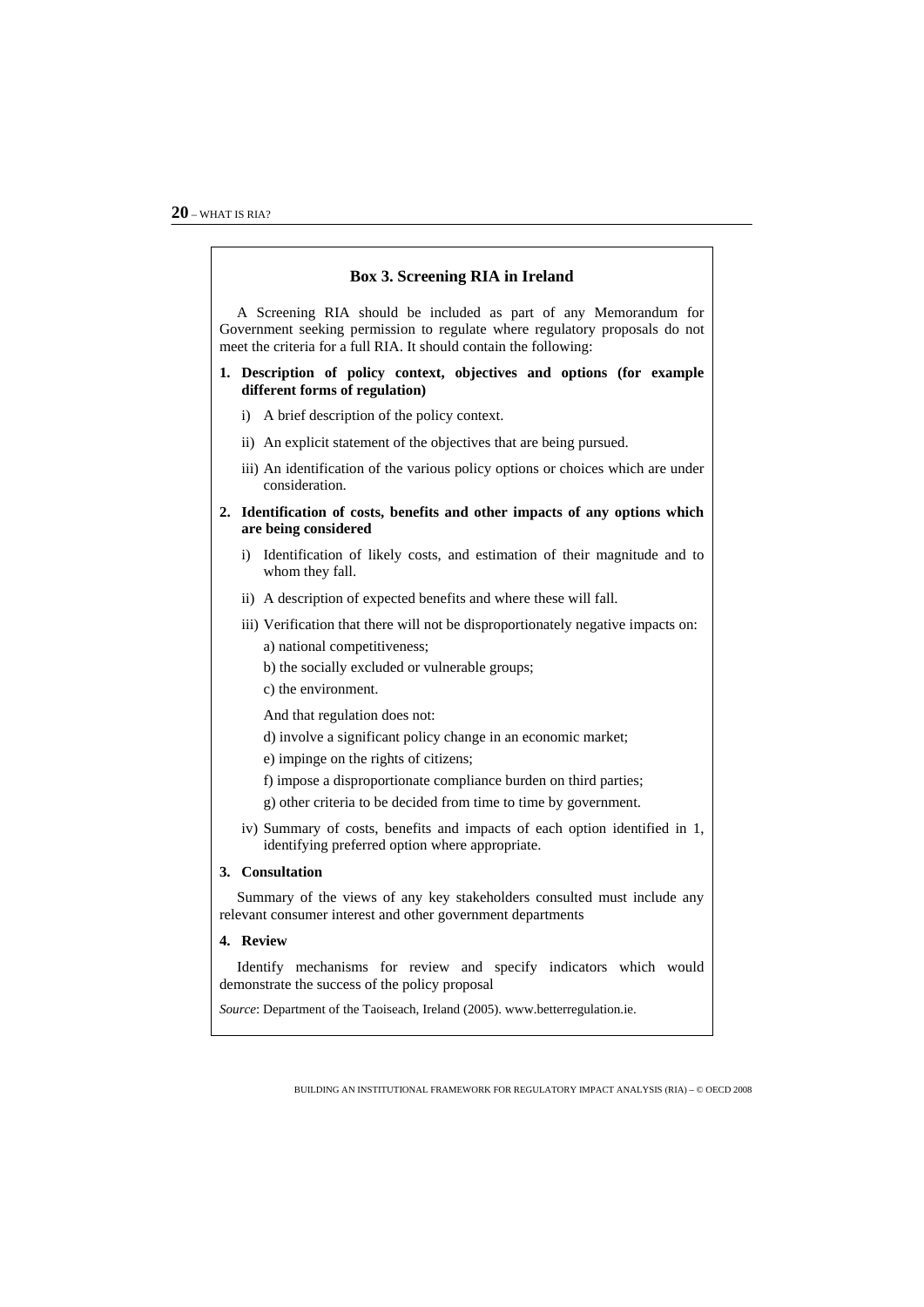## **Box 4. Full RIA in Ireland**

#### <span id="page-20-0"></span>**1. Statement of policy problem**

Description of background to the issue and identification of policy problem to be addressed.

#### **2. Identification and description of options**

To include no action where relevant and at least one approach which is either a non-regulatory approach or an alternative form of regulation to command-andcontrol (*e.g.* self-regulation, co-regulation, etc.).

#### **3. Impact analysis including costs and benefits of each option**

- i) Tangible cost should be quantified as far as is possible including compliance costs. Effects on national competitiveness should be identified and where possible estimated. Any negative social and environmental impacts should be identified and where possible quantified.
- ii) Where costs are extremely significant, formal cost-benefit analysis to be conducted to include competitiveness, social and environmental impacts.

#### **4. Consultation**

A formal consultation process to be held with a minimum of 6 weeks for responses. Views expressed during this process to be summarised and addressed.

#### **5. Enforcement and compliance for each option**

A detailed description of how enforcement is going to be achieved, an outline of any particular compliance issues and how these are to be addressed.

#### **6. Review**

- i) A description of how each policy approach would be reviewed.
- ii) Identification of performance indicators for measuring the success of each option.
- **7. Summary of the performance of each option and identification of recommended option where appropriate**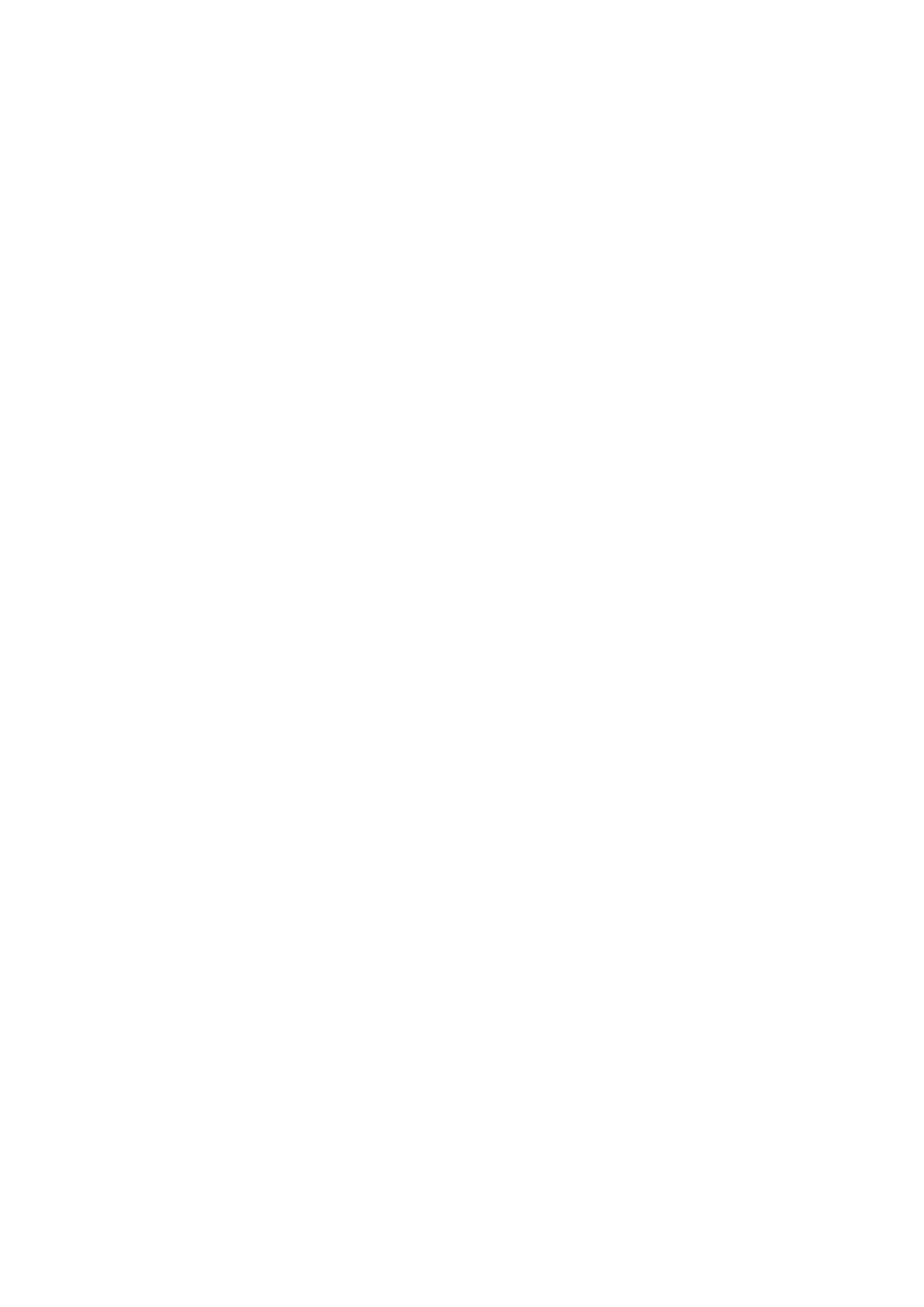# <span id="page-22-0"></span>**Chapter 3. Evaluating the potential of RIA**

In most OECD countries, RIA implementation has been part of a broader regulatory reform initiative. But in emerging and developing countries, there might be a significant scarcity of reform resources. Policy makers should evaluate the benefits and costs of improving regulatory quality through a potential implementation of RIA, comparing these with the results of other possible reforms. The evaluation proposed could help foresee challenges and risks, and to carefully allocate efforts throughout the reform process. This chapter orients the evaluation process on the bases of references to countries' experiences and challenges. A consistent evaluation should be developed taking into account domestic characteristics of the regulatory system.

The introduction of RIA can be a challenging task in institutional and fiscal terms. Therefore, there has to be general agreement within the administration on two key elements: when to commence RIA implementation and the pace at which implementation should take place. Once agreement is reached, responsibilities must be co-ordinated in order to facilitate consistency and coherence.

In some countries the introduction of any new law includes a statement of the purpose and its intention; often, this process will include *ad hoc* instruments to assess regulatory and legislative impacts. These types of practices dealing with assessments may provide the basis for the construction of more systematic programmes and evolve into more robust RIA systems. However, this requires commitment from the government to what can be a complex and lengthy learning process. Even though there are short- and medium-term objectives to RIA, the real benefits are likely to be realised through its long-term application.

Annex 3 contains a series of questions to assist in mapping the start-up process of RIA implementation. Constant stocktaking of regulatory and institutional frameworks and innovations will continuously nurture RIA strategies. Different capacity-building initiatives can also support this process.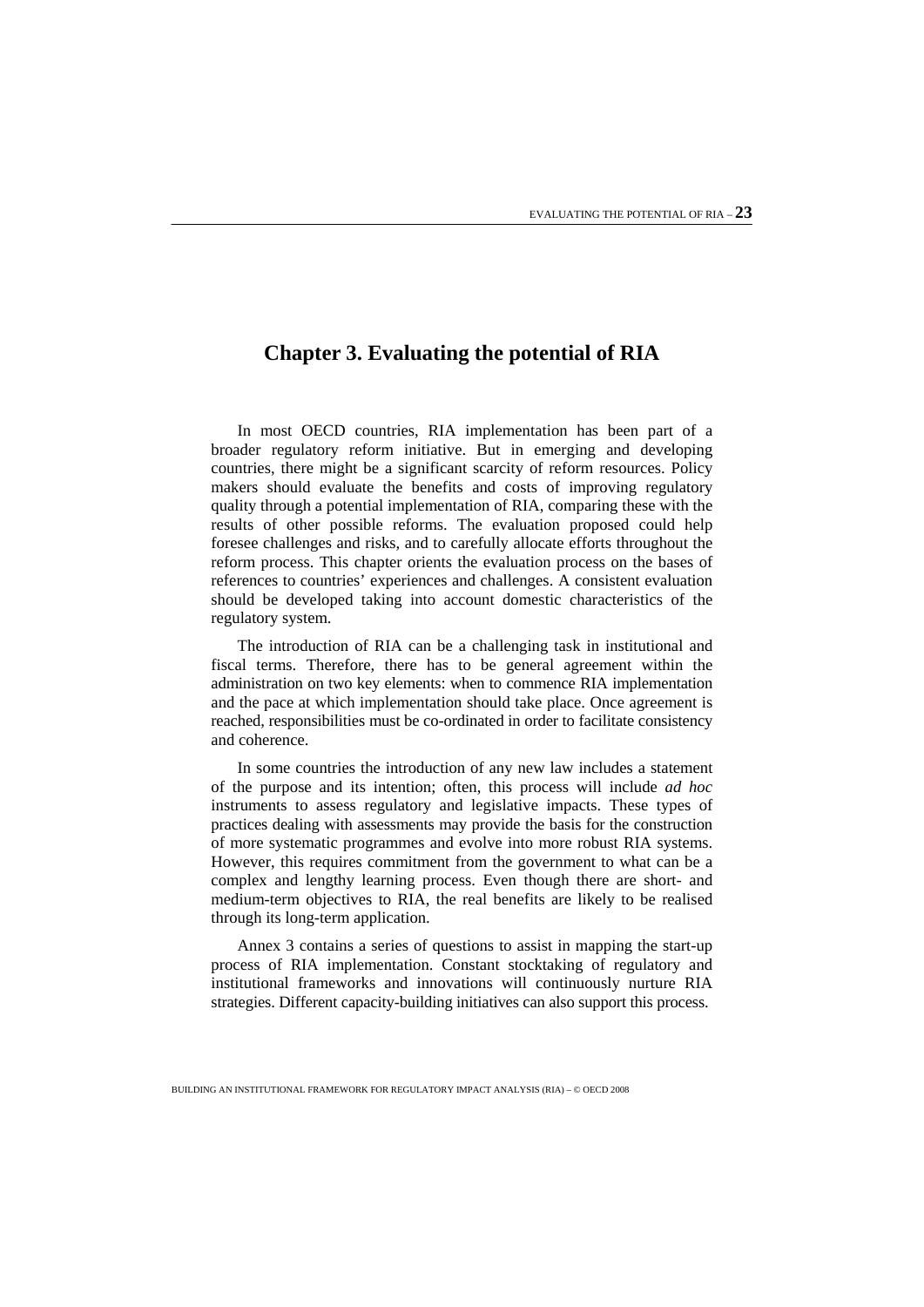## <span id="page-23-0"></span>**3.1. Benefits of Regulatory Impact Analysis**

In the last three decades there have been paradigmatic changes concerning regulation. Modern states face important challenges when governing and promoting the welfare of citizens in complex, open and diverse societies and economies. Following attempts to deepen the understanding of the nature of regulation and deregulation in the 1970s, the systems of regulatory policy tools have been expanding their capacity and reach. During the 1980s and 1990s, the core work of governments in many OECD countries was focused on regulatory management and reform. More recently, the goals have been set on a more complex, forward-looking agenda with the aim of improving regulatory quality and developing consistent regulatory policy.

During this process, there has been a growing demand from citizens in OECD countries to improve policy making and more empirical analysis has been seen as a way to achieve this goal. Regulatory policy tools, such as RIA, have improved evidence-based analysis and transparency.

As the regulatory environment is undeniably one of the factors related to the economy's competitiveness and attractiveness, ways to improve it are constantly sought. Regulatory policy tools such as administrative simplification, the consideration and use of alternatives to regulation and RIA are used to make policies more efficient and to improve regulatory quality and good governance.

RIA has proved to be useful for governments that have identified potential outcomes through an assessment of costs and impacts (see Box 5). RIA also facilitates co-ordination between different public policies that are inter-related through the use of regulation and regulatory institutions, and improves the

#### **Box 5. RIA main objectives and outputs concerning regulatory costs and impacts**

Governments that use RIA have identified four main objectives concerning regulatory costs and impacts:

#### **1. Improve understanding of the real-world impacts of government action, including both the benefits and the costs of action.**

RIA can inform the decision-making process by assessing the efficiency of a policy and the cost-effectiveness of its instruments. By improving the basis used to compare the costs and benefits of different regulations, RIA can help to establish regulatory priorities across regulations and regulatory areas. Allocating resources from less-efficient regulations to more-efficient regulations will improve effectiveness and reduce the cost of government action.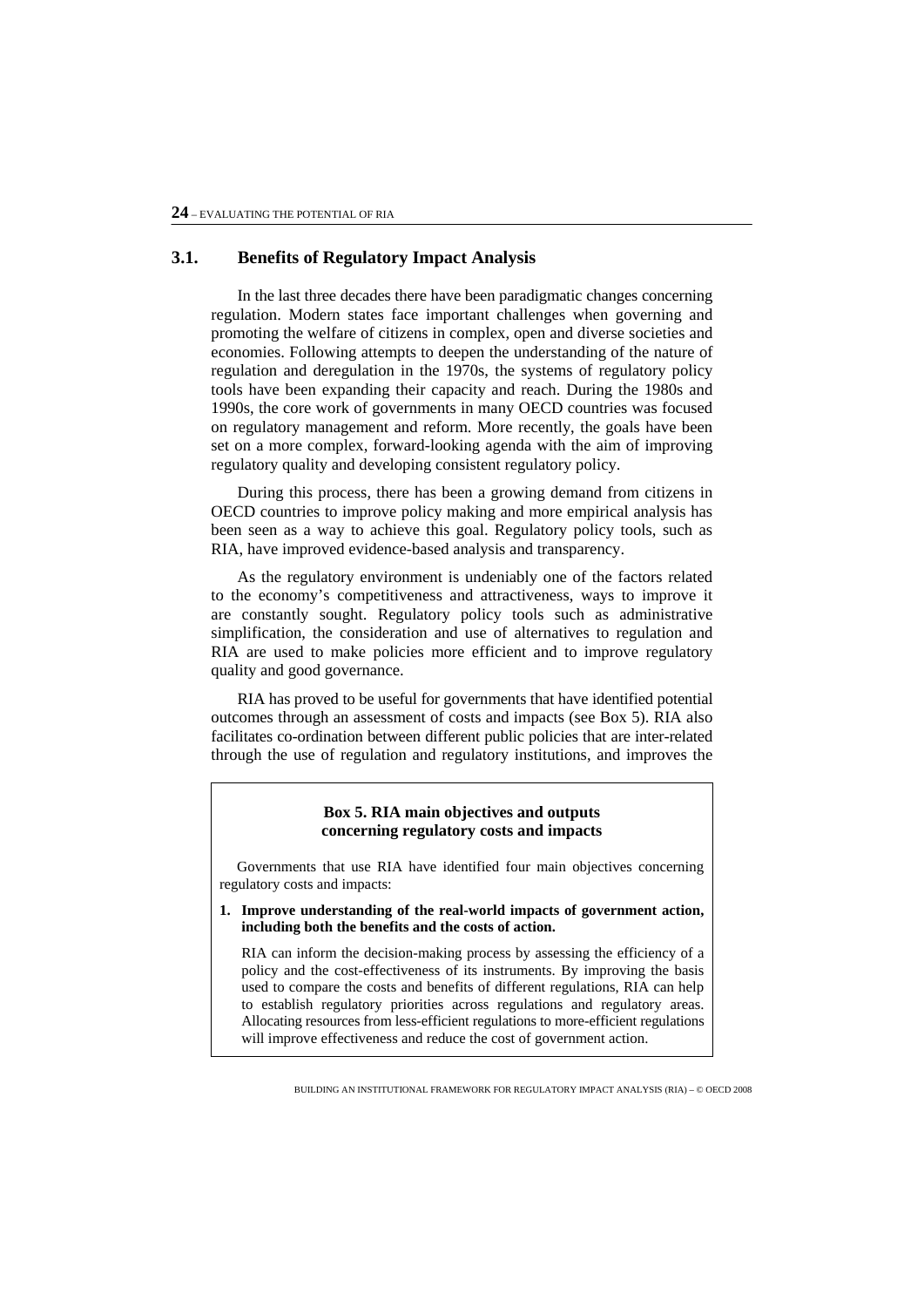# **Box 5. RIA main objectives and outputs concerning regulatory costs and impacts**

*(continued)* 

#### <span id="page-24-0"></span>**2. Integrate multiple policy objectives.**

RIA can be used as an integrating framework to determine the impacts of policies and to reveal linkages among policies. It can give decision makers the capacity to weigh trade-offs. In this sense, RIA is not only an analytical tool, but a co-ordination tool that can bring different interests together. Marketopenness and competition criteria are important elements to include in RIA.

#### **3. Improve transparency and consultation.**

RIA exposes the merits of decisions and the impacts of actions. For this reason, RIA is closely linked to processes of public consultation.

#### **4. Improve government accountability.**

RIA can improve the involvement and accountability of decision-making at ministerial and political levels. It fosters an understanding of the impacts policies will have and demonstrates how government decisions benefit society. By emphasising openness, RIA favours policies that serve the interests of society as a whole, rather than just those of special groups.

*Source*: OECD (1997), *Regulatory Impact Analysis: Best Practices in OECD Countries*, Paris.

awareness and the participation of the general public in the regulatory process through more transparency, consultation and accountability. Two immediate consequences might be on the one hand a more stable recognition and generalised acceptance of the performance of policy makers, and on the other greater compliance with regulation.

## **3.2. Challenges and risks**

There are several challenges common to most countries when starting to implement RIA:

1. Insufficient institutional support and staff with appropriate skills to conduct RIA. In most cases the whole concept of RIA is difficult to understand if regulators have not dealt with it previously. In the process of implementing RIA technical problems are continuously faced, and a lack of solid and continuous training has hindered efficiency and effectiveness. If the inclusion of RIA in the policy-making process does not actively involve policy officials, there is a high risk of having a burdensome bureaucratic process instead of a useful tool for analysis.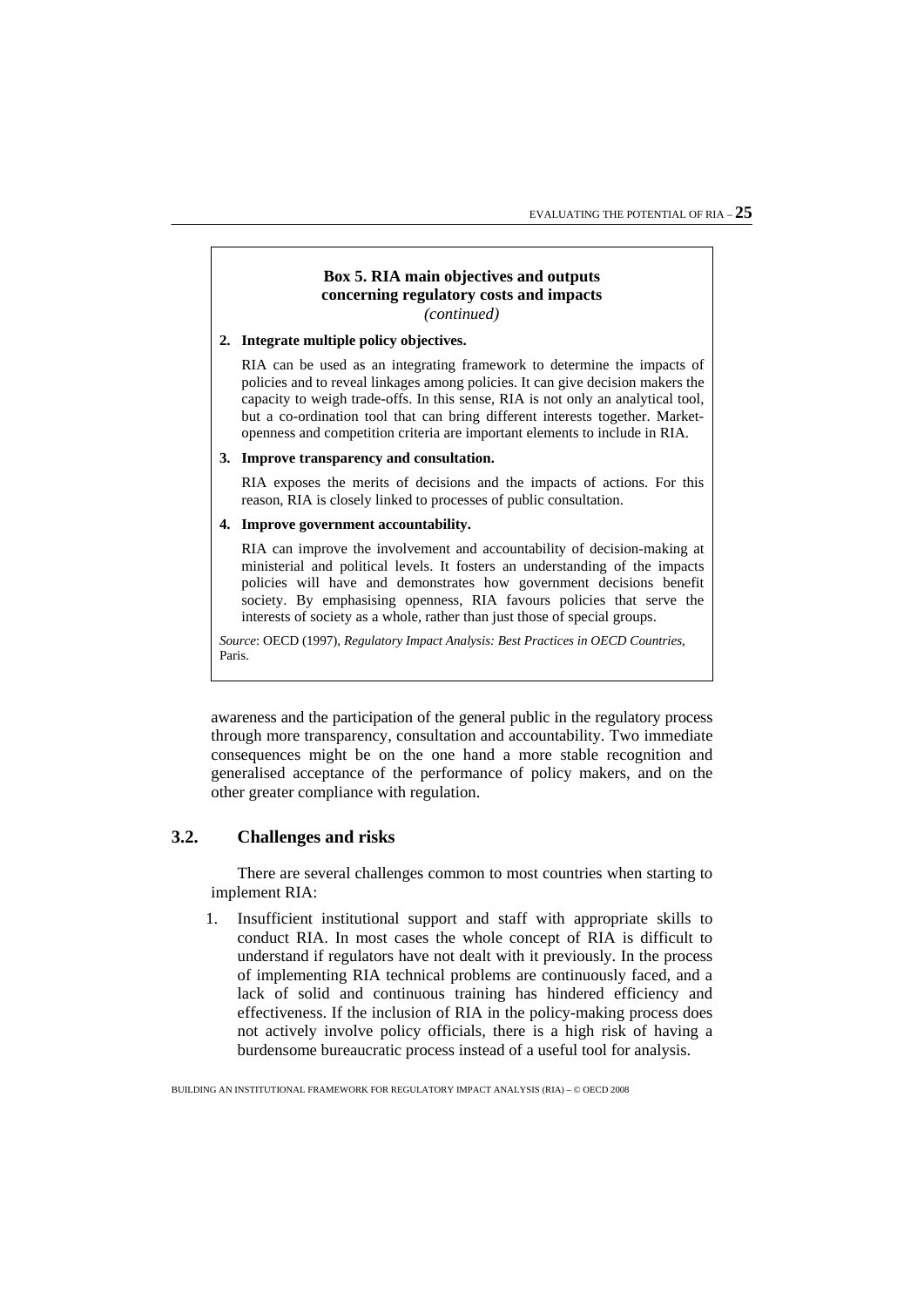- <span id="page-25-0"></span>2. Limited knowledge and acceptance of RIA within public institutions and civil society reduces its ability to improve regulatory quality. The opportunity could be missed to improve public participation in the regulatory process through consultation.
- 3. Lack of reliable data necessary to ground RIA, as well as finding appropriate indicators to facilitate the measurement of the regulatory impact.
- 4. Lack of a coherent, evidence-based and participatory policy process. RIA by itself will not solve all the problems in a regulatory regime. Key supporting elements should also be encouraged and used in order to ensure results. Among them, public consultation plays a fundamental role to collect information and to integrate different views from those affected directly by regulation.
- 5. Indifference by the public administration, mainly due to inertia in the political environment, is potentially one of the most significant obstacles to an effective RIA system.
- 6. Opposition from politicians concerned about losing control over decision-making. Other challenges to RIA are a rigid regulatory bureaucracy and vested interests which oppose reforms. It is important to make clear that RIA does not weaken the decision making process, but supports it by offering evidence based regulatory options.

These challenges need to be taken into account from the beginning of the systematisation of RIA, and kept in mind as the road map for RIA implementation is defined and followed.

## **3.3. RIA in developing countries**

Whereas in most OECD countries RIA has been integrated to some extent into the regulatory process, few emerging and developing countries have followed the same path. Although differences in RIA implementation remain between countries, its use in developing countries is more widespread than expected.<sup>[8](#page-25-1)</sup> But the methods are generally incomplete and rarely applied systematically across policy areas. RIA is perceived as an expensive tool that might not produce the expected outcomes in the short term.

<span id="page-25-1"></span> $\frac{1}{8}$ 

Results of a survey of the state of awareness and use of RIA in 40 developing and transition economies have been published by the University of Manchester's Centre on Regulation and Competition [see Kirkpatrick, Parker and Zhang (2003); Kirkpatrick and Zhang (2004)].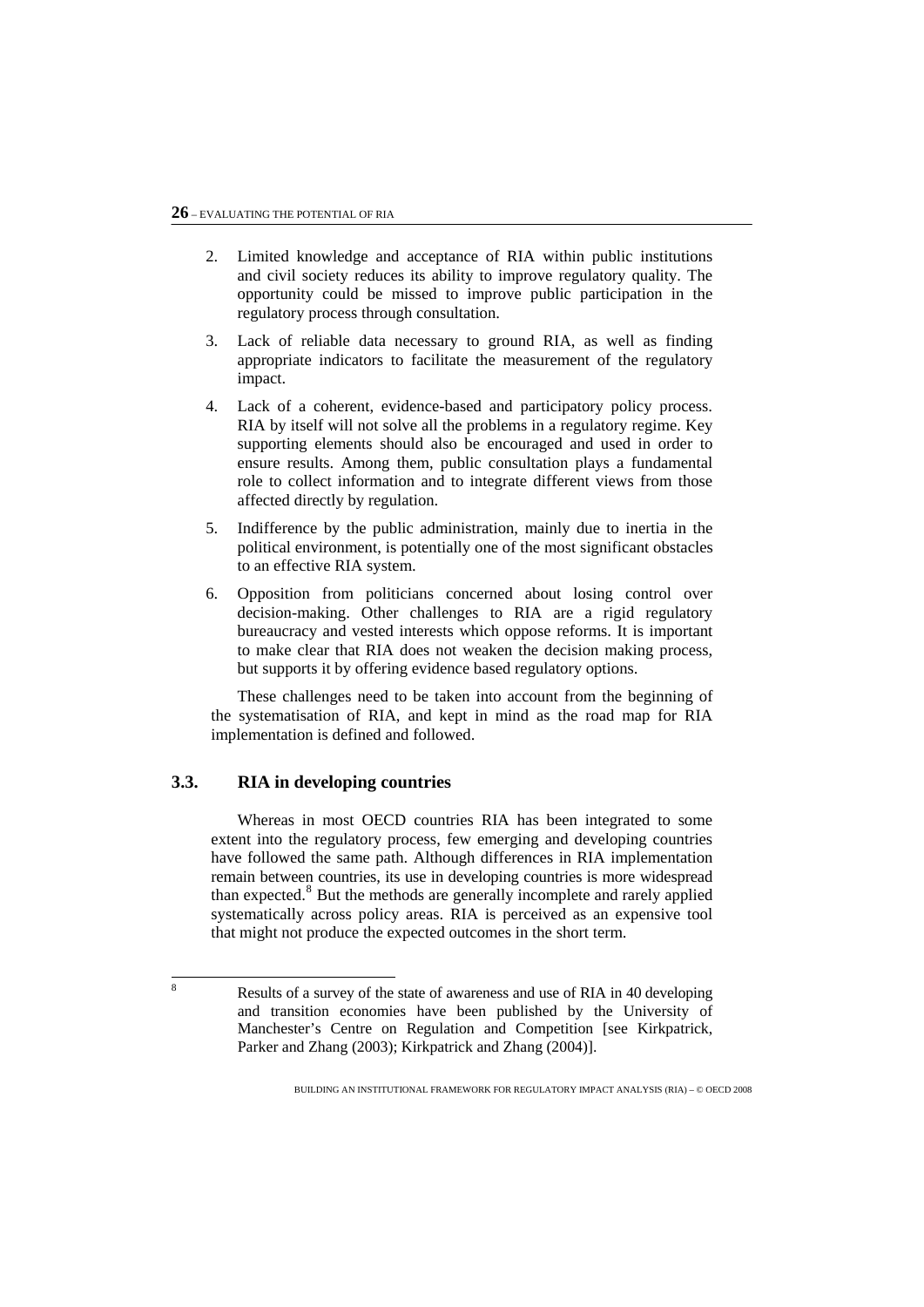The demand for introducing RIA in emerging and developing countries, however, is growing. In the context of the OECD-APEC (*Asia Pacific Economic Co-operation*) co-operation, some countries have made efforts to make self-assessments to evaluate their respective regulatory reform efforts. The APEC-OECD Integrated Checklist on Regulatory Reform contains a section on regulatory policies designed to maximise the efficiency, transparency and accountability of regulations based on an integrated rulemaking approach and the application of regulatory policy tools and institutions. Some of the questions refer, directly or indirectly, to Regulatory Impact Analysis (see Box 6).

Interest in policy tools has also been reflected in the application of impact analysis in different developing and transition countries with very different historical backgrounds and current political, legal, economic and social conditions, such as Serbia, Tanzania, Chinese Taipei, Bangladesh, etc. This has been motivated by the need to improve the business climate and to cope with deregulation processes. Such experiences have sometimes relied on international practices, which while essential as a point of reference, may be damaging if they are copied without reflection. In the case of some emerging and developing countries that have implemented RIA based on that transposition, readapting and reinventing a national model has been necessary, making it more costly and burdensome than if it had been planned at the beginning of the process. It is therefore important to acknowledge specificities and particularities when reflecting on the way RIA could be introduced and implemented.

In emerging and developing countries, there have been several cases of pilot projects promoted by development agencies, such as DfID (*UK Department for International Development*), and others supported by academic institutions, such as the Centre on Regulation and Competition of the University of Manchester, and the World Bank.<sup>[9](#page-26-0)</sup> Pilot projects could be seen as a practical method to test RIA on concrete examples in the regulatory system with the aim of then broadening and generalising its use (see Annex 1).

<span id="page-26-0"></span><sup>–&</sup>lt;br>9

[http://www.ifc.org/ifcext/fias.nsf/Content/FIAS\\_BRG](http://www.ifc.org/ifcext/fias.nsf/Content/FIAS_BRG); <http://www.competition-regulation.org.uk/>.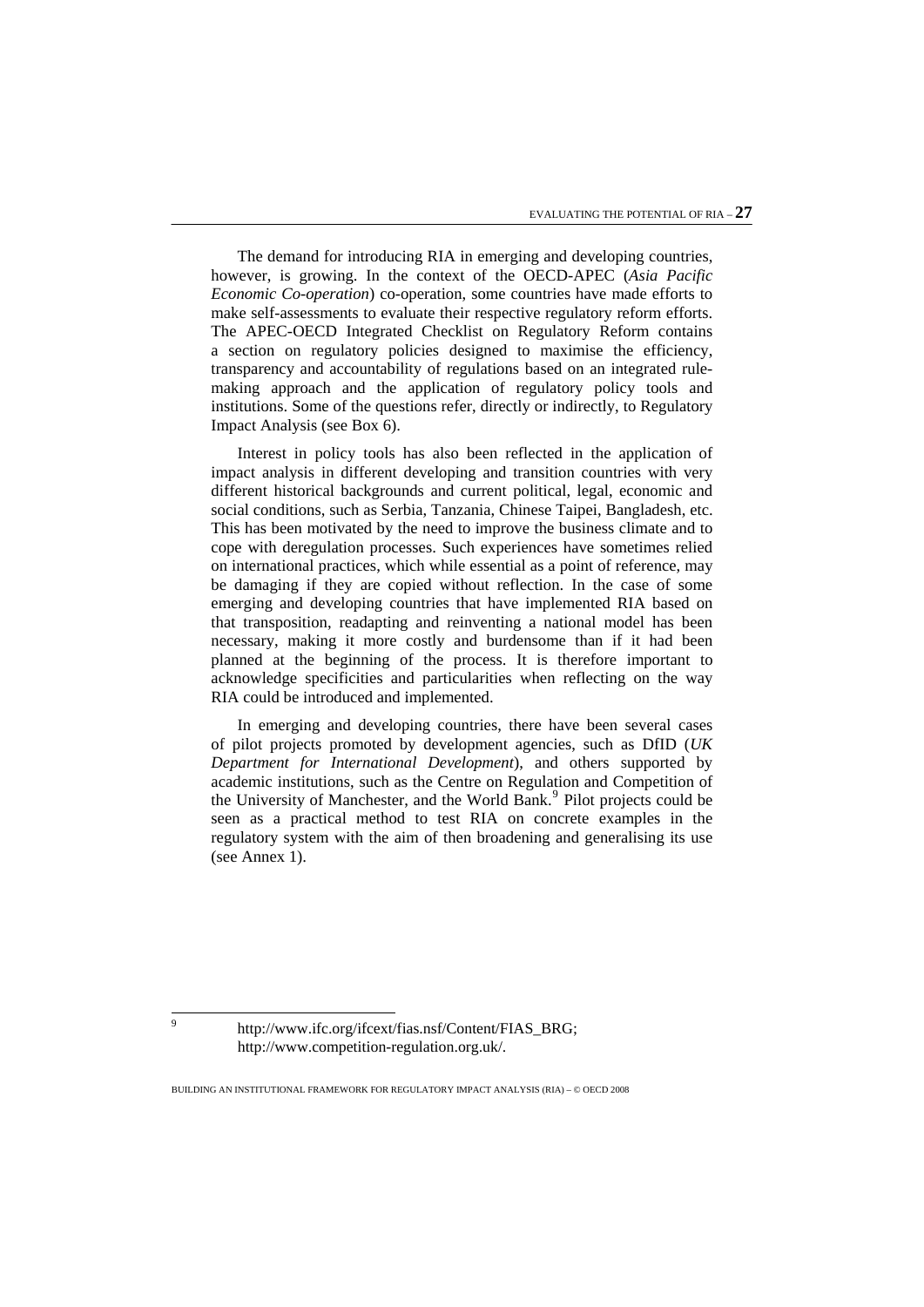#### <span id="page-27-0"></span>**Box 6. The APEC-OECD Integrated Checklist on Regulatory Reform**

The APEC-OECD Integrated Checklist on Regulatory Reform is a voluntary tool that member economies may use to evaluate their respective regulatory reform efforts. Based on the accumulated knowledge of APEC and the OECD, the Checklist highlights key issues that should be considered during the process of development and implementation of regulatory policy, while recognising that the diversity of economic, social, and political environments and values of member economies require flexibility in the methods through which the checklist shall be applied, and in the uses given to the information compiled. The regulatory policy section contains key questions related to Regulatory Impact Analysis:

B1 To what extent are capacities created that ensure consistent and coherent application of principles of quality regulation?

B2 Are the legal basis and the economic and social impacts of drafts of new regulations reviewed? What performance measurements are being envisaged for reviewing the economic and social impacts of new regulations?

B3 Are the legal basis and the economic and social impacts of existing regulations reviewed, and if so, what use is made of performance measurements?

B4 To what extent are rules, regulatory institutions, and the regulatory management process itself transparent, clear and predictable to users both inside and outside the government?

B5 Are there effective public consultation mechanisms and procedures including prior notification open to regulated parties and other stakeholders, nongovernmental organisations, the private sector, advisory bodies, accreditation bodies, standards-development organisations and other governments?

B6 To what extent are clear and transparent methodologies and criteria used to analyse the regulatory impact when developing new regulations and reviewing existing regulations?

B7 How are alternatives to regulation assessed?

B8 To what extent have measures been taken to assure compliance with and enforcement of regulations?

*Source*: OECD (2005a), *APEC-OECD Integrated Checklist on Regulatory Reform*, OECD, Paris.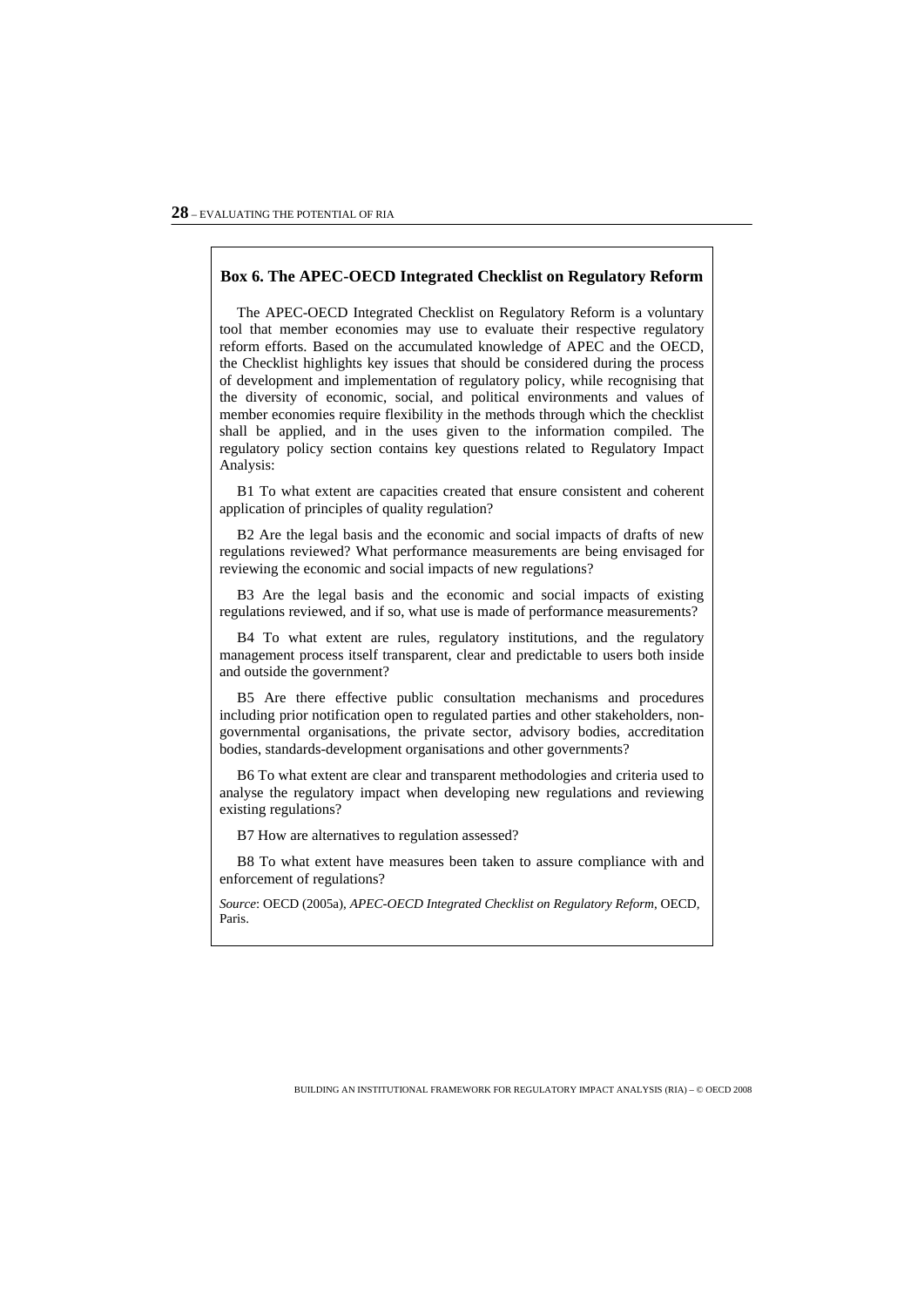## <span id="page-28-0"></span>**3.4. Good practices for introducing effective RIA systems**

If countries are to integrate a systematic use of RIA, lessons learnt from international experience could provide a valuable input to their project design. OECD countries have gone a long way reflecting on institutional and contextual components of regulatory decision-making. The good practices identified by the OECD for an effective introduction of RIA (see Box 7) can serve as a basis to build an initial framework for RIA introduction in countries where there is not yet an institutionalised procedure of systematic regulatory impact assessment.

The next section provides a framework to avoid obstacles to RIA introduction and encourages a self-assessment to identify potential possibilities for RIA implementation. The following sections concern initial elements to consider for RIA as well as for RIA design and implementation following OECD practices and providing concrete examples.

#### **Box 7. Introducing effective RIA**

The following ten key elements are based on good practices identified in OECD countries:

- **1. Maximise political commitment to RIA.**
- **2. Allocate responsibilities for RIA programme elements carefully.**
- **3. Train the regulators.**
- **4. Use a consistent but flexible analytical method.**
- **5. Develop and implement data collection strategies.**
- **6. Target RIA efforts.**
- **7. Integrate RIA with the policy-making process, beginning as early as possible.**
- **8. Communicate the results.**
- **9. Involve the public extensively.**
- **10. Apply RIA to existing as well as new regulation.**

*Source*: OECD (1997), *Regulatory Impact Analysis: Best Practice in OECD Countries*, Paris.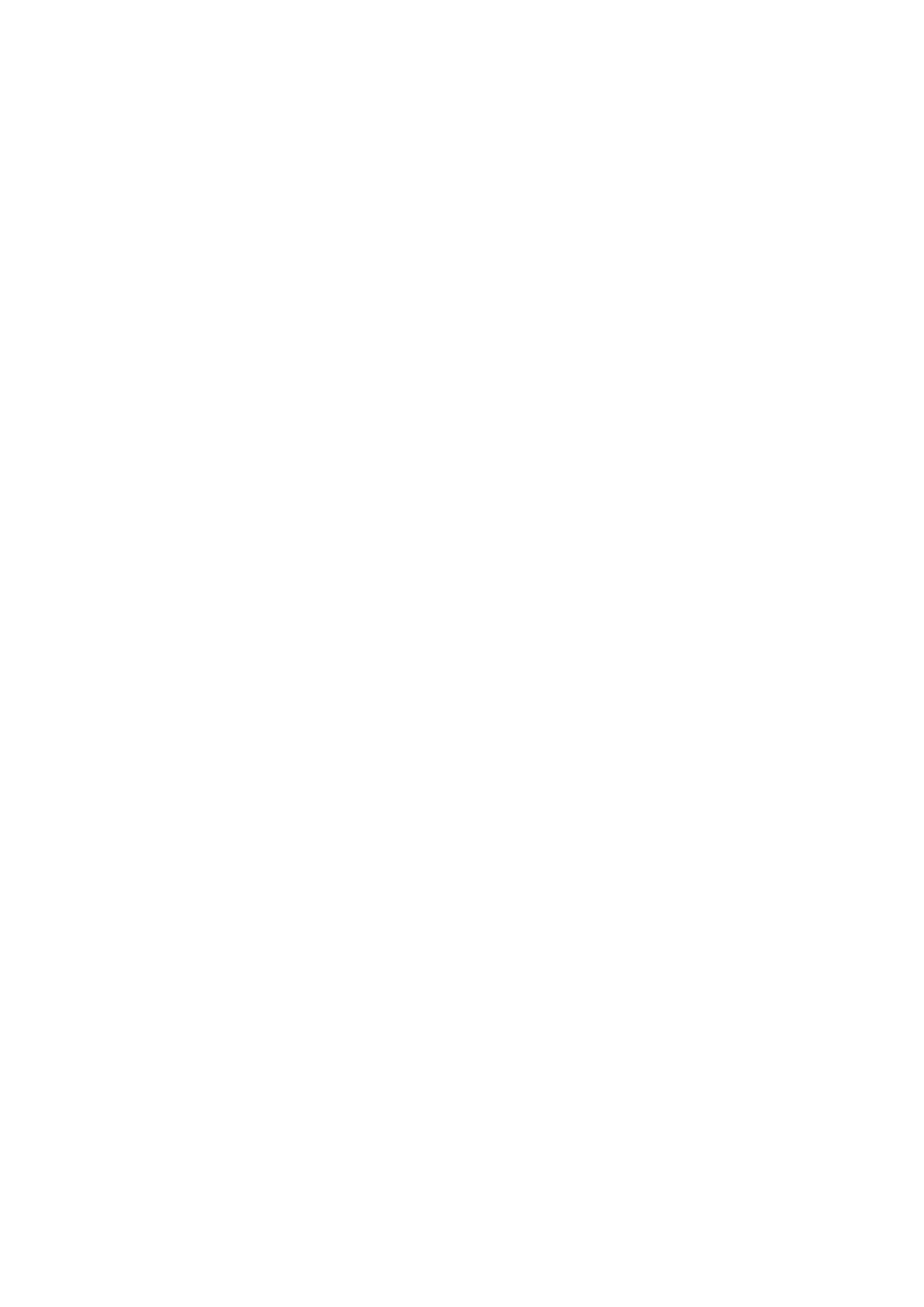# <span id="page-30-0"></span>**Chapter 4. Preconditions for introducing RIA**

Before embarking on designing and implementing a RIA process, policy makers involved with regulatory management and policy issues need to consider whether some basic preconditions are in place and to what extent existing institutions can provide a good framework for implementation. Evaluating which economic sector and pieces of legislation show the greatest need and potential for benefiting from RIA could help identify a likely successful result. How to integrate the possible results into the decision-making process could also be part of a process of reflection on the best way to introduce RIA.

An evaluation of the preconditions for introducing RIA could take into consideration the following elements: the level of political commitment needed to introduce RIA, the constitution of a team within the administration looking at the particular institutional setting and the way RIA can make a difference in the decision-making process, if integrated as early as possible in the development of policy decisions.

## **4.1. Ensure political commitment**

OECD experience shows that the introduction of RIA should be supported at the highest political level. It also needs to be supported by the different institutions responsible for elaborating legislation and rules. It is essential that law makers accept a policy tool that requires a change in the political culture of the system. This is a key issue since it is the law makers who are dispersed throughout the public administration who should be responsible for undertaking and using impact analysis.

#### *4.1.1. Stakeholding*

Finding political support depends upon identifying key stakeholders inside and outside the administration that acknowledge the importance of introducing RIA.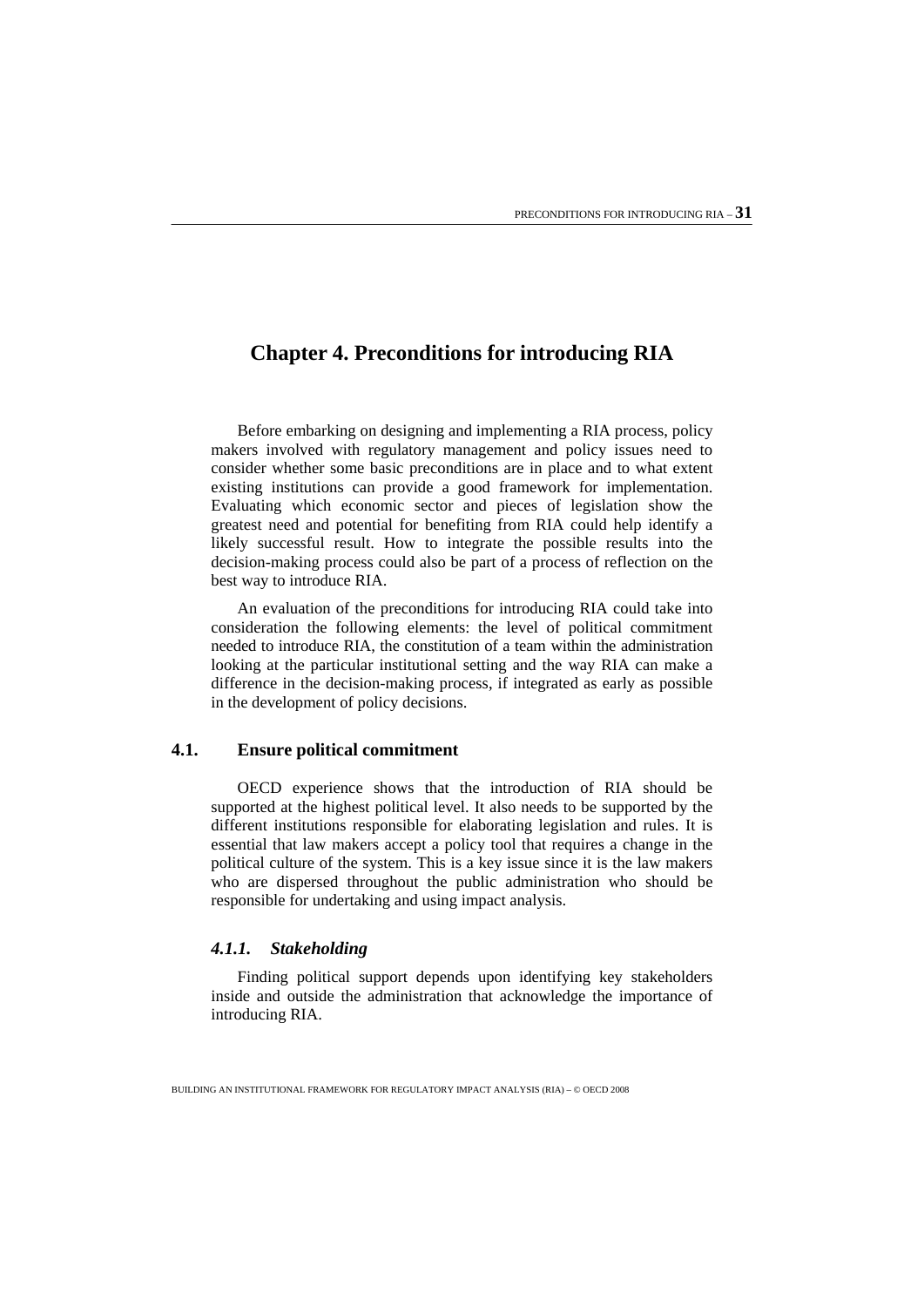<span id="page-31-0"></span>For RIA to succeed, the most obvious stakeholders inside the administration include:

- institutions providing advice to the President and/or Prime Minister;
- Cabinet of the Presidency and/or Prime Minister;
- the Ministry of Justice;
- the Ministry of Finance;
- the Ministry of Economy and/or Trade;
- legal departments of the ministries participating in law making;
- the Parliament and its advisory and legal bodies.

This group could be supported by outside stakeholders, in particular representatives from business and consumer associations, and academics, who can provide advice and help to disseminate the knowledge on RIA and the way their interest could be considered at an early stage of the decisionmaking process. General public support could be promoted through campaigns to raise awareness and build trust through conferences, general media and other means of communication.

## *4.1.2. Legal mandate for RIA*

International experience shows that government should commit to the use of RIA through a clear statement on how to develop a RIA system. A high-level political mandate could define basic standards and principles of quality regulatory policies. Some OECD countries have done this through a law or decree, specifying the coverage and method of RIA to be used. As can be observed in Box 8, the sources of legal support for RIA vary across countries. They could be preceded by other decrees or laws dealing with similar issues.

In the last few years, the trend in OECD countries has led to a wider implementation of RIA as a legal requirement. In 2005 there was a clear majority of OECD countries implementing RIA by law. The most common legal requirement for RIA refers to the need to identify the costs and net benefits of the regulation (see Figure 2).

Legal support should be accompanied by a high-level commitment to the RIA system, which is necessary for successful implementation. In some countries, RIA analytical reports are sent to Congress so legislators can better judge the quality of new laws and regulations. Another way to express political commitment to RIA and create ownership by politicians is to have the analytical reports signed directly by a minister or a deputy minister.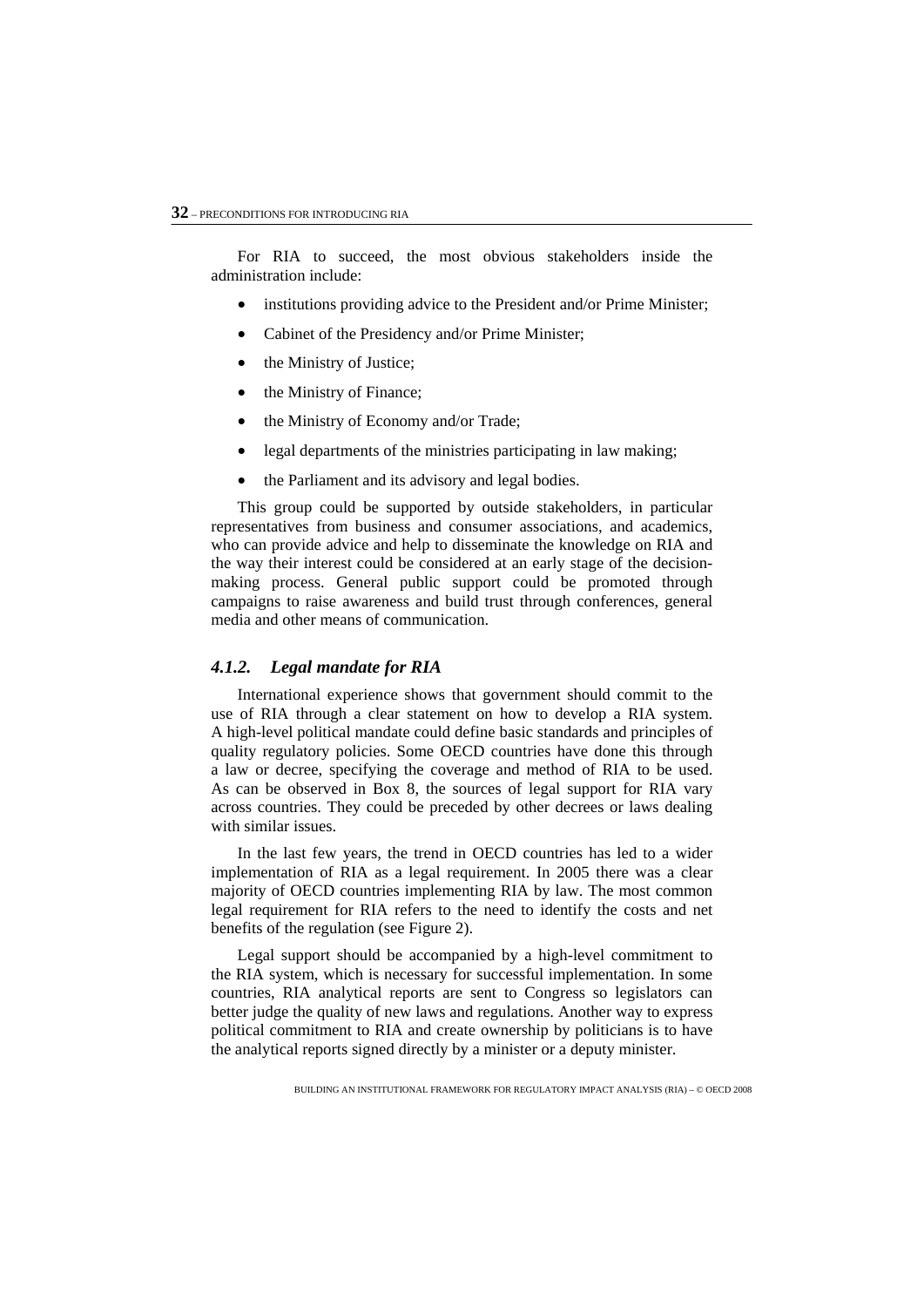### **Box 8. Legal bases for RIA in selected countries**

<span id="page-32-0"></span>A legal basis for a RIA system is a good indicator by which we can understand how well the RIA system is being implemented. OECD countries have adopted various legal forms such as a law, presidential decree, executive order, cabinet directive, guidelines of the prime minister, etc. Based on their experience, legal forms can mainly be classified into four groups. However, implementation also depends on historical background, administrative culture and the commitment of high level officials.

- Based on a law: the Czech Republic, Korea and Mexico.
- Based on a presidential order: USA.
- Based on a prime ministerial decree or guidelines of the prime minister: Australia, Austria, France, Italy and Netherlands.
- Based on a cabinet directive, cabinet decision, government resolution, policy directive, etc.: Canada, Denmark, Finland, Ireland, Japan, New Zealand, Norway, Poland, Germany, Portugal, Sweden and the United Kingdom.

*Source*: OECD (2004b).

#### **Figure 2. Regulatory Impact Analysis: requirements**



Recent trends 1998-2005

*Source*: OECD (2006), *Quality Indicators of Regulatory Management Systems*, Occasional Paper Draft.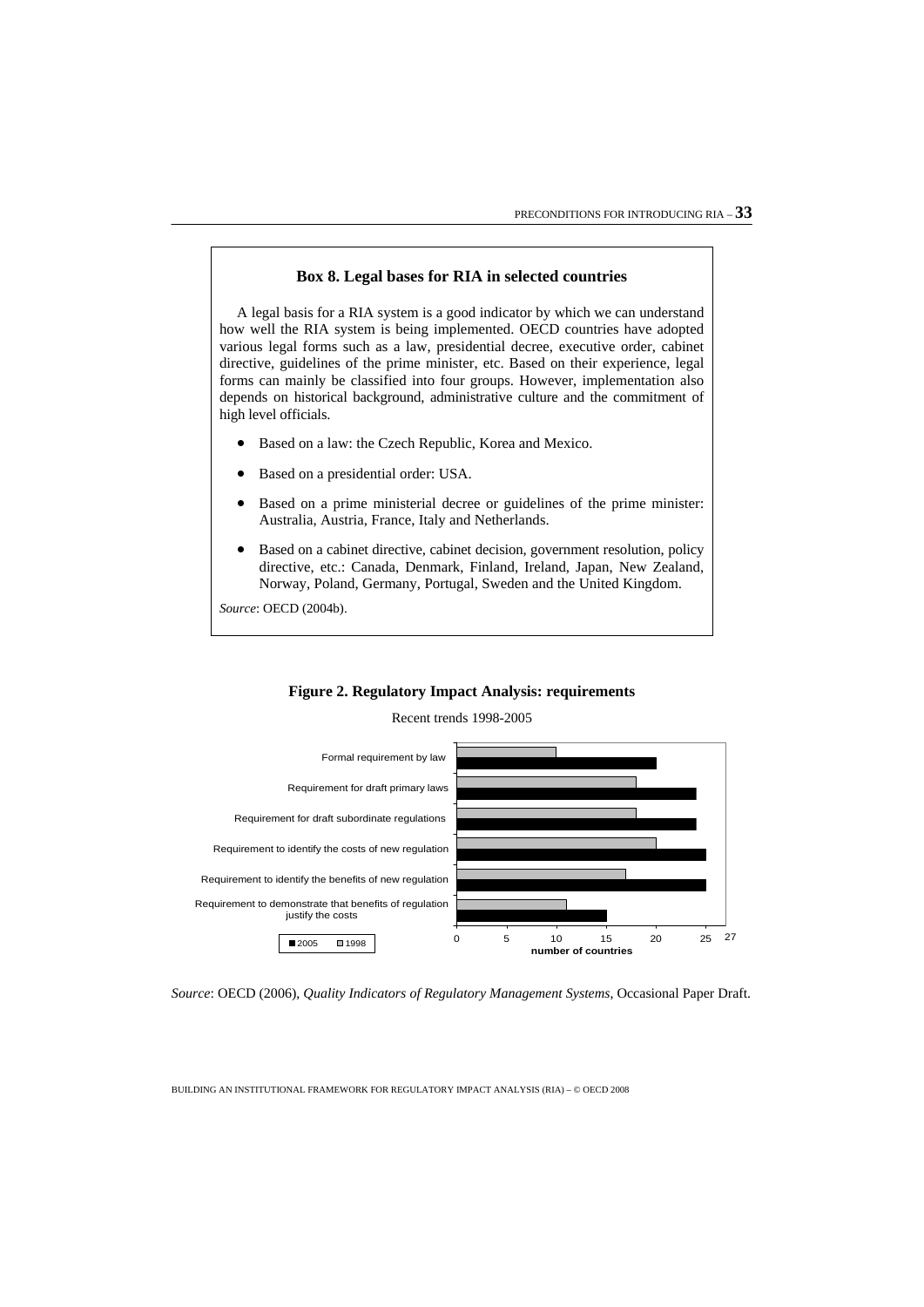## <span id="page-33-0"></span>**4.2. Integrate RIA timely in the decision-making process**

How can RIA make a difference if used in a systematic way? Part of the evaluation phase, in preparation for the implementation of RIA, involves conducting a detailed analysis of the existing decision and policy-making process. The answer should take into account the fact that RIA can provide valuable information for decision-making, which should be ready to be used as early as possible in the process.

RIA is a policy tool that helps government officials to make decisions. If the disciplines it brings are to become a routine feature of policy development, it has to be integrated into the policy-making process, but without substituting it (see Chart 2).



**Chart 2. RIA in the policy-making process** 

Since RIA provides an assessment of regulatory alternatives, it is important to integrate it at an early stage of the process. In many OECD countries, RIAs are to be added to the first draft of a law proposal or amendment that is prepared by the ministry or responsible institution. A RIA that was undertaken at the right time provides an initial round of exchange and communication about the possible effects that the legislation may have once it is approved. The usefulness of a RIA at this stage lies in the debate it may create, and in the capacity to inform decision-makers in a systematic manner without introducing unnecessary delays into the decision making process. Clarity should be one of the basic principles to respect through the process. This would facilitate access for outsiders, enhancing the debate and further consultation processes.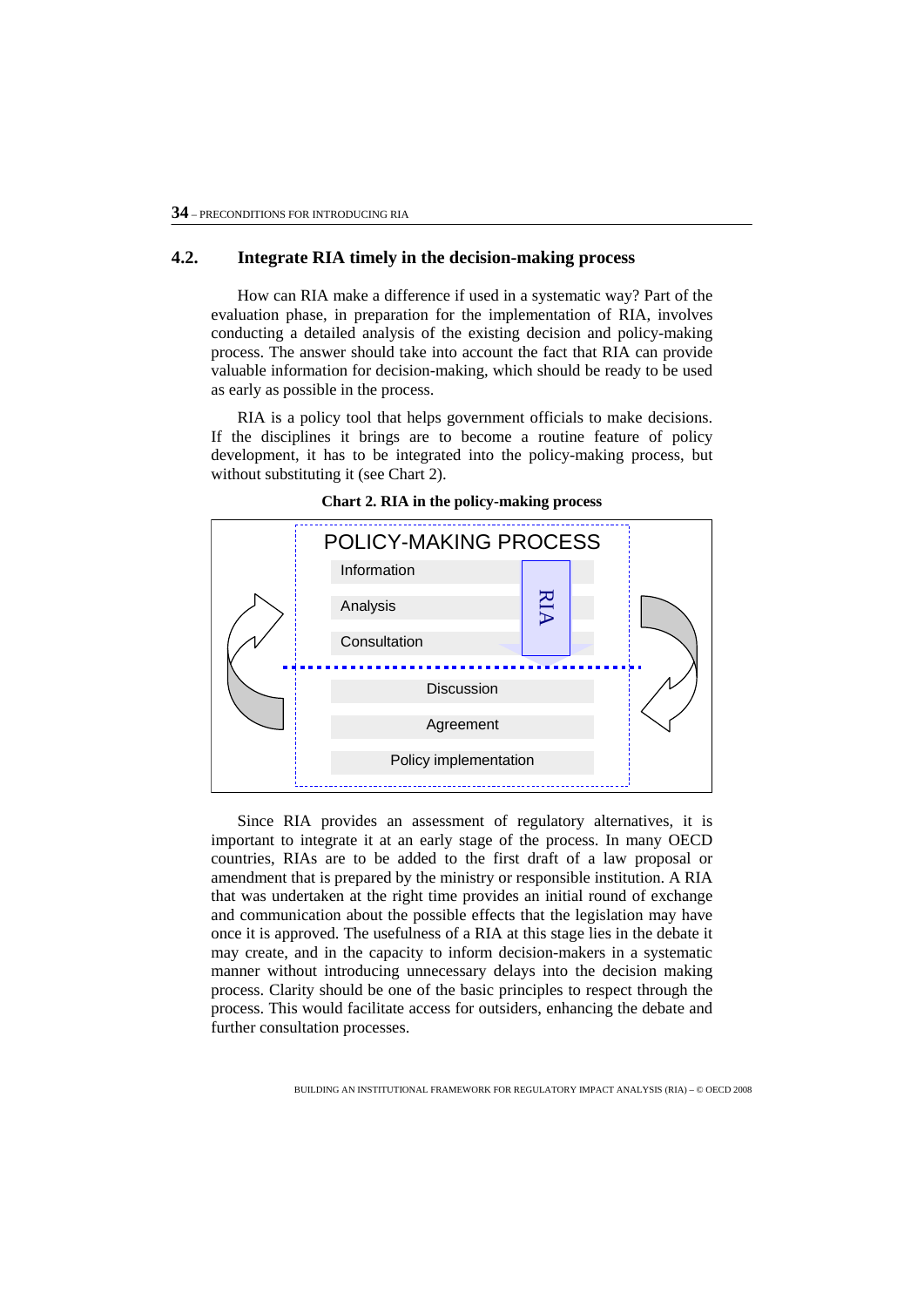<span id="page-34-0"></span>If the preparation of a RIA is completed or commenced late during the regulatory process, the results of the analysis could fail to be included as input to the policy-making process. A sound analysis of the costs, risks and benefits of regulatory action at the right stage can help to reach pre-defined policy objectives. When RIA is applied in a timely manner, serious consideration of alternatives can be given. If RIA is undertaken when discussions are too advanced, RIA can be seen only as a political tool to justify decisions, and lacking of a rigorous method.

#### **4.3. Build a RIA team inside the administration**

The implementation of RIA also depends on the way a RIA team can be constituted and strengthened inside the administration, which is closely linked to the particularities of the existing institutional set-up in each country. The consolidation of a RIA team should reflect the aim to integrate this tool into the policy-making process.

## *4.3.1. Who should conduct RIA*

As regulation is a tool used in most government bodies, it should be within these institutions that a RIA is drafted. Building teams to work on RIA is not an easy task, but is essential for the success of the implementation programme. An initial main objective for the staff working on the design of the RIA process should be to assess the resources within government bodies in terms of existing capacities to undertake RIA.

While some countries have relied on external consultants to carry out some of the components of the start-up phase, *e.g.* pilot projects or initial steps, it is important that the country develop a core team that has a "cross-functional" nature, *i.e.* involving individuals with different backgrounds and skills.

In addition to political support, RIA also requires technical expertise. Some of the key assets and expertise needed are:

- *Political*. This would help to provide leadership, advice and recommendations to achieve RIA's political objectives and address possible resistance to change.
- *Legal*. Essential to provide advice and recommendations with respect to the application and interpretation of legal instruments, multiple laws and jurisdictions.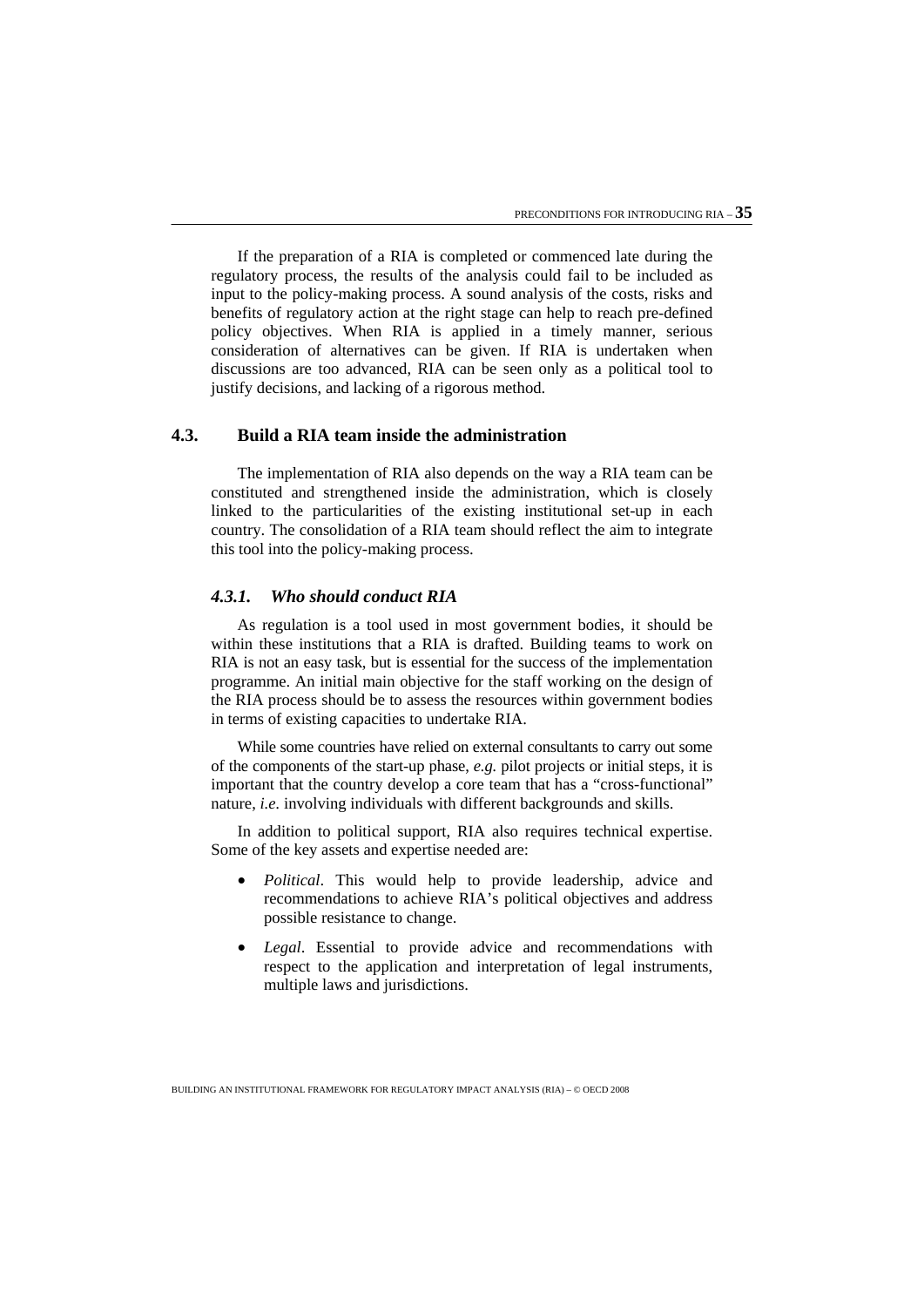- <span id="page-35-0"></span>• *Economic*. RIA estimates the economic costs of proposed regulations and using economic data for evidence-based analysis.
- *Communication*. This is important to manage internal and external consultations and organise the way the results should be communicated to the public.

In some cases, line ministries and regulators are responsible for conducting RIAs and a technical unit (part of an oversight body) supports and co-ordinates their work and assesses the quality of the analysis. It would be ideal to give the responsibility to specific experts inside the ministries concerned (legal, economic, etc.) who should also be supported by other colleagues who have experience in drafting law proposals. Staff capacities (Section 6.2), guidelines (Section 6.1) and communication means (Section 6.3) are essential for team building.

## *4.3.2. Institutional setting for RIA*

There is not a unique institutional model for a systematic use of RIA. Among OECD countries there is a great variety of institutions sharing different responsibilities and working on the basis of different methodologies.

In general terms, a specialised department or group of experts in each line ministry and regulatory institution undertake the RIA work. In order to ensure co-ordination between these bodies and to give coherence to the regulatory system, there are two institutional set-ups in OECD countries:

- Centralised institutional frameworks rely on an oversight body for regulatory reform (see Box 9) located at the centre of government. Its powers are supported by either the prime minister's office or the budgetary decision-making institution, *e.g.* the ministry of finance.
- A decentralised institutional framework does not rely on a specific oversight body; co-ordination between regulators is essential to obtain policy objectives. Responsibilities are normally shared by different regulatory institutions and line ministries, which use extended consultation mechanisms to find agreements and consensus.

OECD experiences reveal that the choices regarding the institutional framework for RIA often depend on the political support available, the original institutional framework, the political and public administration culture, the resources at hand and, more particularly, the existence of any general programme focused on regulatory governance and reform.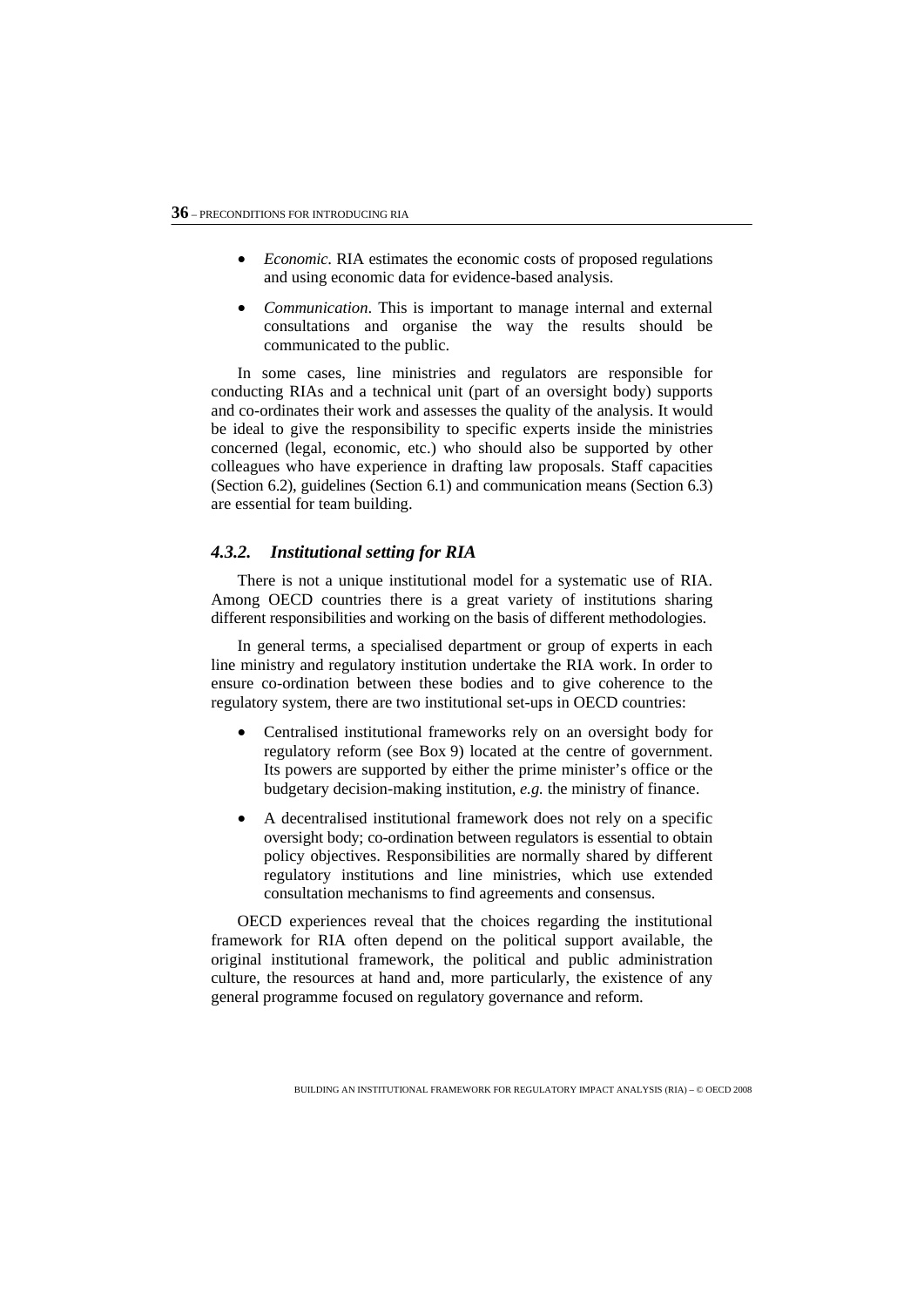#### **Box 9. Central oversight bodies for regulatory reform**

The establishment of central oversight bodies, supported by ministers with whole-of-government responsibilities, is one of the most visible signs of the integration of regulatory reform into government management systems. Regulatory oversight bodies can also be supported by other reform-oriented groups, such as ministries of finance and competition and trade authorities. Private-sector engines of reform, such as advisory bodies or private initiatives, can also be helpful in identifying priorities, proposing specific reforms and providing advocacy for reform in general.

A principal role of oversight bodies is to review regulations and improvements in regulatory quality. A central pillar of regulatory policy is the concept of an independent body that can assess the substantive quality of new regulation and work to ensure that ministries achieve the goals embodied in the assessment criteria. RIA is the most important mechanism for this role. To be effective, the oversight body must be able to question the quality of RIA and regulatory proposals. This is sometimes referred to as a "challenge function". An oversight body needs the technical capacity to verify the impact analysis and the political power to ensure that its view prevails in most cases.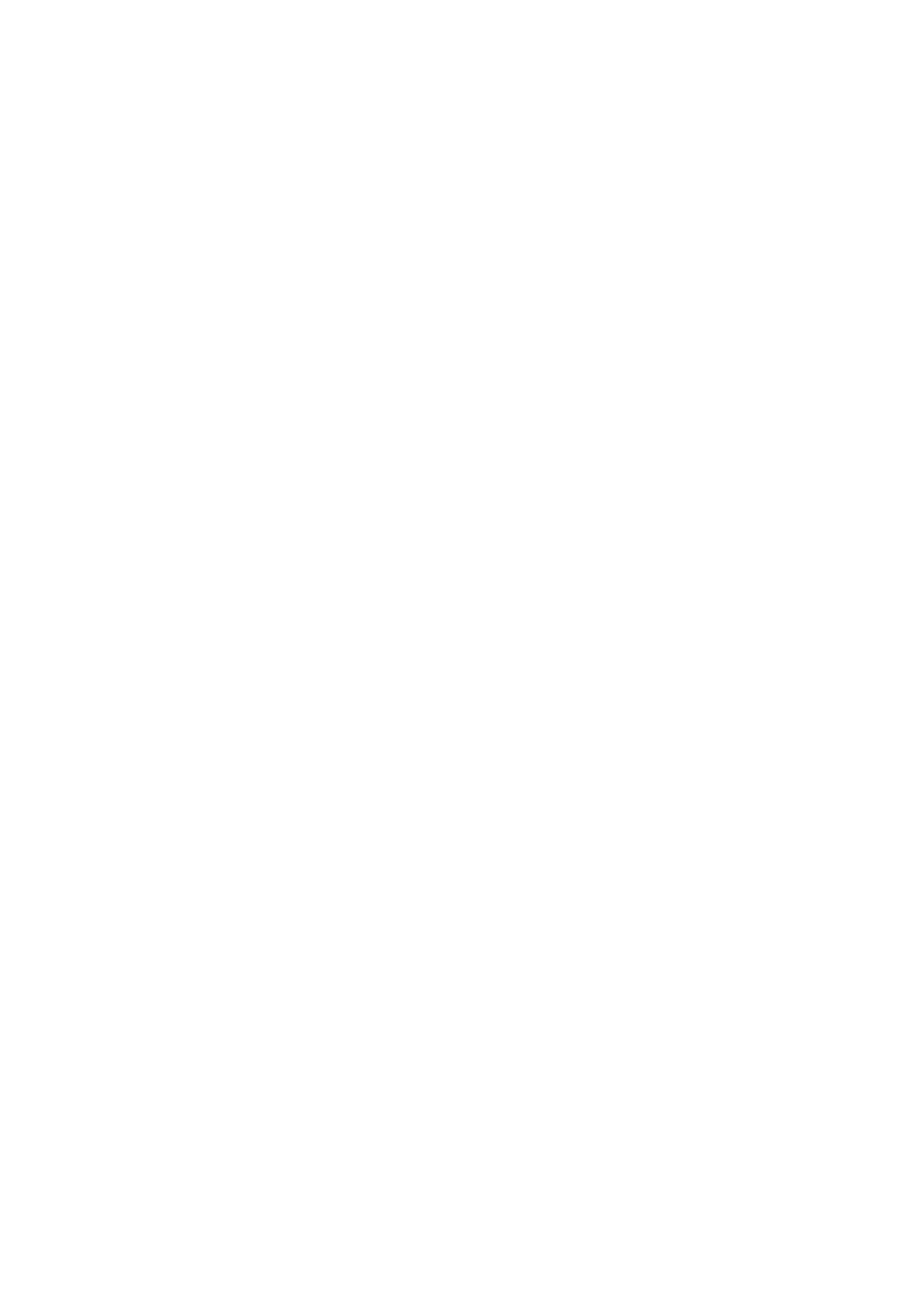# **Chapter 5. Designing the RIA framework**

Once preconditions have been mapped, the next phase involves designing a RIA process. The design phase involves examining each component of the proposed system for the conduct of RIA to determine whether they are feasible. This includes co-ordination mechanisms, targeting RIA efforts, improving data collection and using a flexible methodology for RIA.

## **5.1. Co-ordination and management**

A RIA system needs to be co-ordinated and carefully managed across the central ministries of government and other law-making institutions, as for example independent regulators. Locating responsibilities among regulators improves "ownership" and integration into decision-making, resisting individual ministries' interests or badly articulated co-ordination mechanisms.

A preliminary RIA document undertaken by the institution initiating the proposal accompanies proposed regulation or legislation. An extended network of policy makers spread around the public administration working on RIA, for their own policy purposes specialised in different issues depending on their field of work, will contribute substantial content to the analysis of possible impacts. Moreover, if co-ordinating efforts are not sought, these units of work will most probably be isolated from each other. Innovative trends in some OECD countries go in the direction of consolidating these networks by creating informal mechanisms to share experiences and good practices among RIA experts at a technical level. These informal mechanisms might be complemented by some kind of horizontal committee, with a more political profile, to encourage information exchange and support during the learning process.

In order to consolidate strong co-ordination, some OECD countries have established a central body with a leading role at a high political level, responsible for overseeing the RIA process and ensuring consistency, credibility and quality. This central body needs adequate authority and skills to perform this function. Experience suggests that the units are best located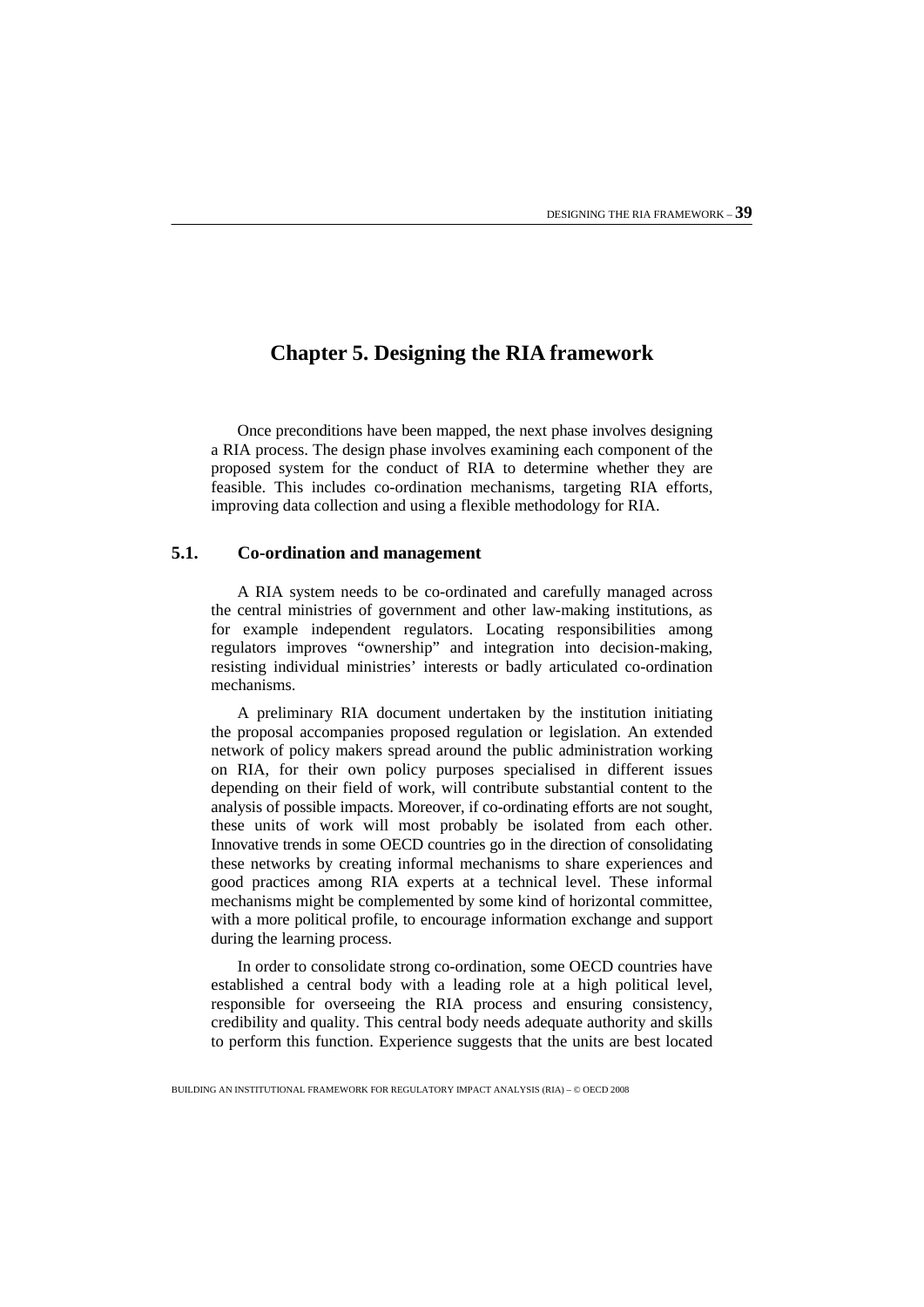at the centre of government, such as the ministry of finance or the prime ministers' office, in order to indicate that regulatory quality is a high priority for the government and that reform is broad-based with the specific goal of improving the quality of citizens' lives.

A consistent methodology for RIA and its quality standards can be promoted with the provision of guidelines (see Section 6.1). Ensuring that the process follows certain steps in a systematic way and that the RIA document attains certain quality criteria is a key element to guarantee that policy objectives are better reached through RIA implementation. Increasing capacities inside the administration to conduct RIA is fundamental to make better use of this policy tool. The OECD experience shows that monitoring and oversight institutions offer quality control by providing basically three services to officials undertaking RIA: (i) consultation and technical assistance in drafting RIA; (ii) review of an individual RIA; and (iii) stocktaking of general compliance with RIA by law makers. Accordingly, if the monitoring institutions are not independent of the agencies preparing RIA, the quality of RIA could be compromised.

Co-ordination of the RIA process is important to align and monitor efforts at various levels of government. The necessary authority should be given to the oversight bodies that assess the impacts of regulatory proposals. This process can generate tensions as institutions that previously enjoyed a free hand to make proposals find themselves constrained by the requirement for a RIA, enforced by another central institution. Tensions may be particularly acute if the institution in charge of co-ordination and quality control is provided with a new power of veto over proposals.

If RIA is to be used, it is important that it not be seen as a brake on the regulatory activities of line ministries or interpreted simply as an additional burdensome hurdle in the policy-making process. The introduction of a RIA system requires that responsibilities for regulatory development be carefully allocated and ministries engage with the new system. Entrenched vested interests obstructing RIA implementation should be carefully managed; and civil servants should be encouraged to think creatively to overcome obstacles they might find while producing the RIA document, such as lack of co-operation to collect data from other institutions, or reluctance to participate in consultation procedures, etc.

## **5.2. Targeting and prioritising RIA efforts**

Policy makers should target RIA towards regulatory proposals that are expected to have the largest impact on society, and ensure that all such proposals be subject to RIA scrutiny (see Section 2.3.1 on a two-step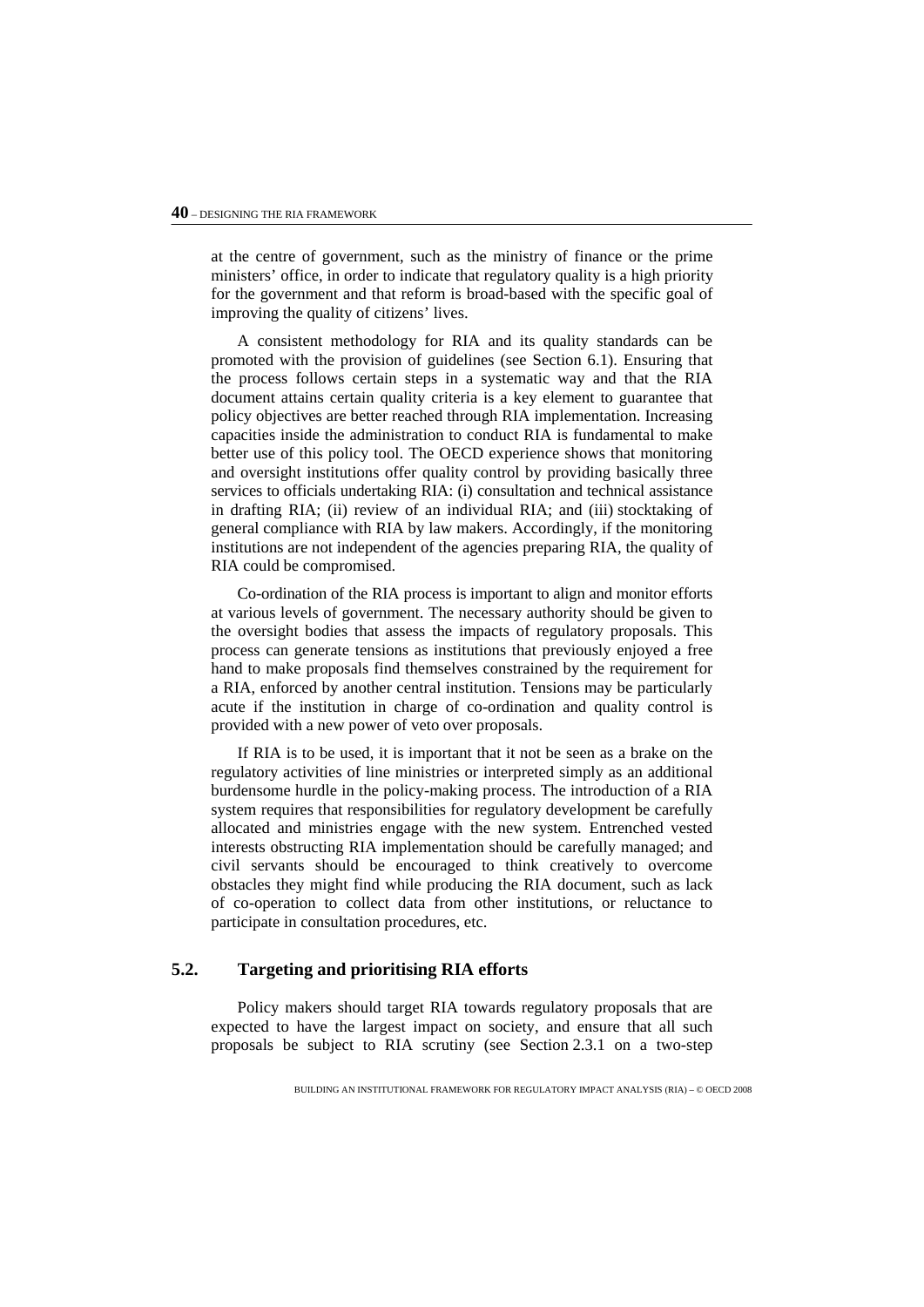approach). With limited resources and aiming at familiarising civil servants and stakeholders with the new process, efforts should concentrate on the most challenging regulatory areas. This is particularly relevant when initiating the process; specific law proposals to be scrutinised should be chosen with attention.

As RIA is an activity requiring an important degree of expertise and responsibility, it is essential to precisely define the regulation to which RIA is going to be applied. RIA can be used to assess impacts of either primary or secondary legislation. Ideally, RIA should be focused where it will have a noticeable impact on regulatory outcomes, which would certainly include much primary legislation.

Some OECD countries have initially introduced RIA focusing on particular areas that seem to be affected by regulations. In some cases, RIA has been integrated aiming at secondary legislation with a significant impact on business. Scope has then been gradually expanded to primary legislation and effects on other groups, but this sequence depends on the regulatory system's specificities. In many emerging and developing countries, issues such as impact on small businesses, job opportunities, access to credit, impact on gender or indigenous people, etc., may be of particular relevance and can be integrated in the RIA process to make sure that the effects of legislation do not disproportionably affect vulnerable groups (see Box 10).

#### **Box 10. Prioritisation in the pilot project in Uganda**

Under the RIA framework being introduced in Uganda, policy makers will need to specify whether their proposal will entail additional costs to small business, what any such costs are, and how much the typical small business sector is likely to have to pay. The pilot project in Uganda also encourages the government to look at distributional impact on tribes, religious groups and the different regions of the country.

The local political objectives identified in Uganda also correspond to the phase of its economic development. The country focuses, for instance, on agriculture and fishing. It may be more appropriate for the Uganda RIA system to require officials to state that their proposals will not unnecessarily harm those sectors that the government has selected for development as part of the Medium Term Competitiveness Strategy (MTCS) – its export-led growth strategy.

*Source*: Welch, Darren and Richard Waddington (2005), *Introducing Regulatory Impact Assessment in Developing Countries: The Case of Uganda*, Bannock Consulting, London.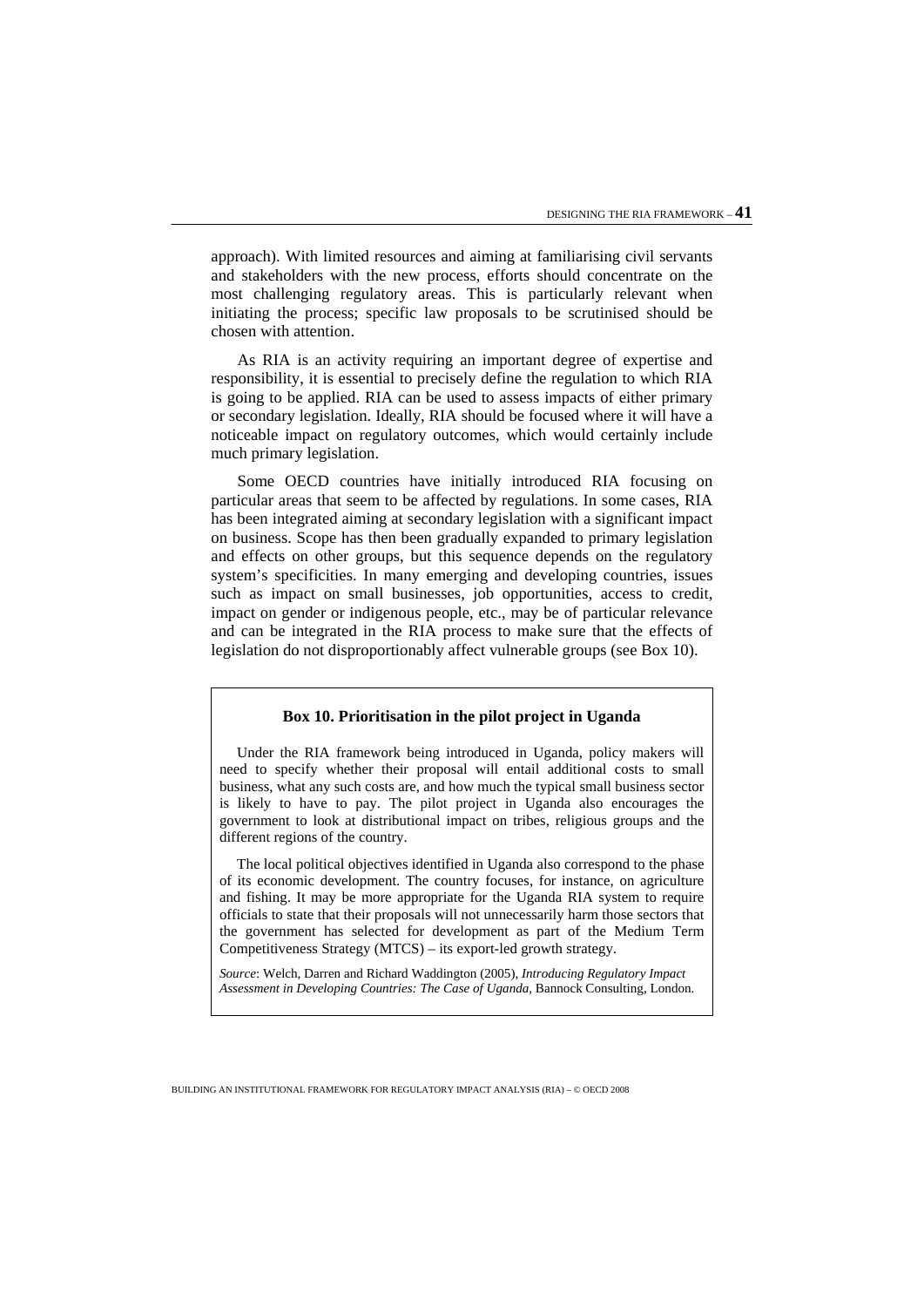An example of initiatives taken in this direction is pro-poor RIA with a focus on poverty reduction (see Box 11).<sup>[10](#page-41-0)</sup>

## **Box 11. Pro-poor Regulatory Impact Assessment**

Ways of including a pro-poor perspective could incorporate analysis of positive and negative effects of regulation in prices, job opportunities, access to credit, public service delivery and SME environment; especially focused at lowmiddle income layers of population.

General policy objectives are usually included in RIA targeting. In developing countries, but also in certain areas of developed countries, poverty reduction is a top priority. Regulations should then be examined through RIA to conclude how they may contribute to assist the poor and alleviate poverty.

In the UK some innovative targets have been adopted including the effects on vulnerable populations such as children, the elderly and the disabled. Key changes in this direction have been in the fields of consultation and communication, the co-ordination and information shared between institutions, and targeting of policy objectives.

*Source*: Kirkpatrick, C. and D. Parker (2004); Better Regulation Task Force (2000); and Ferrand, David, Alan Gibson and Hugh Scott (2004).

A significant number of OECD countries, like Australia, Canada, Finland, Korea, Mexico, New Zealand, Norway, the UK and the US, undertake RIA on a comprehensive basis, with a full economic analysis (see Box 12).<sup>[11](#page-41-1)</sup> Some studies point out that most of the regulation under impact scrutiny in developing countries is related more to economic issues than to social and environmental regulations.<sup>[12](#page-41-2)</sup> In practice, RIA could be focused on the impacts on a few key subjects that are especially relevant for the country, *e.g.* UK focuses more on competition and small businesses impacts. In some cases, areas have been exempted from analysis, such as tax policies in some countries. It seems advisable to establish the importance of applying RIA to regulation not only on the basis of the subjects they deal with but also in relation to the potential impacts of the policy action and the effect of regulation.

<span id="page-41-0"></span> $10$ Kirkpatrick (2004).

<span id="page-41-1"></span> $11$  OECD (2004b).

<span id="page-41-2"></span><sup>&</sup>lt;sup>12</sup> Kirkpatrick, Parker and Zhang (2003) undertook a survey inviting 99 countries to participate. From the answers, the authors concluded that 30 were using RIA, of which 28 admitted to applying RIA to economic regulations, while 14 also included social and environmental regulations.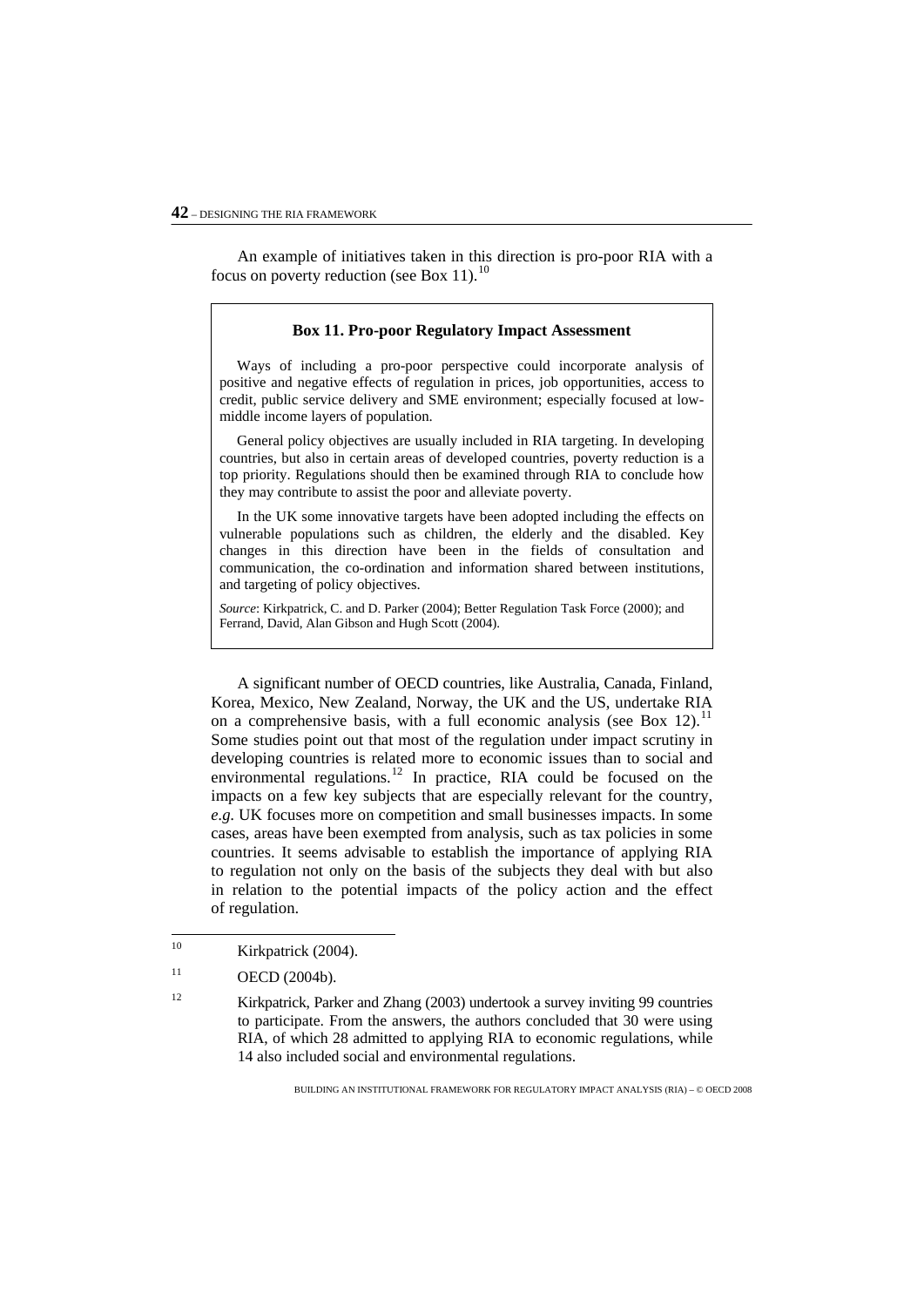## **Box 12. RIA prioritisation in Australia, Canada and the United Kingdom**

Australia requires Regulatory Impact Statements (RIS) for primary laws, subordinate regulations, international treaties and quasi-regulations that have an impact on business or competition. The impact on business and competition arises in the following cases: (i) govern the entry or exit into or out of market; (ii) control prices or production levels; (iii) restrict the quality, level or location of goods and services available; (iv) restrict advertising and promotional activities; (v) restrict price or type of input used in the production process; (vi) are likely to confer significant costs on business and may provide advantages to some firms over others. It is notable in the case of Australia that proposing ministries contact the Office of Regulation Review (Quality Control Body) early in the policy development process in order to decide whether RIS is required or not.

Canada has a particular scope of RIAS (Regulatory Impact Analysis Statement). Canada requires RIAS only in subordinate regulations. Memorandum to Cabinet (MC) similar to RIAS is required for primary laws and policies. It should be noted that adoption of primary laws typically involves consultation with stakeholders, discussion of policy proposals among government ministries with different mandates and discussion of the proposal by Cabinet and public debate in Parliament during the legislative process. Canada does not require RIA for primary laws because all of these elements promote the development of high quality legislation.

The United Kingdom requires RIA in primary laws and subordinate regulations which have a non-negligible impact on business, charities, and the voluntary sector. It is notable in the case of the UK that regulations affecting only the public sector are currently subject to a Policy Effects Framework (PEF) assessment.

*Source*: OECD (2004b), *Regulatory Impact Analysis (RIA) Inventory*, Paris.

## *5.2.1. Apply RIA to existing as well as new regulation*

RIA is a tool that can be used for reviewing existing regulation, as well as for assessing impacts of proposed amendments. This is particularly relevant for developing countries where the stock of regulations may have unintended effects, if there has not been a systematic effort to streamline the legislative corpus and to remove unnecessary burdens. The possible effect of efforts to introduce quality requirements on new regulation can be limited if it is introduced in a system where existing regulation remains at a low quality level (see Box 13).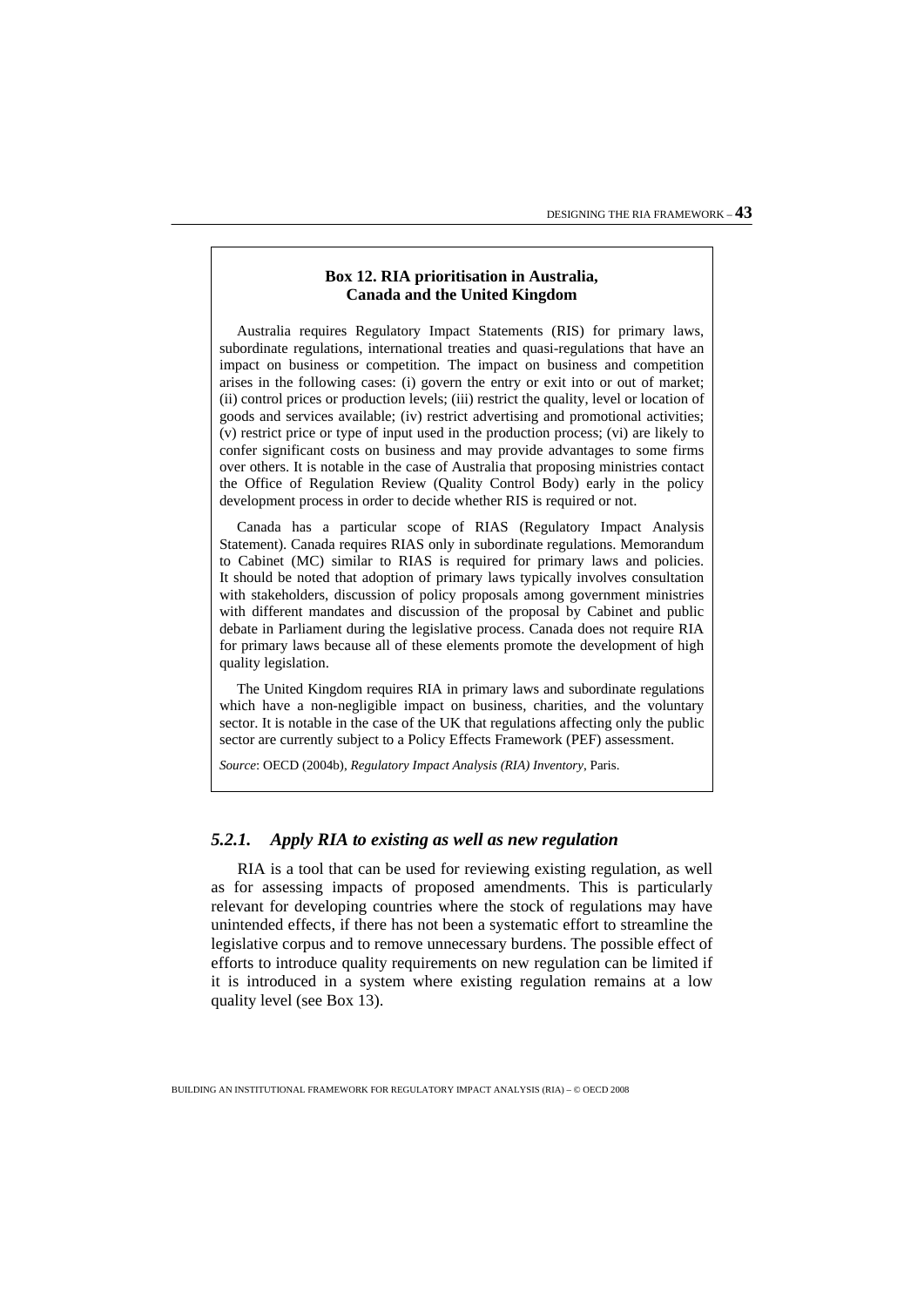#### **Box 13. RIA as a tool for a** *guillotine* **process: the Swedish case**

The review and updating of laws, rules and other instruments is one of the greatest regulatory responsibilities. It must be done to enhance economic growth, decrease regulatory risk and uncertainties. An innovative policy action called *guillotine* process, pioneered by Sweden and used by Mexico and Hungary is a possible approach to face the reduction of outdated or ineffective regulation.

In the 1980s, Sweden enacted its "guillotine" rule nullifying hundreds of regulations that were not centrally registered. In 1984, the government informed that it was unable to compile a complete list of regulations in force. The accumulation of laws and rules from a large and poorly-monitored network of regulators meant that the government could not itself determine what it required of citizens. To establish a clear and accountable legal structure, it was decided to compile a comprehensive list of all agency rules in effect. When the "guillotine rule" went into effect, hundreds of unregistered regulations were automatically eliminated. All new regulations and changes to existing ones were henceforth to be entered in the registry within one day of adoption. This approach was considered a great success. In the education field, for example, 90% of rules were eliminated. The government had for the first time a comprehensive picture of the Swedish regulatory structure that could be used to organise and target a reform programme. The registry may also have had the indirect effect of slowing the rate of growth of new regulations, and by 1996 the net number of regulations had indeed dropped substantially.

*Source*: OECD (2002), *Regulatory Policies in OECD Countries: From Interventionism to Regulatory Governance*, Paris.

Although RIA is not used that extensively in OECD countries for reviewing the regulatory corpus, many countries are integrating the use of RIA in this way. It is noteworthy that countries such as Australia, Canada, Germany, the Netherlands, Switzerland and the United Kingdom also apply the RIA system to the review of existing regulations.

According to the experience in OECD countries, efforts to review existing regulation usually begin with a process of mapping the situation in a particular economic sector or in parts of the regulatory stock. Clear and accessible registries are created, so that obsolete regulations can be directly eliminated or amended. Through the process a great deal of co-ordination and innovative responses to obstacles are usually required.

Using RIA to test the effectiveness and efficiency of existing regulation based on an assessment of costs and benefits may constitute a second stage of RIA implementation. The process will have many similarities with the process of targeting new regulation, and may also have the advantage of access to more and better information.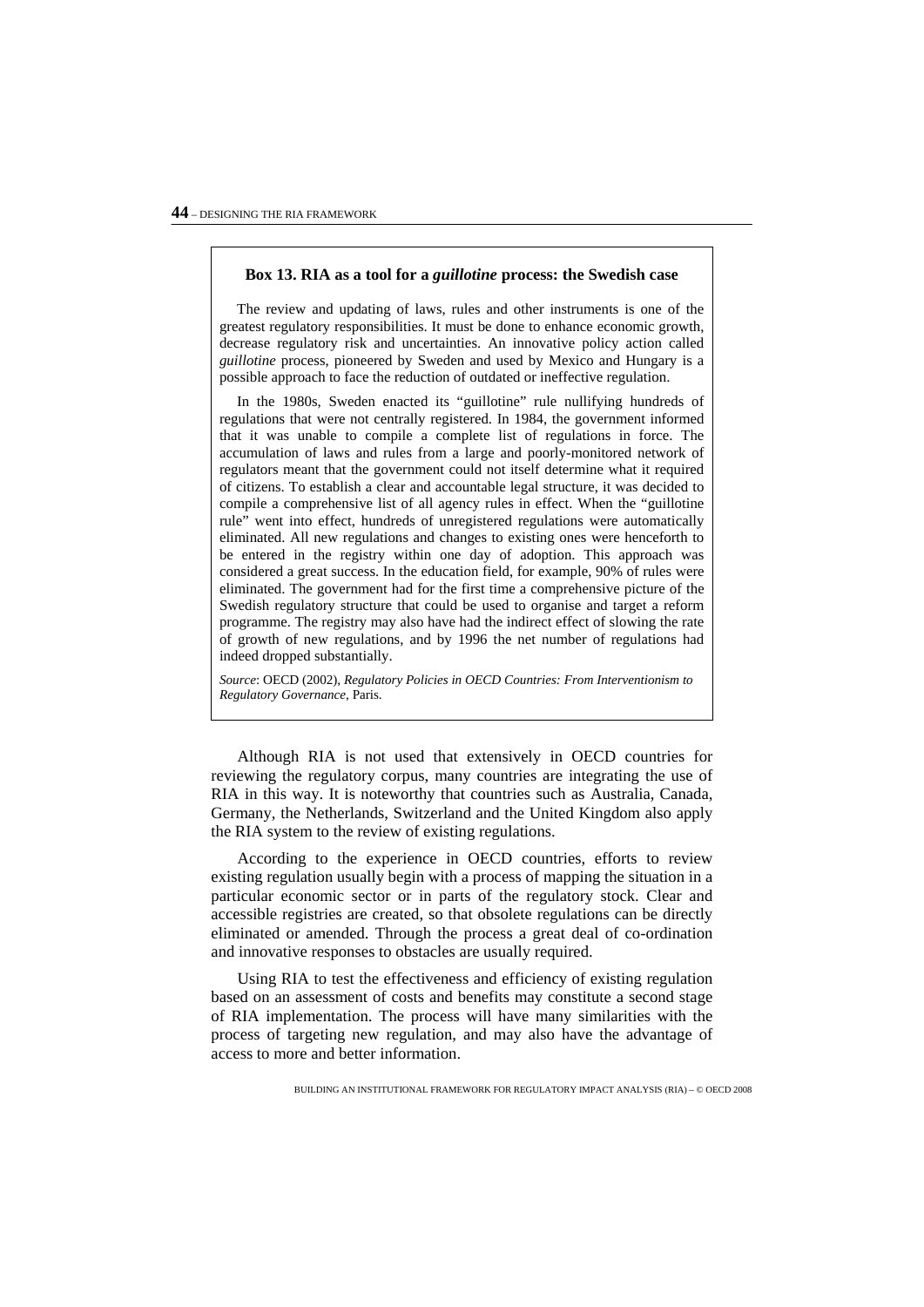## **5.3. Strategies for data collection**

Data quality, an essential element of proper analysis, has been recognised as one of the most difficult parts of RIA because it can be time and resource consuming and requires a systematic and functional approach. The usefulness of RIA depends on the quality of the data used to evaluate the impact of a proposed or existing regulation. A poor data collection strategy can mean that the essential data to conduct good analysis is lacking.

To carry out RIA, governments need to set up a framework for a quantitative analysis. Governments have to develop precise and straightforward strategies and guidelines if ministries are to achieve a successful programme of quantitative RIA. This implies, as well, that policy makers need to gain skills, think in quantitative terms and get acquainted with data collection. In particular, RIA requires that data collection be tailored to the issues related to the specific regulation intended for review.

#### **Box 14. Efforts on data collection strategies in Denmark**

Generally implementing data collection strategies correctly is one of the key weaknesses in OECD countries. One of the clearest problems is that often *ad hoc* strategies for data collection fail on grounds of both timeliness and cost. A particular lack is the failure to utilise fully the potential of consultation as a source for data and a means to verify its quality. Efforts in this area should be prioritised since data is essential to conducting good analysis.

It is worthy to note Denmark's efforts in the area of data collection as concerns cost-benefit analysis. Denmark set up the Business Test Panels to assess the burden of regulations with businesses. The Business Test Panels are used to request information on the administrative burdens of approved legislation. There are three panels, each consisting of 500 firms. Ministries have discretion about using the test panel procedure but most have used it for legislation having significant business impact. Denmark also has Focus Panels which are used to obtain information on the impact of bills, with effects only on specific sectors of the economy. However, experience has shown the precision of test panel data to be low and the system is largely seen as an "early warning system" for unanticipated major impacts. The Model Enterprise Programme has also been introduced to provide more statistically robust data. Model Enterprises consisting of representative businesses in the industry sector are used to measure actual administrative burdens on business. The burdens identified by Model Enterprises can be checked in similar regulatory proposals.

*Source*: OECD (2004b), *Regulatory Impact Analysis (RIA) Inventory*, Paris.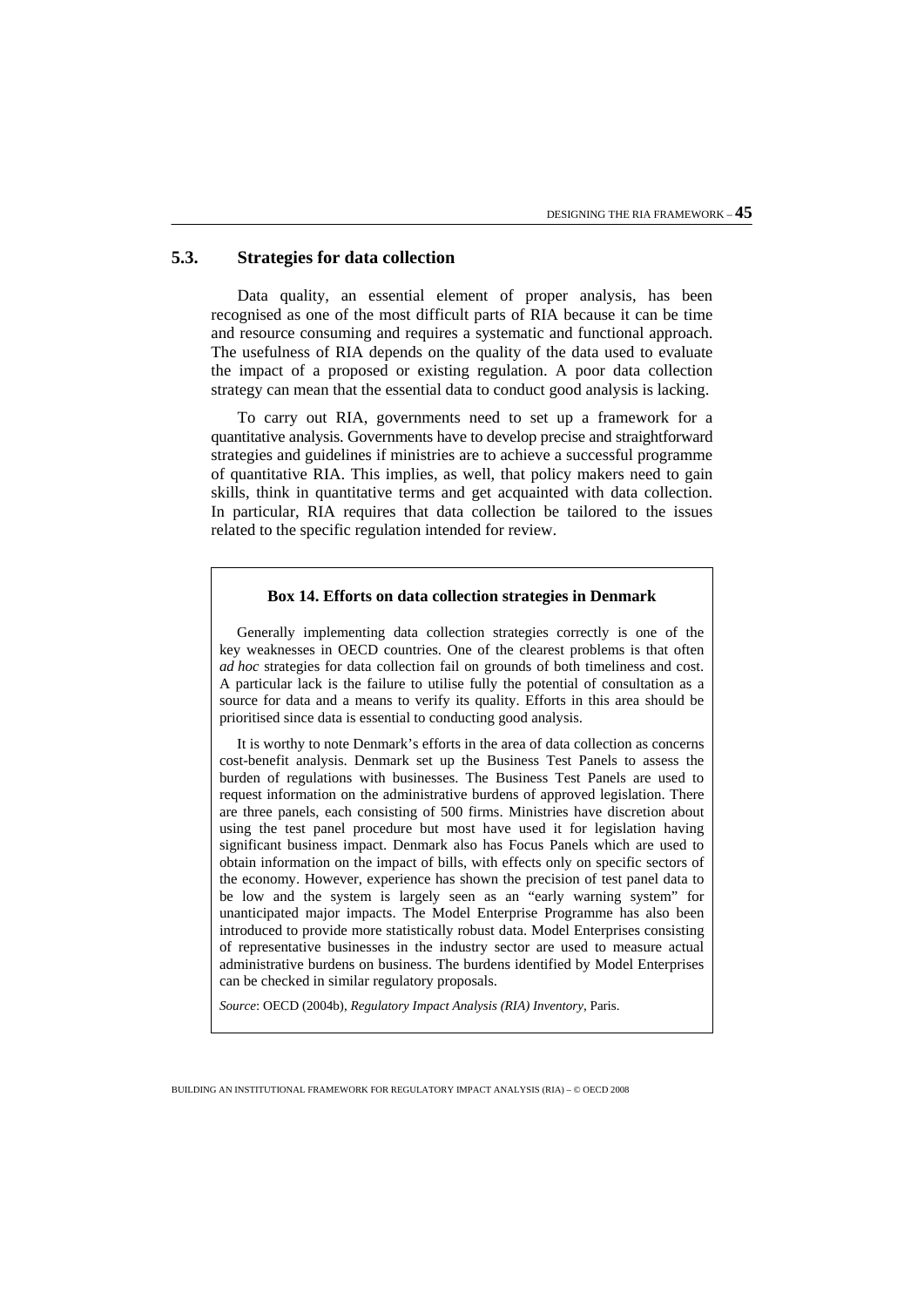The information that RIA requires can be collected in numerous ways. An important procedure to integrate data for RIA takes place during the consultation process. There are, however, other sources for data collection (see Table 1). Data collection can be classified as direct or indirect. Information is direct when results arise from a specific survey designed and implemented as required to attain a precise objective. Information is indirect when it derives from data previously collected for other objectives.<sup>[13](#page-45-0)</sup>

| Source                                                          | Action                                                                                                                                                                                                                |
|-----------------------------------------------------------------|-----------------------------------------------------------------------------------------------------------------------------------------------------------------------------------------------------------------------|
| 1. In-house expertise of<br>economists; lawyers<br>and analysts | 1. Define problem; analyse its extent through<br>in-house knowledge and expertise, and<br>existing studies and information.                                                                                           |
| 2. Commission research<br>and studies                           | 2. Commission statistics from national research<br>institutes; statistics organisations or<br>consultants, e.g. cost-benefit analyses.                                                                                |
| 3. Dedicated RIA training                                       | 3. Training in quantitative techniques and<br>analysis is imperative, so as to develop a<br>public sector capacity to conduct RIAs.                                                                                   |
| 4. Networking for RIA                                           | 4. Establish a central network to provide mutual<br>support for those conducting RIAs and also<br>where "best practice" from international<br>experience can be shared.                                               |
| 5. International data and<br>"best practice"                    | 5. Availability of EU sources – EUROSTAT<br>data, and EUROBAROMETER surveys; and<br>evidence in previous EU reports, studies and<br>green papers. Other international material<br>available from OECD and World Bank. |
| 6. Other methods                                                | 6. Techniques such as interviews; focus groups<br>and questionnaires should be explored.                                                                                                                              |

**Table 1. Addressing skill and data requirements for RIA** 

*Source*: Ferris (2006), *Good RIA Practices in Selected EU States*, p. 6.

# **5.4. Using a flexible analytical method**

Determining which method to apply is a central element of RIA design and performance. Several RIA methods are commonly used in OECD countries. These include: benefit/cost analysis, cost effectiveness or cost/output analysis, fiscal or budget analysis, socio-economic impact analysis, risk

Martelli (2006), p. 4.

<span id="page-45-0"></span>13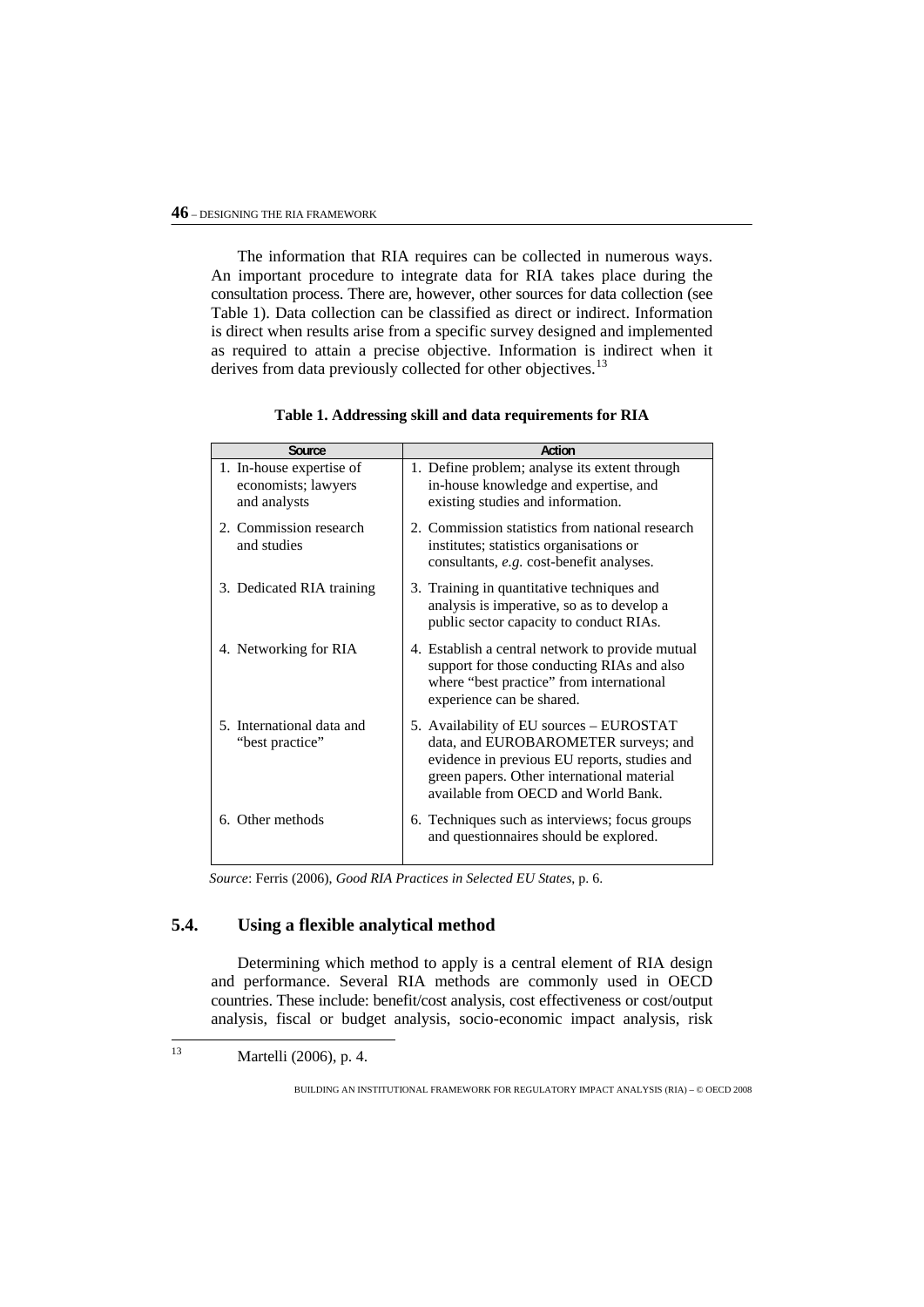analysis, consequence analysis, compliance cost analysis and business impact tests. In the early stages of the development of a RIA system, more attention is usually given to an assessment of costs; however, benefits also need to be included in the assessment to improve analysis, to establish that the benefits of a proposal outweigh the costs. This makes the analysis more complicated since benefits are usually more difficult to measure.

RIA efforts should be scaled to the specific capacities of a country, especially given the scarce government resources to collect and analyse required data. This, however, does not mean that RIA efforts are futile in circumstances where resources are scarce, rather the contrary, since RIA is more about the process of asking the right questions to the right people (and thus creating a framework for regulatory policy making) than a process of preparing technically precise impacts statements.[14](#page-46-0)

In nearly all countries, there are a number of existing instruments that may be used as pillars for the development of a RIA system. Some of the most common existing features which may be built upon to develop RIA systems are:

- Legal "justification notes" attached to new laws that are sent to cabinet and parliament. They are normally prepared by the ministry of justice or legal bureaus in the executive branch, focusing on legal quality and constitutionality check of new regulation. These justification notes potentially could be broadened to become more comprehensive documents, such as explanatory memoranda looking at regulatory impacts beyond legal issues.
- Budget and environmental impact assessments, already carried out by the ministries of finance and environment. Such impact assessments often have the same logic, although with a smaller scope, than RIA.

In terms of the way governments choose the analytical methods used to conduct RIA, international experience shows that there is a growing tendency towards empirically-based approaches. Full cost-benefit analysis is carried out by a number of countries, but this method is resource intensive. To manage the resources for assessments, a screening process to indentify the regulation that is to be subject to complete RIA can be applied to determine which cases warrant more effort.

To conduct a more complete assessment, not only quantitative impacts should be included in the analysis. A range of impacts that are not easy to

Ladegaard (2005), p. 9.

<span id="page-46-0"></span>14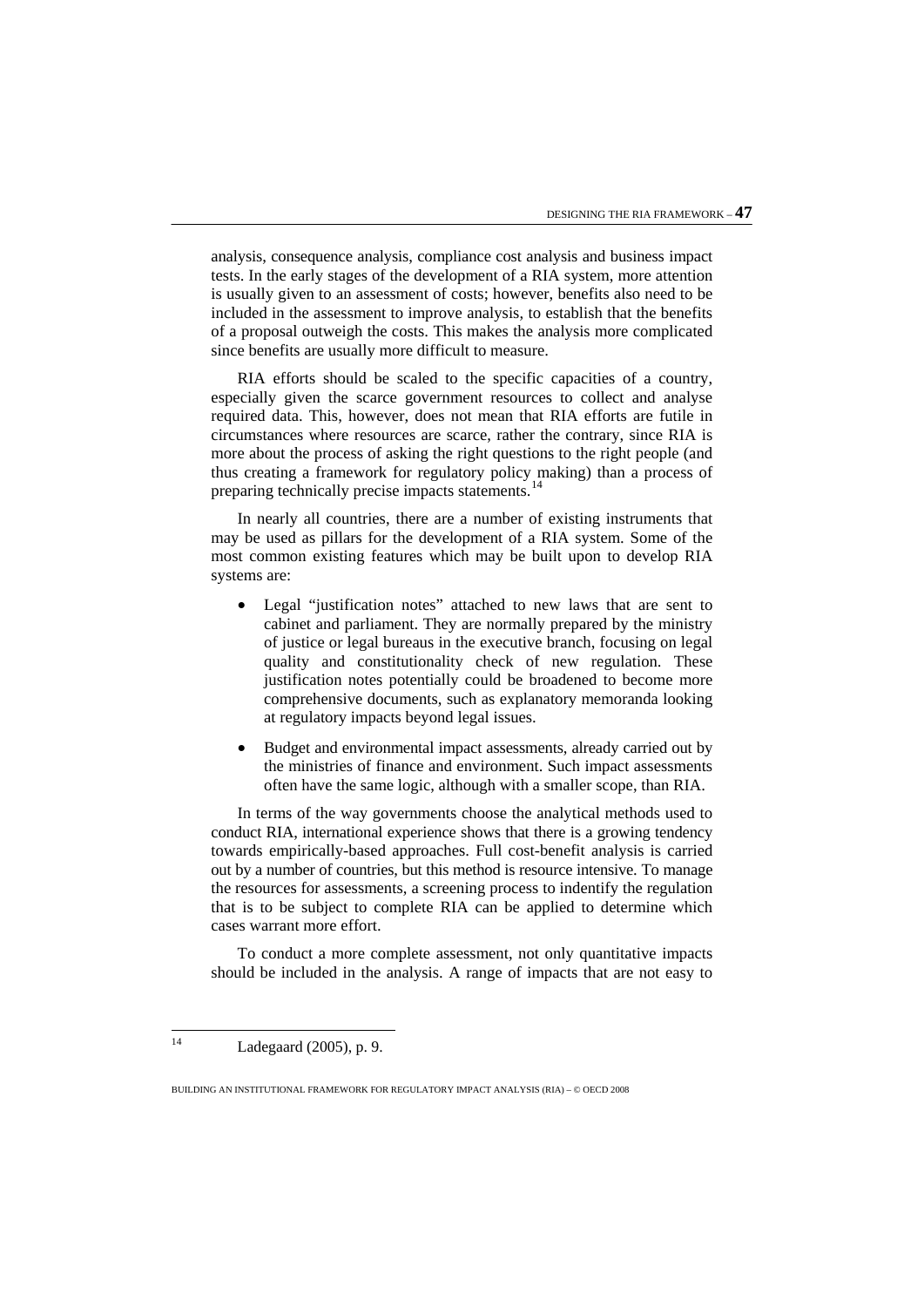measure in qualitative terms, but are nonetheless important should be taken into consideration. Proxies may be identified in order to value options in a RIA.

## *5.4.1. Some methodological issues*

How to measure impacts is one of the difficulties encountered by policy makers when producing a RIA document. *A priori* it is almost impossible to measure correctly all the effects of proposed regulation. Accordingly, OECD countries use different proxies to measure regulatory impacts.

The most desirable method used by many OECD countries to undertake RIA is cost-benefit analysis. Although it is sometimes seen as time and resource consuming, this method is intended to identify public policy which maximises public welfare. Understandably, its use should be based on practical judgements about feasibility and cost. Quantitative benefit-cost analysis will usually be analytically supported by other methods.

At advanced stages of the implementation of RIA, mechanisms to monitor its effectiveness over time should be planned.

## **5.5. Consultation, participation and transparency**

RIA can only be legitimate and efficient if it is integrated into public consultation procedures. The systematic integration of stakeholders' views enhances RIA quality by inviting comments from people that will be affected by the regulation. It also helps to improve compliance, as the ownership of the proposed regulation is shared with stakeholders. In order to be effective, consultation requires a number of preconditions (see Box 15).

The public, especially those affected by regulations, can often provide much of the data needed to complete the RIA. Consultation can furnish important information on the feasibility of proposals, on the alternatives considered, and on the degree to which affected parties are likely to comply with the proposed regulation. Furthermore, the assumptions and data used in RIA can also be improved if they are tested after the carrying out of the RIA through public disclosure and consultation.

Nevertheless, the risk that data collection through consultation could lead to "data capture" always remains. When stakeholders provide much of the needed data there is a high risk of biased RIA. This risk can be managed by diversifying data sources, and taking a checks and balances approach. Data biases can also be detected by being completely transparent. If data are weak, the quality of the RIA can be improved by an exhaustive external review. The more the process is open, the more it is likely to avoid bias.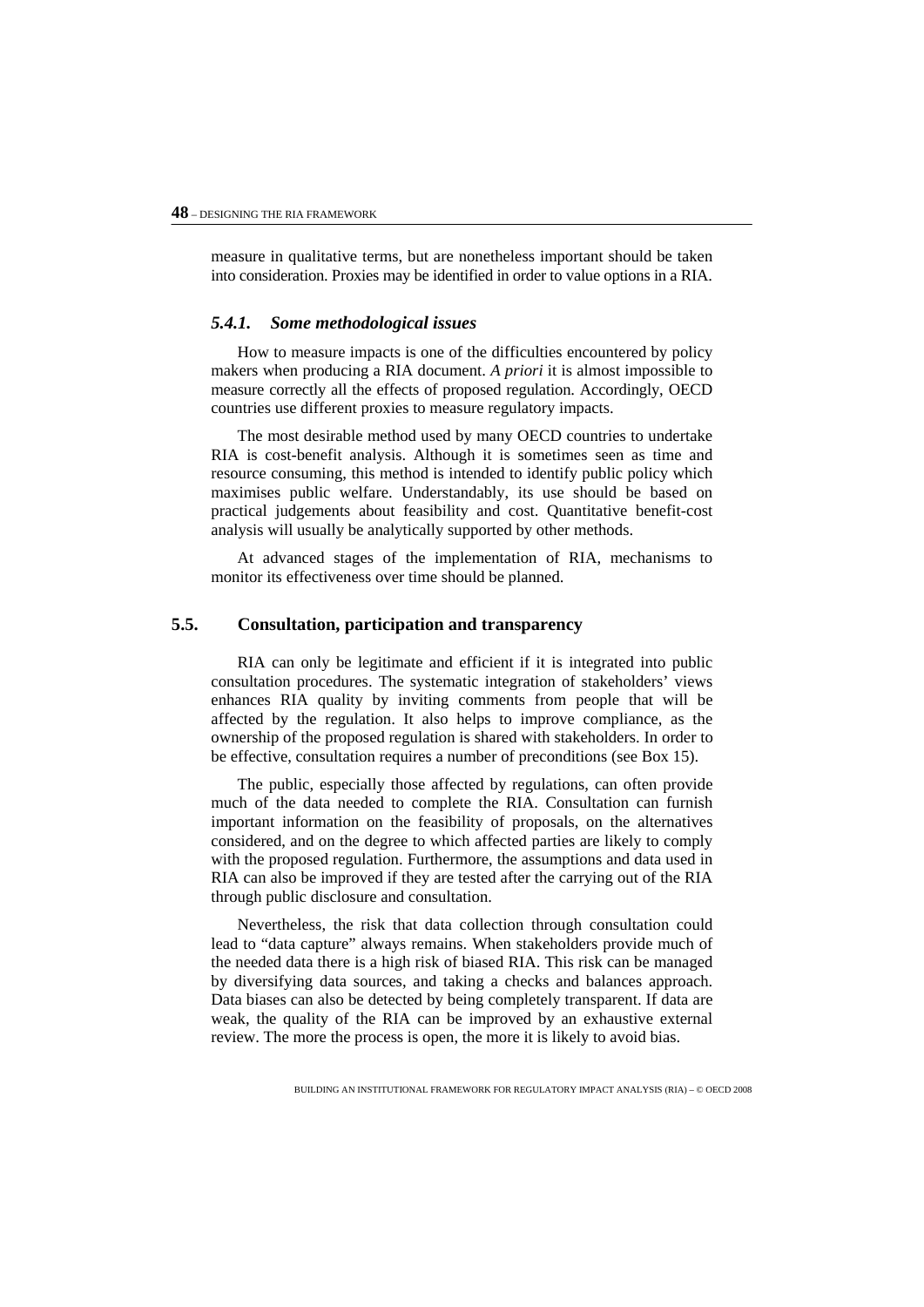#### **Box 15. Prerequisites for a good consultation process**

The Australian Productivity Commission has identified a number of preconditions for a good consultation process:

- Consultation objectives need to be set. Clear objectives help identify the target audience, select the right consultation method to assist evaluation.
- The stakeholders need to be clearly identified. In particular, the target audience may be broader than those directly impacted or those who have a known interest.
- Other departments and agencies may need to be involved.
- Methods of consultation need to be determined.
- The nature and form of questions included in written consultation documents need to be considered.
- Consultation risks need to be managed. Actions may need to be taken to mitigate risks such as low participation rates and poor presentation of complex issues that may be too difficult to understand.

*Source*: Productivity Commission (2004), *Regulation and its Review 2003-04*, Annual Report Series, Canberra.

A RIA system can only add value if it increases transparency and participation in the regulatory process. The only way to reach this goal is by involving the public extensively, to help ensure that the decisions taken actually benefit the public. Stakeholders can be invited to participate at early stages of the process, *i.e.* participating in task forces or ministerial panels charged with evaluating the need for regulation and subsequently designing the RIA document.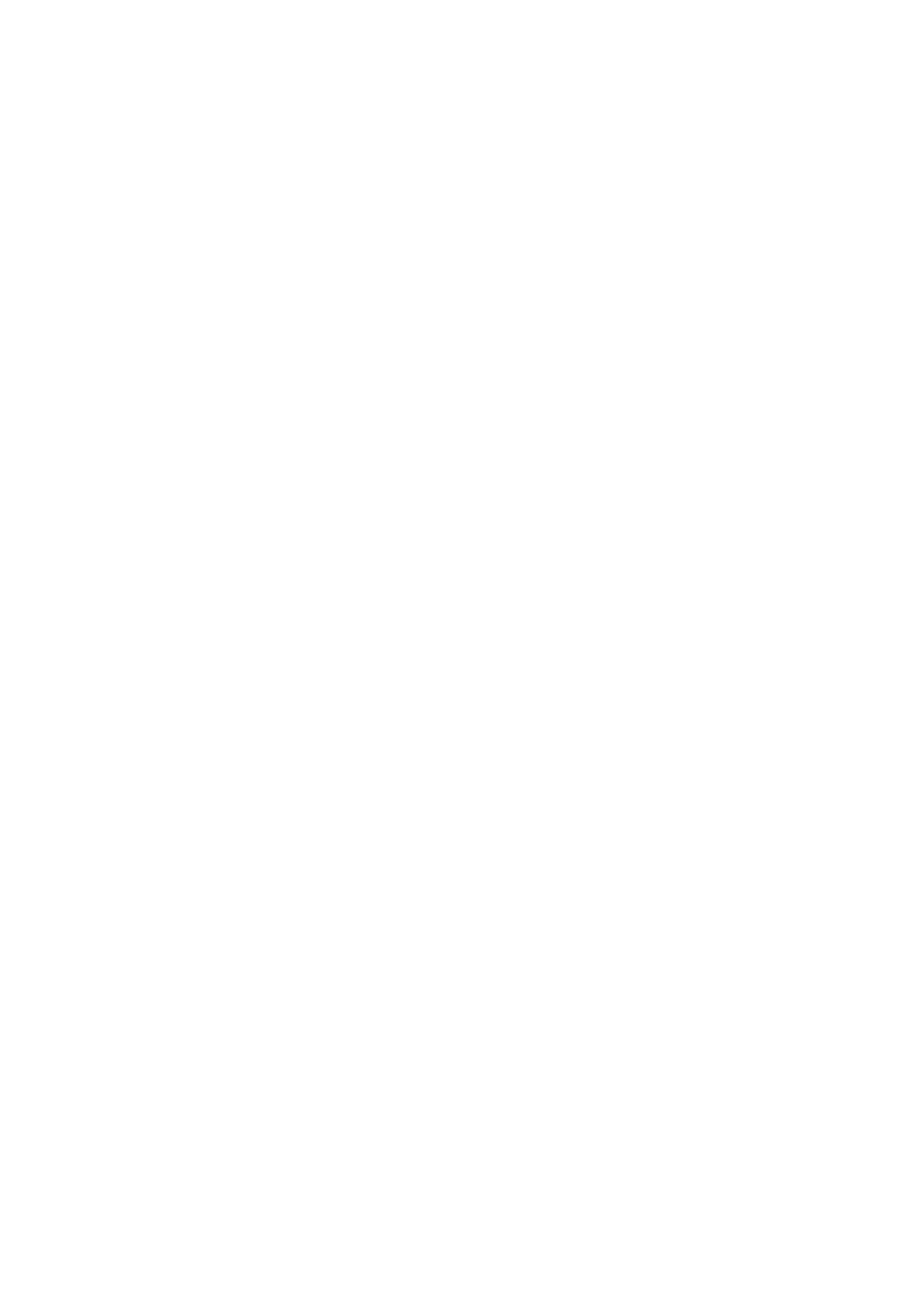# **Chapter 6. Preparing RIA implementation**

The implementation phase of any new policy tool requires the training and familiarisation of those making use of it. In the case of RIA, training is an important, fundamental process for changing the culture inside the administration. Guidelines are important tools supporting this training and for the expansion of knowledge among regulators and policy-makers. But RIA is not only a tool to be used and understood by public administration. Because consultation is a key element, results also have to be shared with citizens and businesses in a transparent, accessible and responsible way. Communicating results and the benefits of using RIA is important to gain support for implementation.

## **6.1. Developing guidelines**

Aiming at facilitating capacity building processes on RIA, many countries' authorities have drafted clear, concise and accessible guidelines where theory and practical methodology are explored and in which the use of this policy tool is explained. These documents tend to cover a wide range of issues, but usually they are understood as living documents that can be continuously improved as experience and knowledge of RIA issues accumulates and new techniques or methodological changes are embraced.

Guidelines play an important role providing guidance on how to conduct RIA. In some OECD countries, compulsory elements of RIA are established by law or regulation, and guidelines are not mandatory. An advisory character gives more flexibility to the guidelines and leaves room for interpretation and improvement, but should not lead to the carrying out of RIA without following certain essential steps.

In most OECD countries, central oversight bodies for regulatory reform are in charge of drafting and distributing guidelines. If this institution is not responsible for the training on RIA, strong co-ordination mechanisms should be arranged in a timely manner. In the cases where expertise is not available locally, it has to be sourced. Several countries with long RIA experience demonstrate different ways of addressing training needs (see Box 16). As a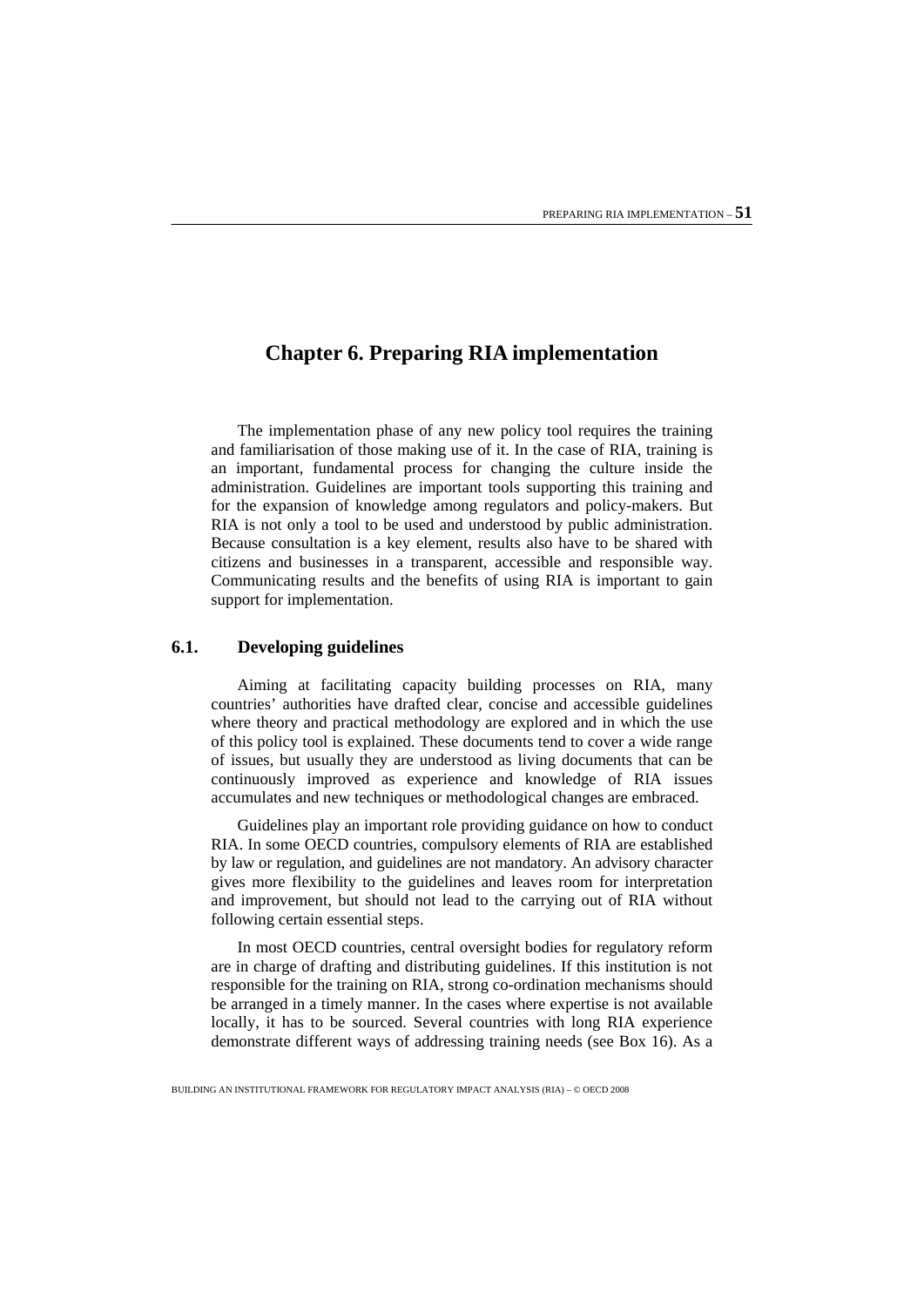result, there is a wide selection of guidelines and references (see Annex 2) that can be used as instruments for RIA training and familiarisation with the use of this policy tool.

#### **Box 16. Training programmes and guidelines in OECD countries**

There is a significant variety with regard to guiding and training RIA activities among OECD countries. There is a need for constant renovation and improvement. For example the current Regulatory Analysis circular in the United States dates from 2003 and replaces previous editions from 2000 and 1996. The United Kingdom's new draft RIA guidance document constitutes the third guidance document to be published since 2000. The UK is a good example of how to integrate elements towards improvement of guidelines; a process of public consultation was established for the new draft RIA guidance document.

In Australia, more than 400 regulatory officials received training from the Office of Best Practice Regulation (former Office of Regulation Review) in each of the 2003/04 and 2004/05 fiscal years. A notable development is the implementation of tailored RIA training courses that are oriented toward the specific RIA needs of individual regulatory agencies. The existing guide and training sessions are used to promote the RIS (Regulatory Impact Statement) process and enhance co-operation within departments and agencies. The Australian Government Office of Regulation Review (ORR) endorses a RIS once it meets the requirements of the RIS Guide.

In Italy, since 2001, government officials undertaking RIA have been attending training courses at the National School for Public Administration. The training was organised by the Department of Legal and Legislative Affairs of the Prime Minister's Office.

In Mexico, the Federal Regulatory Improvement Commission (COFEMER) provides training courses for RIA users and provides technical assistance for agencies if they request it. In the website for Mexico's RIA, there are available training guidelines, practical examples of RIA and other materials providing orientation for RIA users (www.cofemermir.gob.mx).

Ireland, which has only recently implemented RIA requirements, has made significant efforts to deliver relevant training as part of the implementation phase. This includes the delivery of several two-day courses which place RIA requirements in a broader policy context.

In Poland, at the end of 2006, the Ministry of Economy was entrusted with the responsibility of carrying out activities aimed at implementation of the guidelines through training courses addressed to the public administration staff.

*Source*: OECD (2006), *Determinants of Quality of RIA*, GOV/SG(2006)3, Paris; OECD (2004b), *Regulatory Impact Analysis (RIA) Inventory*, Paris.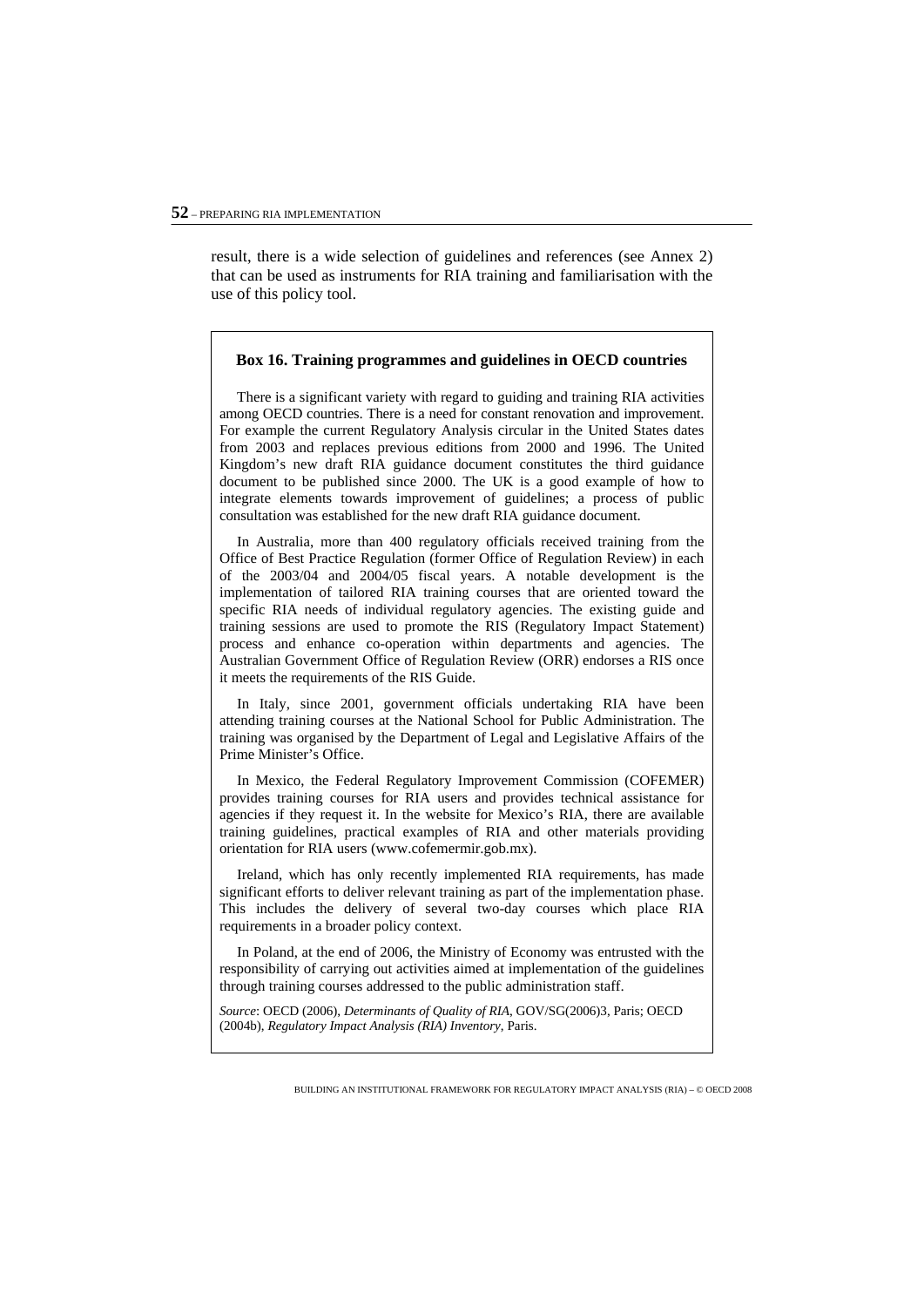A recommended long-term goal is to build, if possible, guidelines adapted to each country's specificities. Different international co-operation initiatives facilitate the compilation of knowledge and the tools to disseminate it. The OECD promotes international co-operation, but it is not the only institution working on these issues: multilateral and national development agencies have also played a prominent role, and a growing number of private institutions support government reform efforts.

## **6.2. Training the regulators**

Conducting RIA requires technical skills that often go beyond the training of officials. Training and capacity building is thus of utmost importance for the success of RIA implementation and systematisation. However, the development of the RIA process should not overload the whole system: the design has to be tailored to take into account current specific circumstances.

First, RIA training programmes should be established to support the preparation of RIA programmes and to familiarise officials with their obligations during the process and the use of guidelines. At a later stage, formal, properly designed training programmes should be conducted to give regulators the skills needed to undertake high quality RIA as well as providing information on where to get help with more complex cases. Such training programmes covering more detailed methodologies of impact assessment should be established, using the expertise of country practitioners and international guidance.

Training, however, should not only be targeted at those officials carrying out the RIA. Civil society and business organisations may benefit from training in responding to consultation processes and procedures so that they are ready to contribute to the process. RIA skills can, for example, strengthen the capacity of business associations to articulate a convincing argument for pro-business regulatory reform. Similarly parliamentarians can benefit from training in order to analyse the government's RIA and to challenge them as part of a democratic process on the benefits of proposed regulations.

RIA is not commonly understood, and the familiarisation of the general public will require innovative initiatives to improve understanding of the regulatory system, promote the inclusion of all stakeholders and build trust in the decision-making institutions.

Once RIA is introduced in the regulatory processes, practical problems may occur more often than technical ones derived from misunderstanding or ignorance of theoretical aspects of RIA. Thus, training and familiarisation with RIA techniques should assist officials when they use it.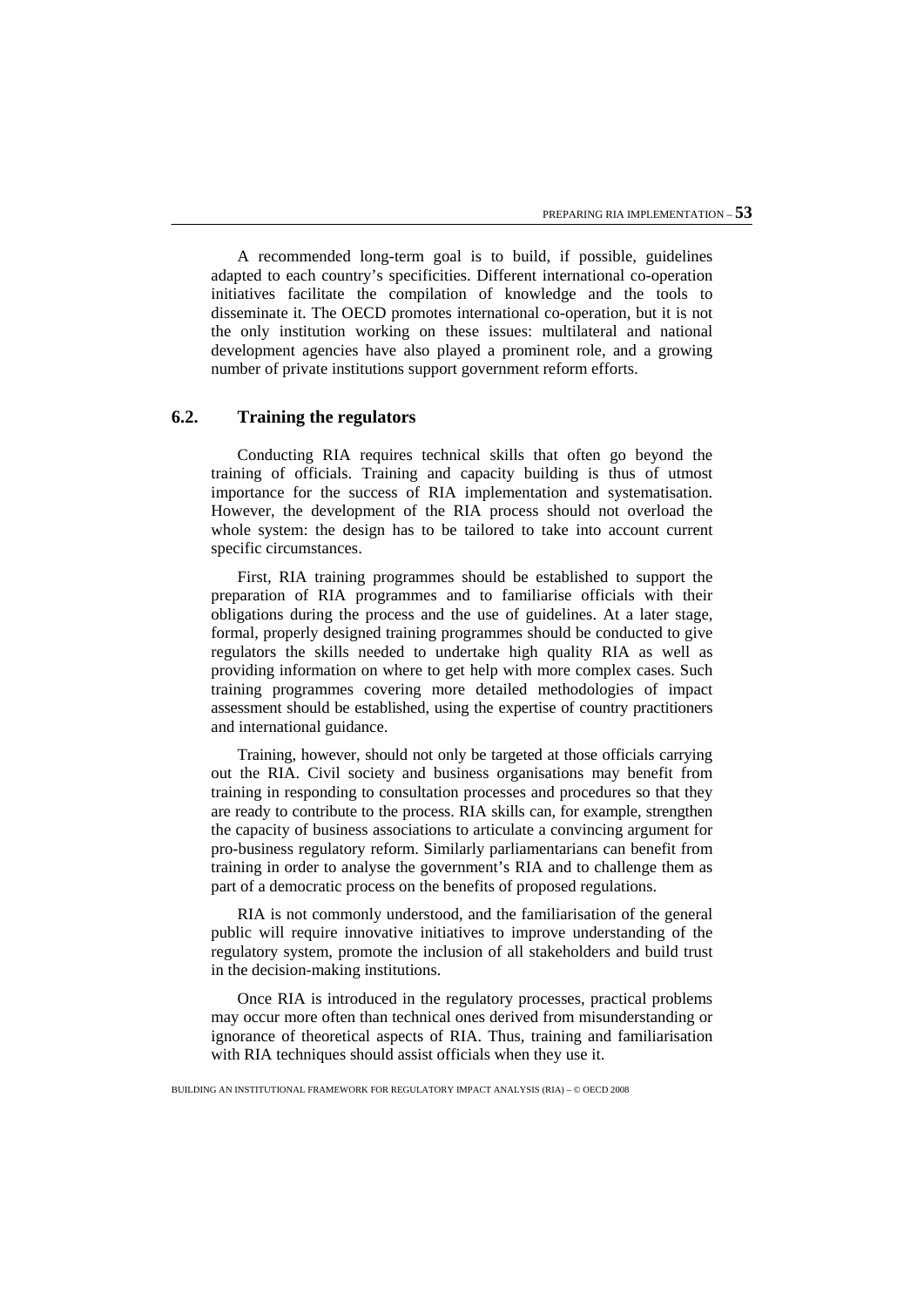## **6.3. Communication as a tool for RIA**

There are mainly two aspects of communication that have a major impact on a RIA system. First, the communication within the public administration to ensure coherence and co-ordination, and second, the communication of results to all parties involved and interested that may be outside the administration.

# *6.3.1. Communication inside the administration and the network of RIA experts*

RIA is a policy tool that should be used by officials working in different government agencies. To ensure co-ordination and coherence in their work, effective communication channels must be established.

Contact between teams in different departments is commonly infrequent or even non-existent. Communication should be established through a technical network of practitioners to bring the benefits of the exchange of information and share experiences, particularly if the units responsible for RIA are small.

To complement and expand communication channels, activities to gather all regulators undertaking RIA should be scheduled regularly. These activities will help practitioners find solutions to their problems that others have already overcome. An example of these networks is the *Tea Club* organised in different countries.[15](#page-53-0)

## *6.3.2. Communicating results*

A major impact of RIA lies in its capacity to show the different possible ways to proceed when putting forward a law proposal. RIA activities should be reviewed and the results communicated, in order to draw lessons from the whole process. This implies not only the release of RIAs along with draft regulatory texts as part of the consultation procedure, but also to record those cases in which the RIA system succeeded in weeding out inefficient regulatory proposals before enactment. Both aspects contribute to improve the quality of the information available about new regulations, and so improve the quality of the regulations themselves. This provides a good basis for subsequent improvement of the RIA design.

<span id="page-53-0"></span>Monitoring RIA can also ensure better allocation of scarce resources, and provide more tangible evidence of the benefits of RIA.

Ireland and Hungary are good references to this approach.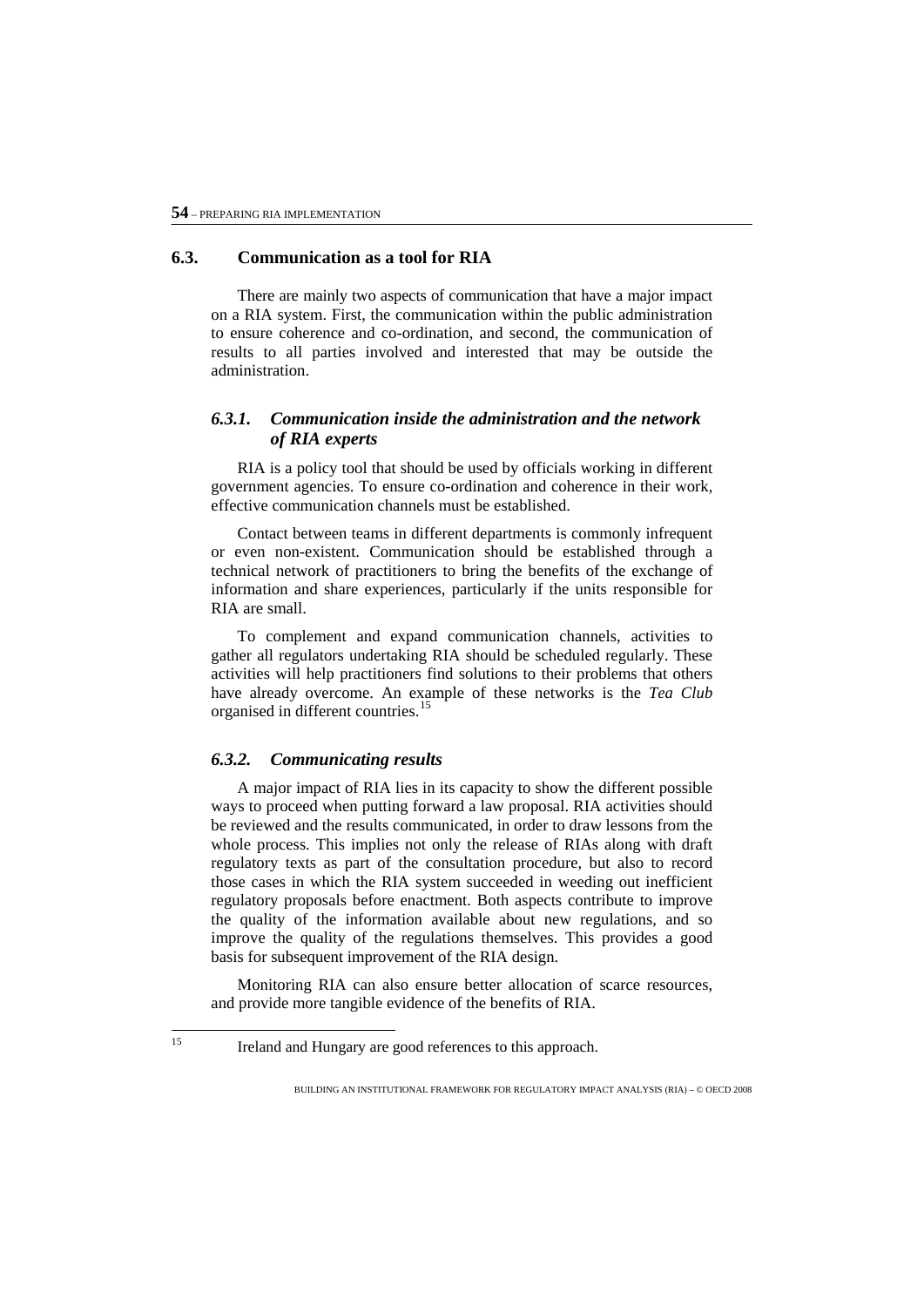Communication must be in alignment with the policy objectives of the regulation under analysis. The institutions responsible for RIA communication should be clear about who is affected by the analysed regulation, so communication can be well targeted to all stakeholders. The effort would include studying how to make information available in a clear and accessible manner to the target public. For example, the communication strategy for regulation affecting agriculture activities may need to be different from that for a rule applying tendering infrastructure concessions.

#### **Box 17. Communication of RIA results and synergies with consultation in OECD countries**

Generally, OECD countries face RIA disclosure based on three different options: (i) disclosing their RIA for consultation; (ii) disclosing their RIA only after consultation; or (iii) do not release at all.

OECD countries disclosing their RIA for consultation include Canada, Denmark, EU, Finland, Italy, Mexico, New Zealand, Norway, Poland, Sweden, Switzerland, the UK and the United States. Japan and Portugal disclose their RIA for consultation only for major regulations or in selected cases. Australia, France, Iceland and the Netherlands disclose their RIA when regulations are submitted to their Parliament or the Council of Ministers. Italy circulates RIA to affected groups in draft form but does not publicly disclose for consultation. Other countries which do not disclose their RIA include Austria, Hungary, Ireland, Korea, Spain and Turkey.

In Poland an innovative initiative consists in the development of an electronic database on RIAs prepared by the administration. The database has a double role: first it is a useful instrument in the process of preparing RIA; second it fosters public debate within and without the administration on the quality of regulation in Poland. In order to enhance the latter role, the database is available to the public.

*Source*: OECD (2004b), *Regulatory Impact Analysis (RIA) Inventory*, Paris.

RIA communication should also respect certain prerequisites of information established by regulatory authorities but maintain a reasonable level of simplicity and conciseness. To complete the publication, references should be made available in annexes to allow interested users to find the background information used to undertake the RIA.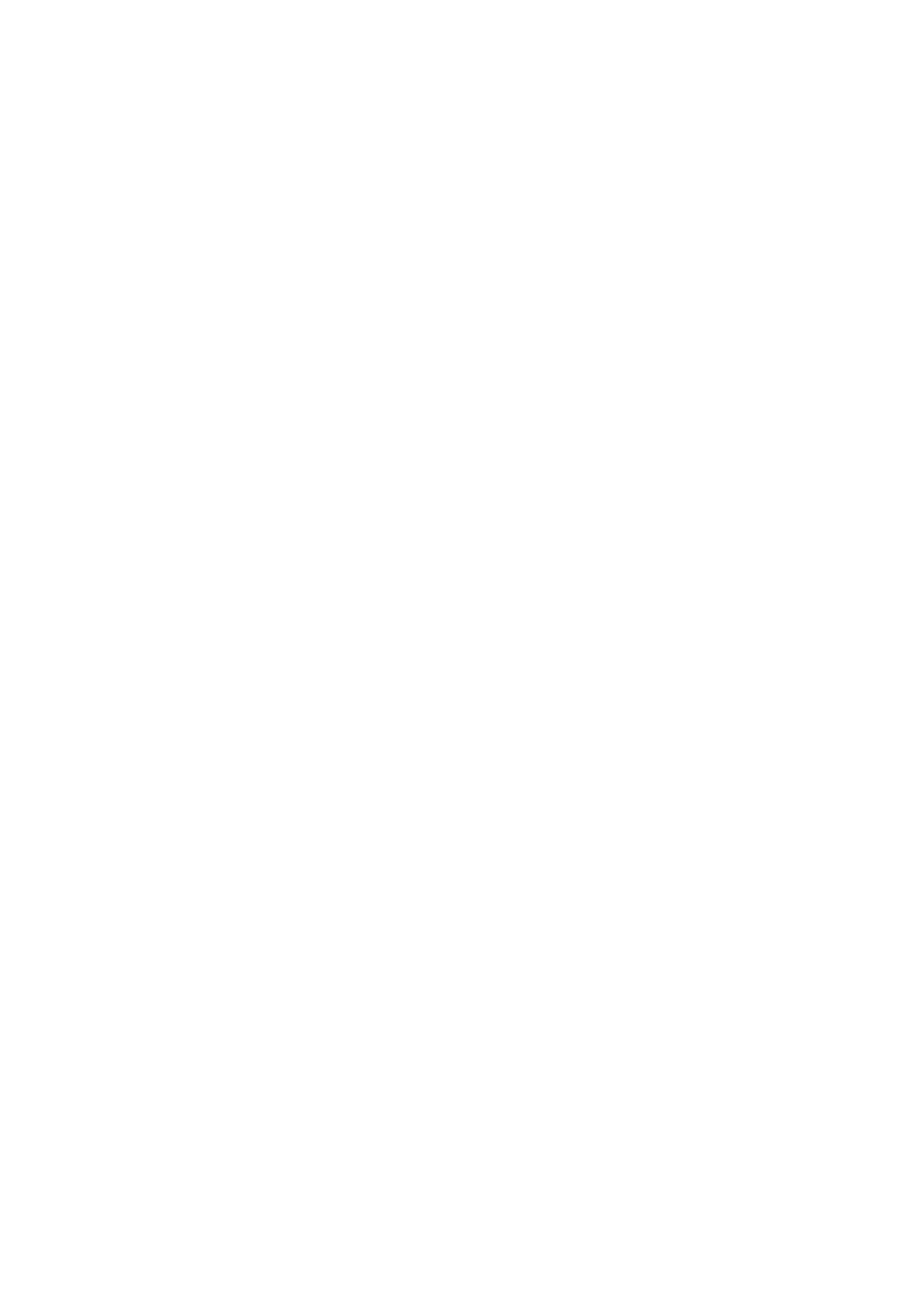# **Chapter 7. Final considerations**

The design and later implementation of a RIA system can only be successful if an institutional framework has been carefully designed and built over time. This publication has addressed some of the most common questions that policy-makers should ask themselves before embarking on approaches implementing a RIA system, based on lessons learned from OECD experiences and some emerging and developing countries. The conclusion is that these experiences in applying RIA have generally produced positive results. However, while the benefits of integrating RIA in the policy decision-making process are evident, practical challenges are faced by all countries; and a consistent and well thought framework for RIA implementation can help to resolve those challenges.

This work is addressed to policy makers operating in countries that have not yet established RIA systems and focuses on the institutional framework for RIA. The objective is not to produce an exhaustive guide, but to assist in the process of preparing RIA implementation. It is based on the 2005 *OECD Principles for Regulatory Quality and Performance*, the 1997 *Regulatory Impact Analysis Best Practices in OECD Countries*, analytical work undertaken by the OECD Secretariat, and other research and case studies focused on the topic. Emphasis was given to the preconditions for RIA implementation, including: strong political commitment; the integration of RIA at the beginning of the decision making processes; and the building of capacities to undertake RIA. In terms of the design of RIA, this publication discusses five elements that are relevant to maximise the benefits of its implementation: co-ordination inside the administration; prioritisation of the analyses; provision of reliable data collection strategies; design of robust analytical methods for RIA; and the importance of public transparency to build trust. Finally, the publication discusses three elements which support capacity building: guidelines, training and communication.

This contributes to the field of examining the practices of implementing RIA in developing countries. It is an ongoing process that will be elaborated and improved as more experience and evidence are acquired from developing countries integrating RIA in their policy-making processes. To this end, the OECD Secretariat invites readers to provide comments which may helpfully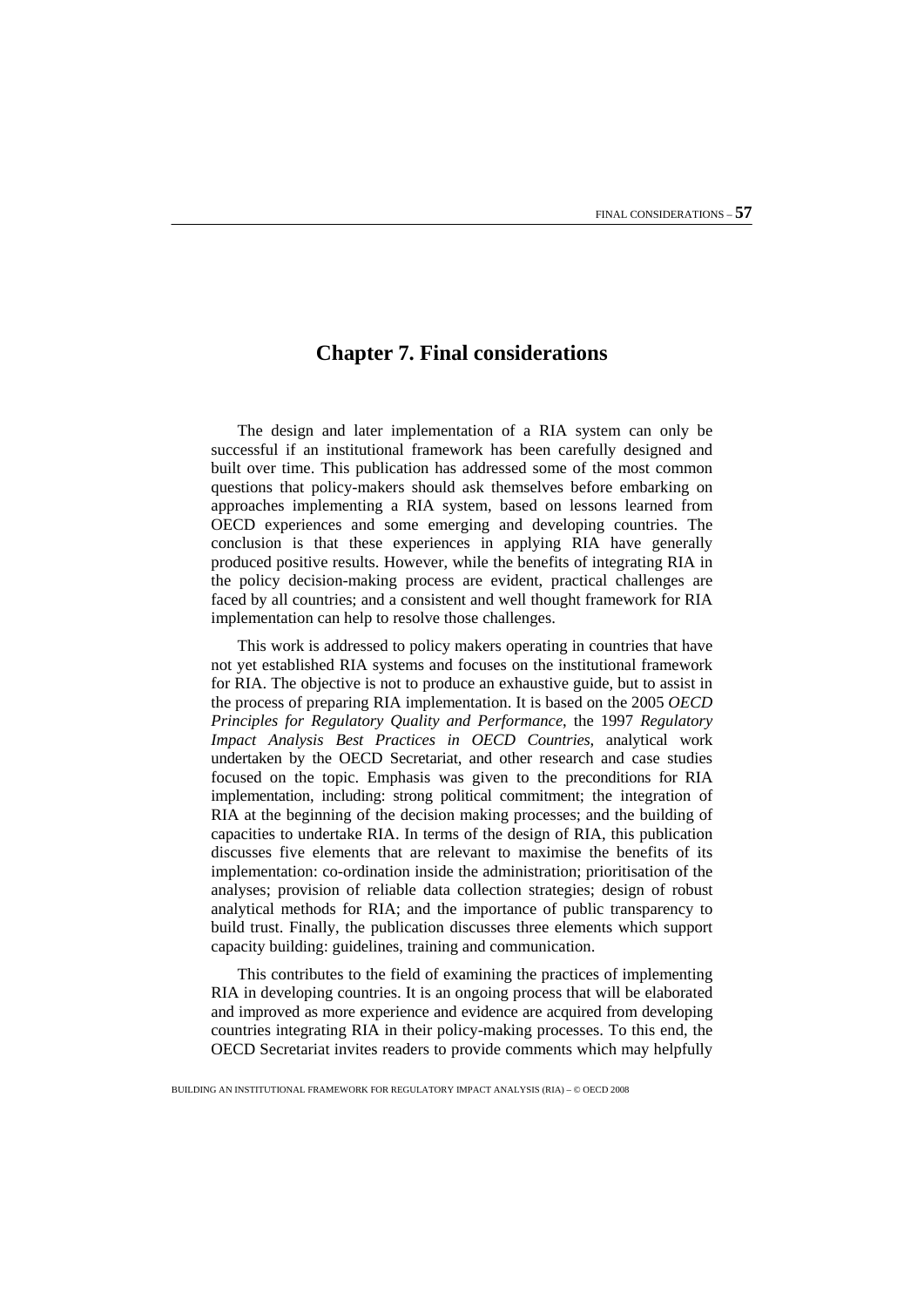contribute to future revisions of this publication. The overall goal is to better adapt the information in this publication to the needs of policy makers engaged in providing the conditions for RIA implementation.

The OECD Principles for Regulatory Quality and Performance endorsed by OECD countries in 2005 were designed to promote regulation as a trigger for economic growth and development. This is better attained using evidence-based regulatory policy tools such as RIA. RIA supports policy design and implementation, but can only reach its objectives if it is clearly framed in the specific technical and institutional capacities of each country. As noted in this publication, this policy tool is not a cure-all policy recommendation, but a way of improving the process of decision making by better informing policy making and by providing a mechanism to involve the stakeholders finally affected by regulatory decisions. This process should not be static; it requires the conduct of consultation processes and dynamic methodological approaches to make best use of the available evidence for decision making.

The implementation of RIA is a long-term process. Impact assessments will continue to improve as experience accumulates, following efforts to innovate and continuously develop RIA. But there must be a realistic starting point: even basic processes of analysis can assist in providing the evidence to improve policy-making processes, and can be refined and improved over time. From a long-term perspective, to enhance its impact in the policy-making process, the introduction and implementation of RIA should be seen as part of a permanent change in administrative culture. Continuity and bipartisan commitment to RIA are essential to success, regardless of changes at the political level.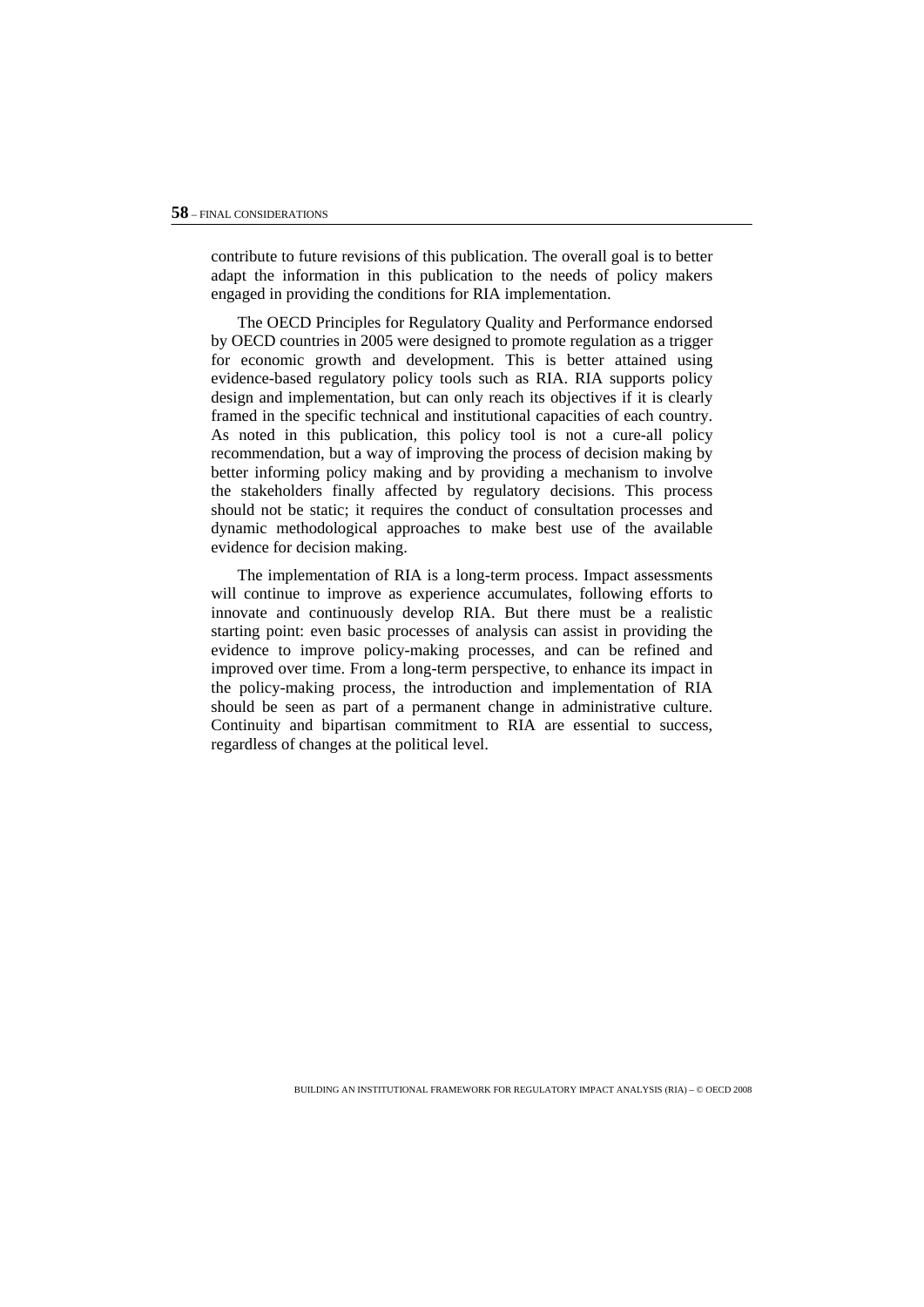# **Annex 1. RIA pilot projects**

RIA has been introduced in some emerging and developing countries in the form of pilot projects. Pilot projects are used in many policy fields to trial the applicability of a policy tool. Piloting experiences link theory to practical experience, and help to adapt the implementation of the policy tool to the specificities of each system. In general, pilot projects should only be developed if:

- they are likely to achieve reform objectives in a short- or mediumterm time-frame;
- they can serve as reference models for further programmes in the country;
- they can be monitored and evaluated.

The aim is to benefit from the lessons learned in the pilot projects so that authorities are able to implement reforms at a larger scale based on their experience. The piloting phase should allow an appropriate period of time to authorities to reflect on how to best fulfil their needs and objectives.

As RIA is a complex policy tool to improve regulatory quality, pilot experiences facilitate a progressive introduction of RIA in the decisionmaking process, which may finally lead to the systematisation of its use. Some of the key pillars to build such a project can be found throughout this paper: consistent political support; capacity building in terms of institutional framework, human and financial resources; developed methodology; inclusion of RIA in the policy-making process; and available tools to communicate, consult and ensure transparency of the process.

From a practical point of view, the process to develop a pilot project could have the following structure:

- Definition of responsibilities, timeframe and overall institutional framework.
- Planning of the pilot project stages: timetable, resources involved, objectives and supervision-monitoring mechanisms.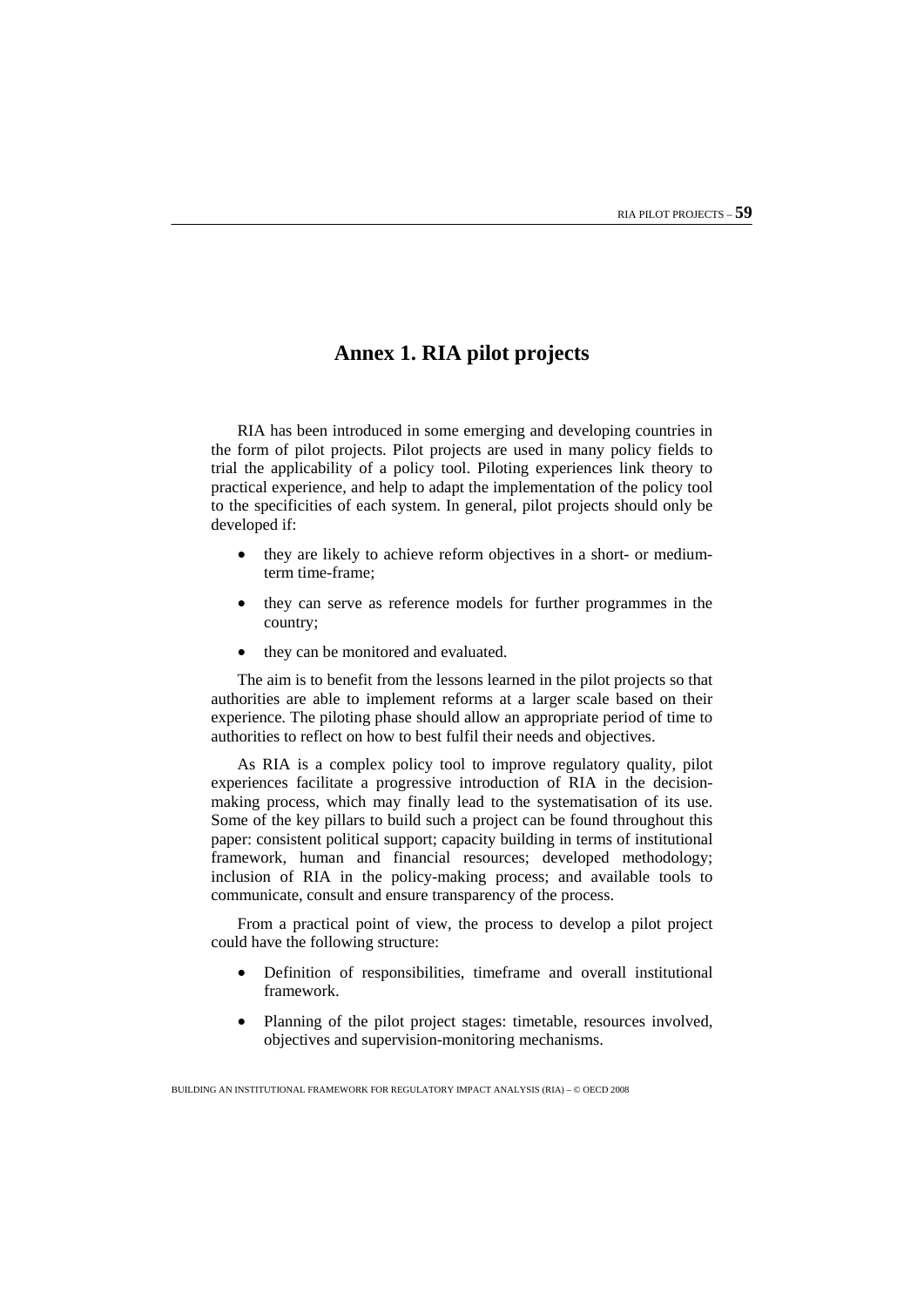- Selection of the law proposals which will be the object of study. This choice should be strategic, it should deal with a relevant economic or sectoral issue and the data collection or estimation should be relatively easy to obtain.
- Development of the RIA document.
- Analysis of the outcomes of the pilot phase and study of possible applications in the future in a more systematised way.
- Communication process and publicity of outcomes. This should also be done from the beginning of the pilot process to promote support and engage stakeholders.

There are several recent examples of pilot projects in different countries around the world (see Box 18). Some conclusions to be highlighted: there is no single model to implement RIA and each system's specificities need to be properly addressed; there are economies of scale when developing RIA as synergies come when experience accumulates; international co-operation brings expertise, consolidated guidance and helps to move forward with reform; and strong political and technical support are key elements to succeed in permanently integrating RIA in the policy-making process.

## **Box 18. Examples of RIA pilot projects**

#### **Ireland**

In 2001 a group of senior officials was made responsible for introducing RIA into the Irish regulatory system. The first step was to draft an Irish RIA checklist model to follow when performing RIA. Five government departments were in charge of undertaking the RIA pilot project. The department of the Prime Minister took an oversight role in this process through its Better Regulation Unit.

The piloting activities took place gradually in 2004 and 2005. Based on findings and recommendations, in June 2005 RIA was adopted "to be applied to all proposals for primary legislation involving changes to the regulatory framework, significant Statutory Instruments and draft EU Directives and significant EU Regulations once they are published." Thanks to this pilot project, the RIA model was better adapted to Ireland's needs and it was possible to demonstrate in practical terms the benefits of embracing RIA.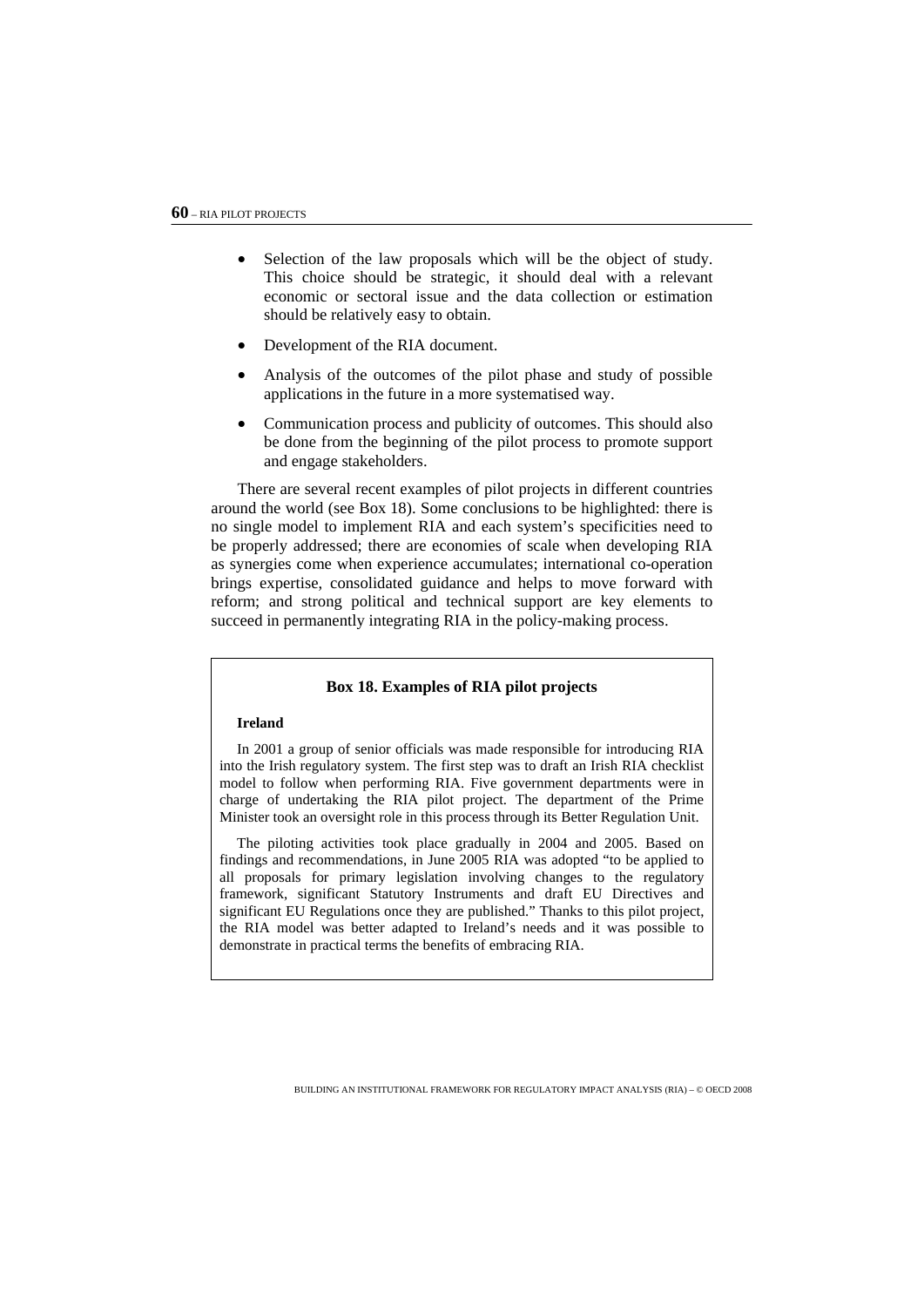#### **Box 18. Examples of RIA pilot projects**  *(continued)*

#### **European Union**

The European Commission undertook a Business Impact Assessment (BIA) Pilot Project from September 2000 to February 2002. The pilot project aimed at a selection of draft proposals from the Enterprise Directorate General (DG) of the European Commission, in the fields of detergents, electromagnetic compatibility, environmental impact of electrical and electronic equipment (EEE) and pre-packaging.

The pilot experience was concentrated on examining three major elements of the impact assessment process, *i.e.* external consultation, economic analysis and organisational structures. The project supposed a mandatory attachment to legislative proposals with significant impact on business, especially aiming at: burdens on business (particularly SME), public consultation with business, and general consequences for business of the Enterprise DG legislation proposals.

The goal of the project was to unify the partial impact assessments existing in parallel in the Commission related to, for example, environment and budgetary issues, and provide a clearer, knowledge-based and more participative decision making.

Some conclusions from the pilot project were drawn in general recommendations on the topics to examine, on the timing in the regulatory drafting process, and on the supporting tools available. One of the key conclusions was that the impact assessment process needs to be flexible enough to take into account the specific features of each case.

#### **Romania**

Previous to Romania's EU accession, a project financed by the EU undertook in-depth impact analysis of Romania's accession. Immediately after accession negotiations started in 2000, a series of Pre-accession Impact Studies Projects was developed by an institute created in Romania. The core of the studies was to measure the impact of EU regulations on Romania, especially the ones affecting trade, investment, migrations, agriculture, industrial activity, environmental protection and social protection. This is an example of an *ad hoc* pilot project that could become a germen of a more systematised method of regulatory impact analysis.

## **Lithuania**

As in Romania, in 2000, Lithuanian authorities promoted the assessment of the impact that a potential EU accession would have for their country. To developed this project a questionnaire and guidelines were drafted for officials and stakeholders.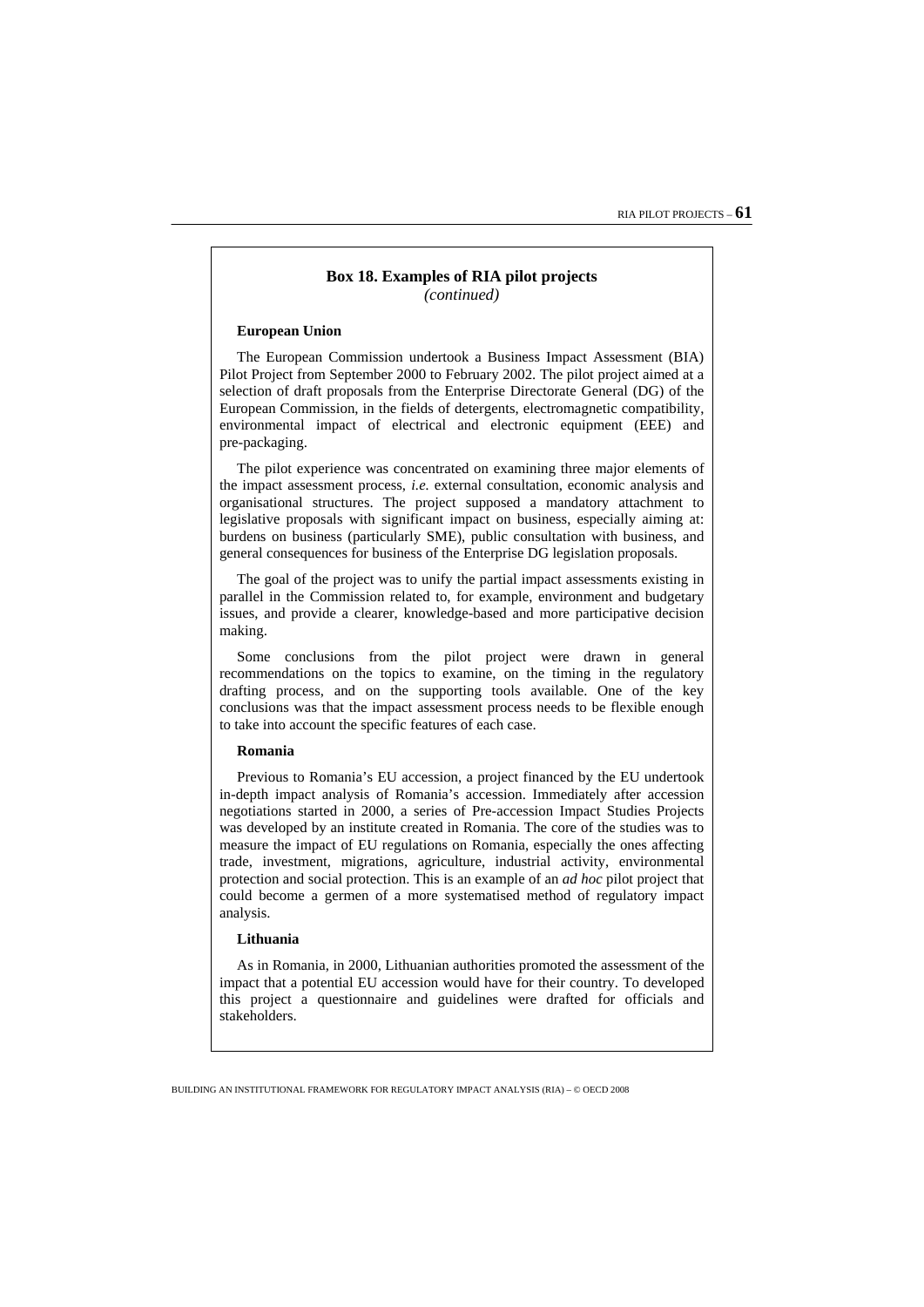## **Box 18. Examples of RIA pilot projects**  *(continued)*

#### **Lithuania** *(continued)*

The topics that were taken into account were: administrative burdens, public budget, business environment (microeconomic perspective), economic performance (macroeconomic perspective), social and environmental issues, and other impacts on policy objectives related to country's strategic goals in public administration performance, security, stability, democracy, development and international obligations.

These examples in Romania and Lithuania should be taken into account with reservations, as they were analysing the effects of the EU accession, so the chunk of regulation observed had to be accepted as it was; the goal of RIA must be to contribute to regulatory creation or amendment. In this case, the effect on decision making was translated into Lithuania's acceptance to the EU accession, formalised in 2004.

#### **Uganda**

As a continuation of an earlier project aimed at improving regulation in Uganda, DfID financed a two-year project supporting authorities in piloting regulatory impact assessments. A private consultancy in co-operation with the Manchester University's Centre on Regulation and Competition was responsible for supporting the development of the pilot project.

The aim of the project was to "provide politicians with better information on which to base their decisions and therefore to be able to contribute to better governance for citizens and to a business environment that is conducive to enterprise-led growth and poverty reduction."

The UK RIA model was employed to support the methodology, and the UK Better Regulation Executive (BRE) co-operated during the capacity-building activities with Ugandan officials. One of the principles of the project was to ensure the respect of local circumstances and especially in relation to resource availability for institutions responsible for RIA, encouraging the continuation of RIA without external support.

Efforts were focused on three key elements: data collection, training and institutional setting. The development of local capacities was supported to improve domestic abilities and encourage independence from exogenous participants in the project. As a result, guidelines for Ugandan officials were produced.

Synergies of using RIA in Uganda were planned to be: (i) a reduction of corruption as administrative burdens would be fewer and regulation clearer; (ii) better monitoring and evaluation of public administration activities as government could review the effectiveness of public policy and the delivery of benefits previously announced; and (iii) encouraging pro-poor economic growth by promoting pro-SMEs and population equality regulation.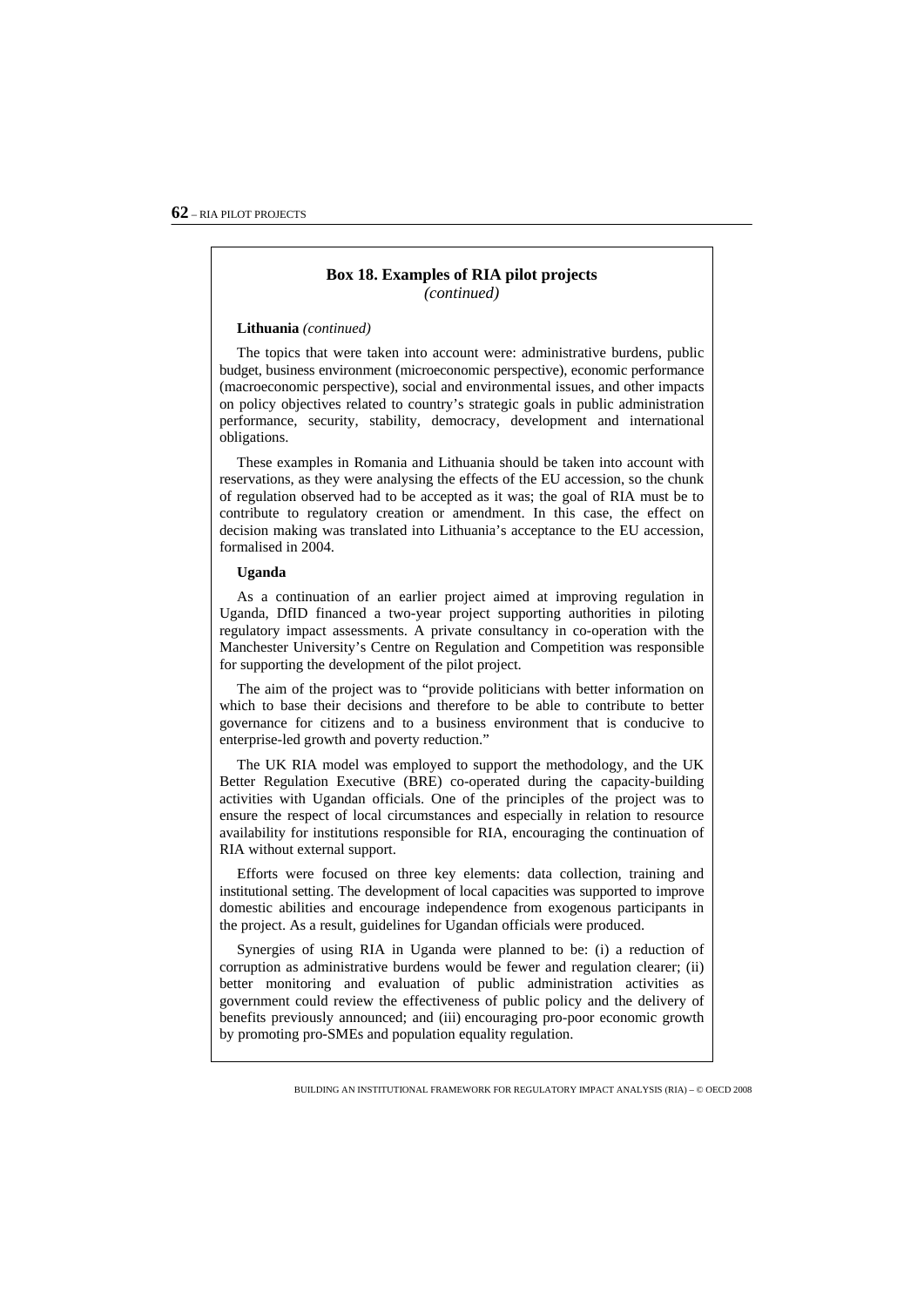#### **Box 18. Examples of RIA pilot projects**  *(continued)*

#### **Kenya**

When an independent regulator came to existence in Kenya for the telecommunications sector, a RIA was adopted in the form of a sector review. This RIA is adapted to the needs in their country, and simplicity promotes its continued use to analyse sectoral regulation. There are three indicators to measure regulatory interference in telecommunications: network and connections, quality of service and prices. Complexity of RIA will come as the privatisation process of these services consolidates.

*Sources*: Ferris (2006); Enterprise Directorate-General (2002); Borissova, Olga (ed.) (2004); Government of the Republic of Lithuania (2000); Welch, Darren and Richard Waddington (2005); and Nxele, Mike and Thankom Arun (2005).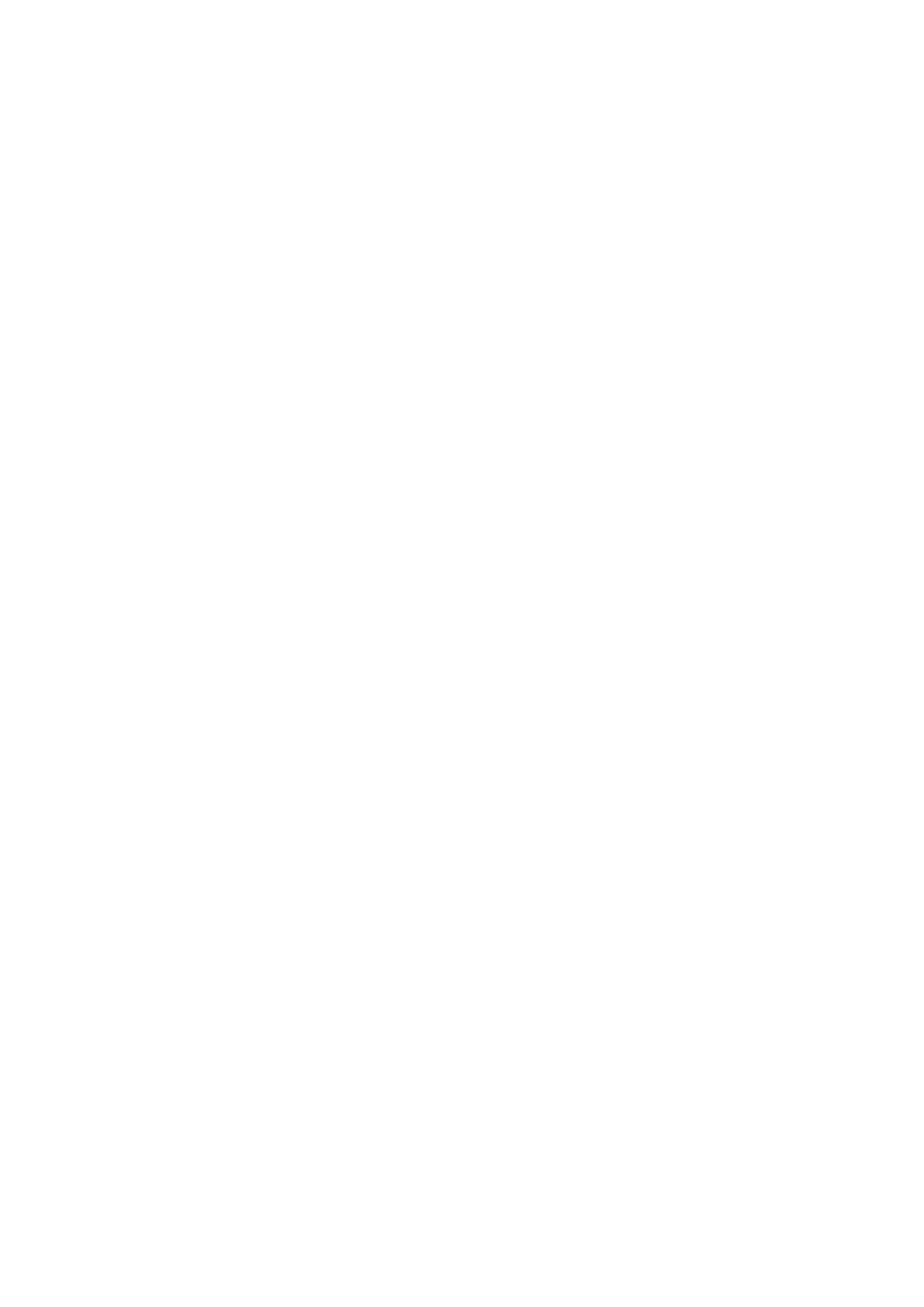# **Annex 2. Selected regulatory institutions and RIA websites in OECD countries**

#### **Australia**

Regulation Task Force <www.regulationtaskforce.gov.au/>

Office of Best Practice Regulation <www.obpr.gov.au/>

Victorian Competition and Efficiency **Commission** www.vcec.vic.gov.au/

#### **Canada**

Treasury Board Regulatory Affairs & Orders [www.tbs-sct.gc.ca/ri-qr/ra-ar](http://www.tbs-sct.gc.ca/ri-qr/ra-ar/default.asp@language=e&page=home.htm) 

**Czech Republic** [www.mvcr.cz/sprava/moderniz](http://www.mvcr.cz/sprava/moderniz) 

#### **Denmark**

The Danish Commerce and Companies Agency www.eogs.dk

Ministry of Finance [www.fm.dk/1024/visArtikel.asp?](http://www.fm.dk/1024/visArtikel.asp?artikelID=3610)  [artikelID=3610](http://www.fm.dk/1024/visArtikel.asp?artikelID=3610) 

**Germany** [www.staat-modern.de/](http://www.staat-modern.de/) www.bmi.bund.de

#### **Ireland**

Department of the Taoiseach Better Regulation Unit [www.betterregulation.ie/](http://www.betterregulation.ie/)

**Italy** Department of Public Administration [www.funzionepubblica.it/](http://www.funzionepubblica.it/) 

**Japan** Ministry of Trade, Economy and Industry [www.meti.go.jp/](http://www.meti.go.jp/) 

**Korea (Republic of)** Regulatory Reform Committee [www.rrc.go.kr/](http://www.rrc.go.kr/) 

**Mexico COFEMER** Federal Regulatory Improvement Commission www.cofemer.gob.mx/ www.cofemermir.gob.mx/

**New Zealand** Ministry of Economic Development [www.med.govt.nz](http://www.med.govt.nz/) 

**Norway** [www.regjeringen.no/en/dep/nhd/](http://www.regjeringen.no/en/dep/nhd/%0Bselected-topics/simplification-for-business.html?id=1335)  [selected-topics/simplification-for](http://www.regjeringen.no/en/dep/nhd/%0Bselected-topics/simplification-for-business.html?id=1335)[business.html?id=1335](http://www.regjeringen.no/en/dep/nhd/%0Bselected-topics/simplification-for-business.html?id=1335) 

**Poland**

Ministry of Economy www.reforma-regulacji.gov.pl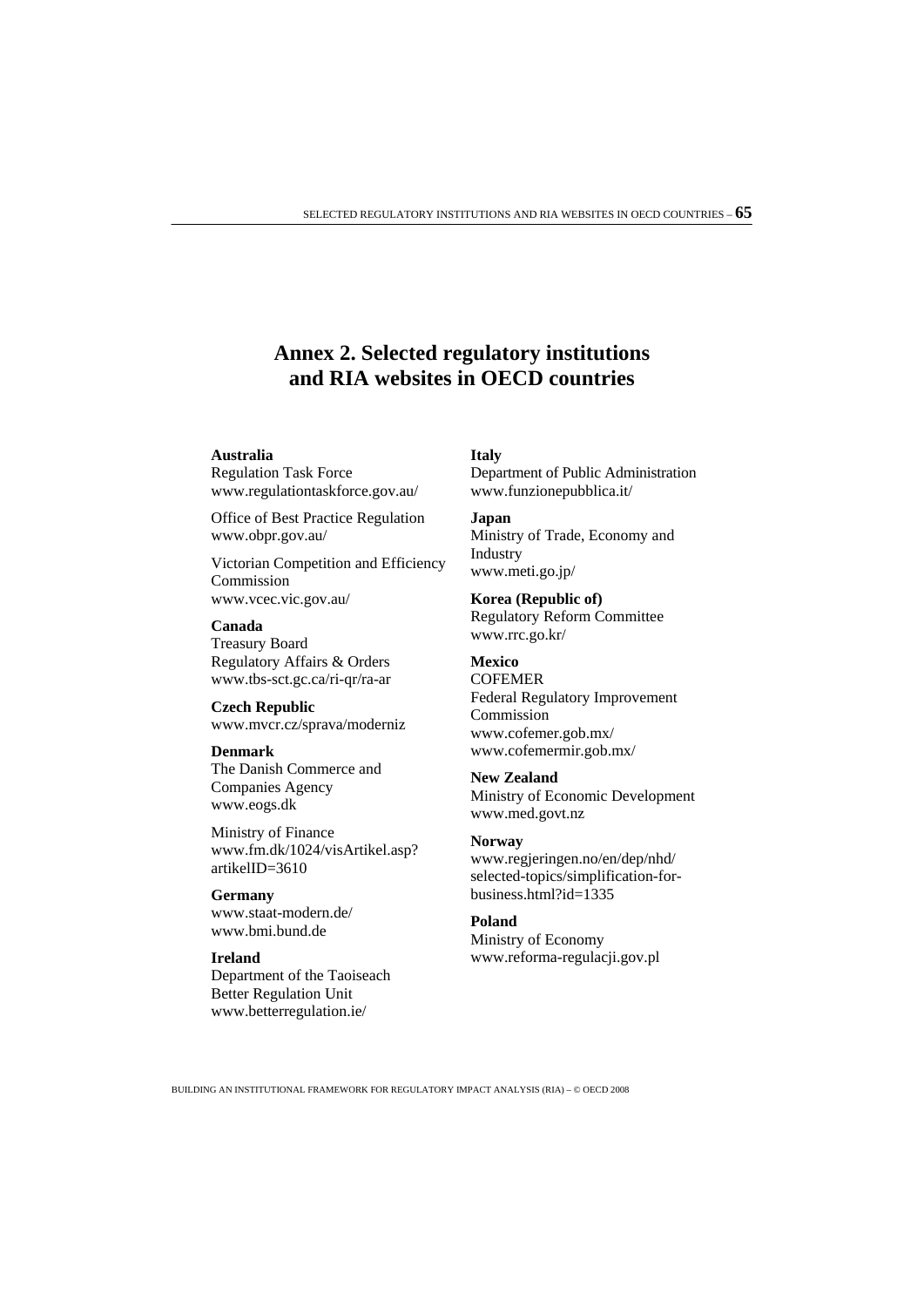#### **Switzerland**

State Secretariat for Economic Affairs [www.seco.admin.ch/themen/00374/](http://www.seco.admin.ch/themen/00374/%0B00459/00465/index.html?lang=fr)  [00459/00465/index.html?lang=fr](http://www.seco.admin.ch/themen/00374/%0B00459/00465/index.html?lang=fr) 

## **UK**

Department for Business Enterprise and Regulatory Reform Better Regulation Executive & Risk and Regulation Advisory Council [www.berr.gov.uk](http://www.berr.gov.uk/) 

National Audit Office [www.nao.org.uk](http://www.nao.org.uk/) 

#### **USA**

Office of Information and Regulatory Affairs Office of Management and Budget [www.whitehouse.gov/omb/inforeg/](http://www.whitehouse.gov/omb/inforeg/regpol.html)  [regpol.html](http://www.whitehouse.gov/omb/inforeg/regpol.html) 

#### **European Commission**

[www.ec.europa.eu/enterprise/](http://www.ec.europa.eu/enterprise/regulation/better_regulation)  [regulation/better\\_regulation](http://www.ec.europa.eu/enterprise/regulation/better_regulation)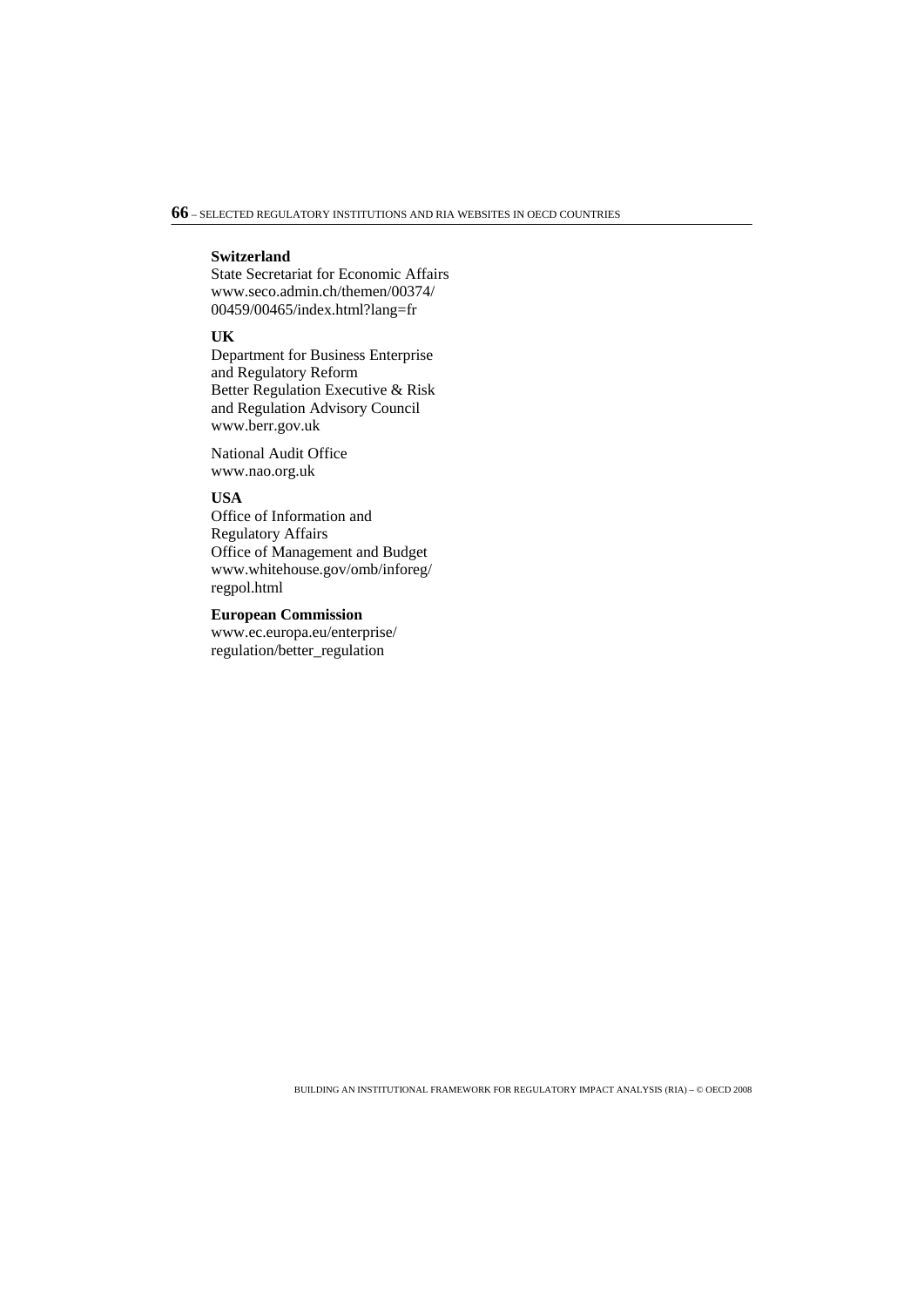# **Annex 3. Questionnaire on elements to build capacities for RIA**

The following questions are intended to help policy makers to reflect on key issues for RIA design and implementation. They are based on the best practices for effective RIA identified by the OECD. These questions are likely to be most useful at the initial stages of the process when government officials are considering introducing RIA in their country. They are not intended to be exhaustive, but rather to open the possibility for reflection on the content of the best practices from the perspective of practical implementation.

## **Introducing effective RIA**

The following key elements are based on the best practices identified in OECD countries:

- **1. Maximise political commitment to RIA.**
- **2. Allocate responsibilities for RIA programme elements carefully.**
- **3. Train the regulators.**
- **4. Use a consistent but flexible analytical method.**
- **5. Develop and implement data collection strategies.**
- **6. Target RIA efforts.**
- **7. Integrate RIA with the policy-making process, beginning as early as possible.**
- **8. Communicate the results.**
- **9. Involve the public extensively.**
- **10. Apply RIA to existing as well as new regulation.**

*Source*: OECD (1997), *Regulatory Impact Analysis: Best Practice in OECD Countries*, Paris.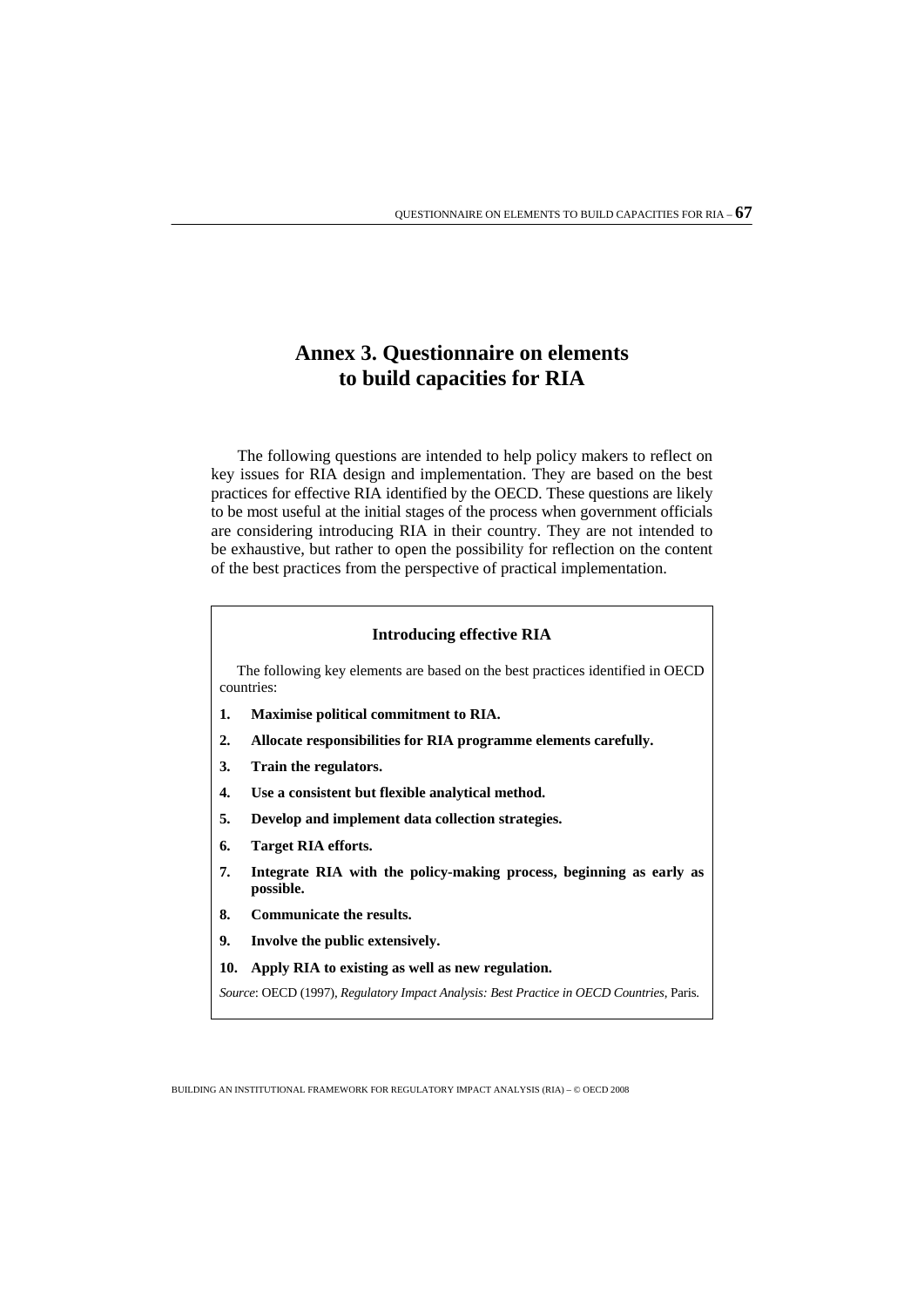# *1) Political commitment to RIA*

Support at the highest political level and by different institutions responsible for preparing legislation and rules is a prerequisite for an effective implementation of RIA. This commitment may require changes in the administrative and political culture.

- Which are the institutions that will support and promote the introduction of RIA?
- How can they obtain and maintain support at a high political level?
- How could a public statement be framed to indicate that there would be an explicit, published policy in your country promoting government-wide regulatory quality improvement, including the use of regulatory impact assessment?

## *2) Responsibility, management and co-ordination of RIA programmes*

The key institutions involved in the development of regulation can have a role in the RIA process. The definition of responsibilities should be aiming at an efficient introduction and consolidation of RIA processes; dynamic leadership, sense of ownership of the policy tool and co-ordination need to be built up within public administration. The main goal should be to develop a consistent approach and bring about regulatory coherence.

- Which ministry or institution would be responsible for initiating and then taking a lead role in the introduction of RIA? Would it be useful to define a cross-departmental steering group?
- Would it be better to select an approach that involves many departments or should it be initiated at just one agency to begin with?
- What potential is there to establish a central body to promote regulatory quality and to oversight the preparation of RIA?
- Are there existing mechanisms which could be adapted for RIA co-ordination purposes? Which mechanisms could be put in place to promote compliance with RIA guidance?
- What are the capacities that regulators need to develop to be responsible for and manage the use of RIA? How can they co-ordinate the implementation of a RIA system with other institutions?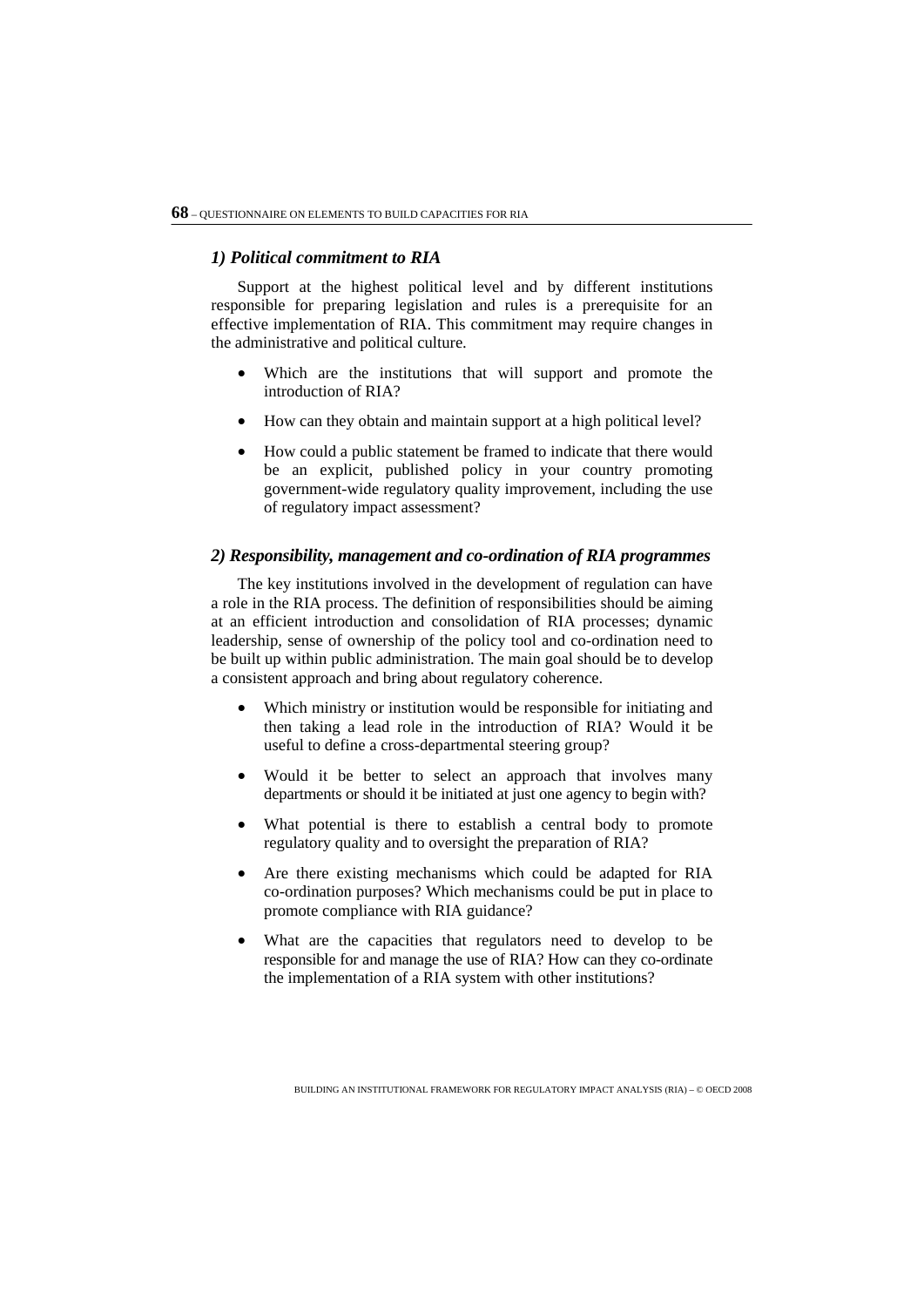# *3) Needed skills and training for regulators*

Conducting RIA requires technical skills for analysis, research and report preparation. Training and capacity building are thus important for the success of RIA implementation.

- Is training envisaged for officials intended to carry out impact assessment? If so, who could participate, would it be obligatory and how often would those training sessions take place?
- Is there a governmental or academic body which could supervise the establishment of such courses?
- Who are the persons who would need such training? How would training efforts be targeted, in the short and the long term?

# *4) The RIA model: structure and analytical method*

Two elements are considered here: the adoption of appropriate analytical methods and structuring the administrative processes for conducting RIA. The objective of an analytical method should be to analyse if the benefits of a policy proposal outweigh its costs. Depending on available capacities, skills, resources and objectives, a methodological approach should be developed and implemented. Possibilities for adapting existing policy processes to incorporate RIA should also be examined.

- What kind of policy processes already exist in your country that could be used as building blocks for integrating RIA? For example, are legal notes attached to legislative and regulatory proposals to justify the decisions? Are budget and environmental impact assessments prepared? If yes, what are the formal analytical methodologies already in place to carry them out?
- How could existing procedures for law drafting be adapted to commence the use of RIA? Which elements could be improved?

# *5) Data collection strategies*

Data is required to undertake robust analysis. As data are not always easy to collect, a systematic and functional approach is required to ensure its availability.

What would be the data needed to conduct RIA on the most significant regulatory proposals? Who would be responsible for ensuring the data collection? Would there be a need to engage experts for this task and if so where can they be searched?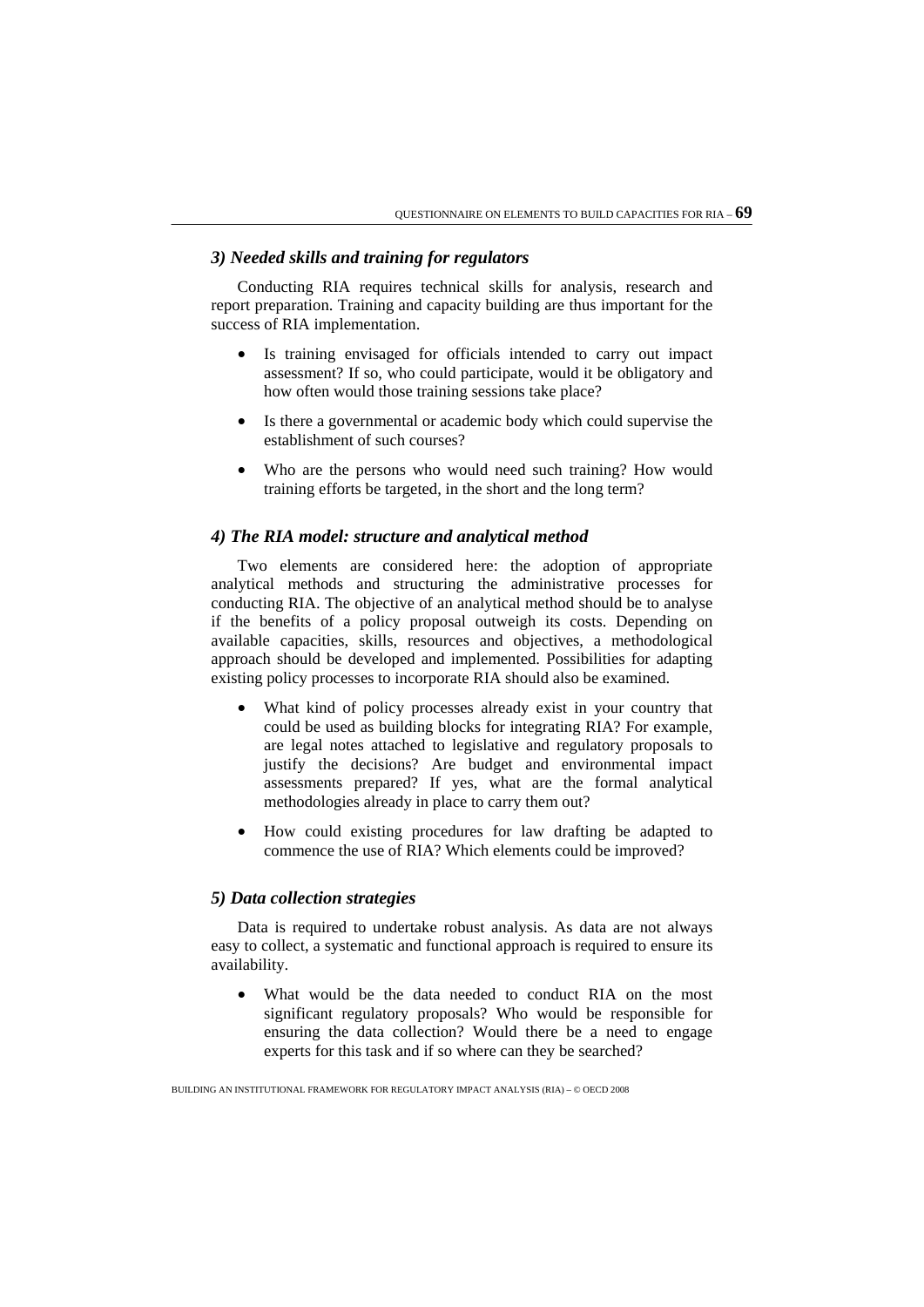• Is economic data available to undertake a quantitative analysis on costs and benefits of proposed regulation? Which institutions need to be consulted to provide such data?

## *6) Target RIA efforts and prioritisation*

The need to optimise limited resources suggests that policy makers should target RIA efforts toward proposals expected to have the largest impact on society, and ensure that all such proposals are subject to RIA scrutiny. Setting policy priorities will help to identify the areas which are likely to yield the greatest benefits through analysis.

- Which are the regulatory areas most in need of reform in your country? Which issues are listed in the priorities for regulatory policy?
- If impact assessment is to be introduced, where should it be appropriately targeted? (For example, stressing the impact on businesses and SMEs in particular?)
- If a RIA pilot exercise is to be carried out, which are the groups that will be directly affected?

## *7) RIA in the policy-making process: integration as early as possible*

In order to effectively provide valuable information for decision making, RIA needs to be integrated as early as possible in the regulatory process.

- In the current sequence of the legislative process in your country, what would be the most suitable timing to undertake RIA? What are the potential strategies for integrating RIA in the early stages of the regulatory process utilising existing policy-making initiatives?
- How can RIA make a relevant contribution to the decision-making process?
- Are there established mechanisms to facilitate communication between the different institutions involved in developing regulation?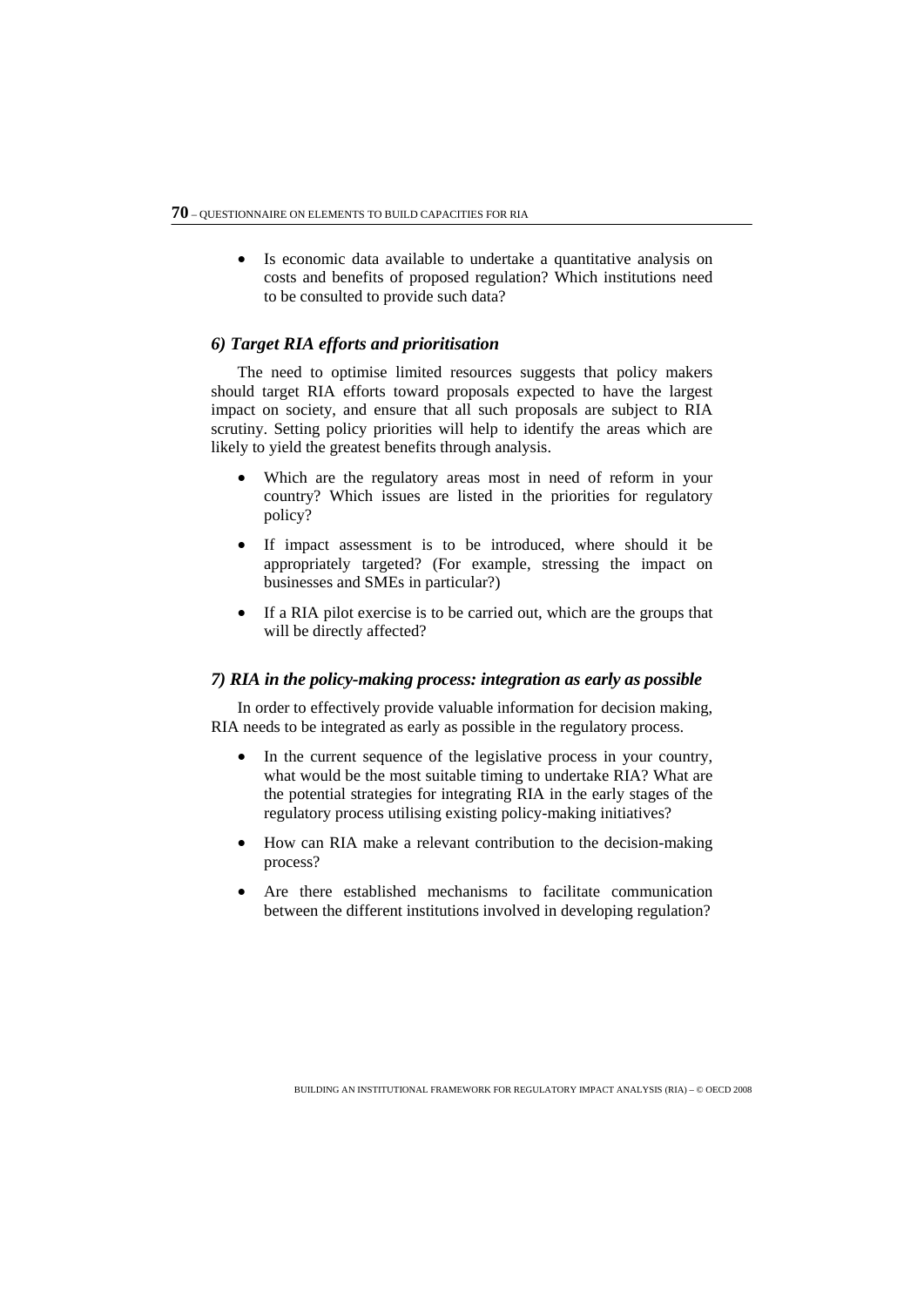# *8) Communicating the results*

RIA helps to define and measure the effects of different policy options, contributing to decision making. If its results are made public, RIA can also enhance the general understanding of a proposal, facilitate public participation and thus increase policy support. Communication mechanisms should be established and effectively targeted to all interested stakeholders.

- What is the audience for governmental publications dealing with public policy issues? How do you communicate the results of government action to the public?
- If a pilot exercise is to be carried out, how does the government plan to communicate the results of the exercise to the public?
- What means of communication do you think would be most useful and effective to disseminate the use of RIA and its results?

# *9) Consultation, participation and transparency*

RIA can only be legitimate and efficient if it is integrated into public consultation procedures. The systematic integration of stakeholders' views enhances RIA quality and data availability by incorporating comments from people that will be affected by the regulation. Compliance with regulation may also be improved by promoting stakeholders' understanding of the proposed regulation.

- Is consultation currently a part of the law-making process in your country? If yes, is it required by law?
- What forms of public consultation are used? Informal consultation? Public notice and invitation to comment? Public meeting, seminars and hearings?
- Are the right people involved in consultation activities? Does it include experts in relevant areas: representatives from other government departments and business representatives also affected by the proposed regulation?
- At what stages in the regulatory process is consultation undertaken? Prior to proposals being made? Prior to detailed proposals being made? After detailed proposals are made?
- Are the views of participants in the consultation process made public? If not, why?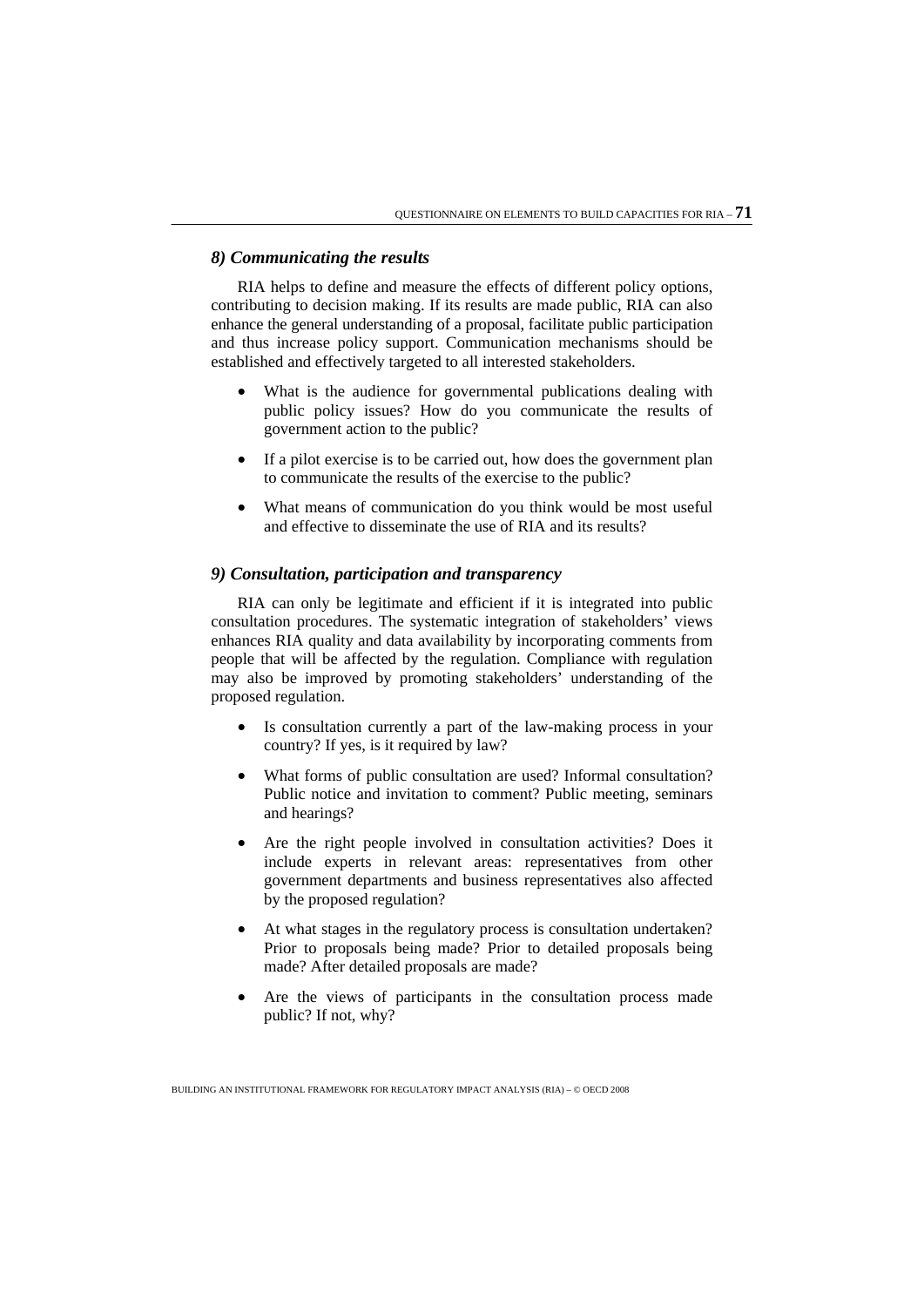## *10) Apply RIA to existing as well as new regulation*

In many cases, RIA is used to analyse new regulatory proposals. However, attempting to enforce new high-quality regulation in combination with existing lower-quality regulation may undermine the benefits that can be derived from using RIA. Therefore, consideration should also be given to adapting RIA to analyse existing regulation.

- Are regulatory quality requirements applied to the revision of the existing regulations?
- Are there programmes to review existing regulation? If so, who is responsible for the administration of these programmes?
- Do the revision procedures correspond to the principles for conducting RIA?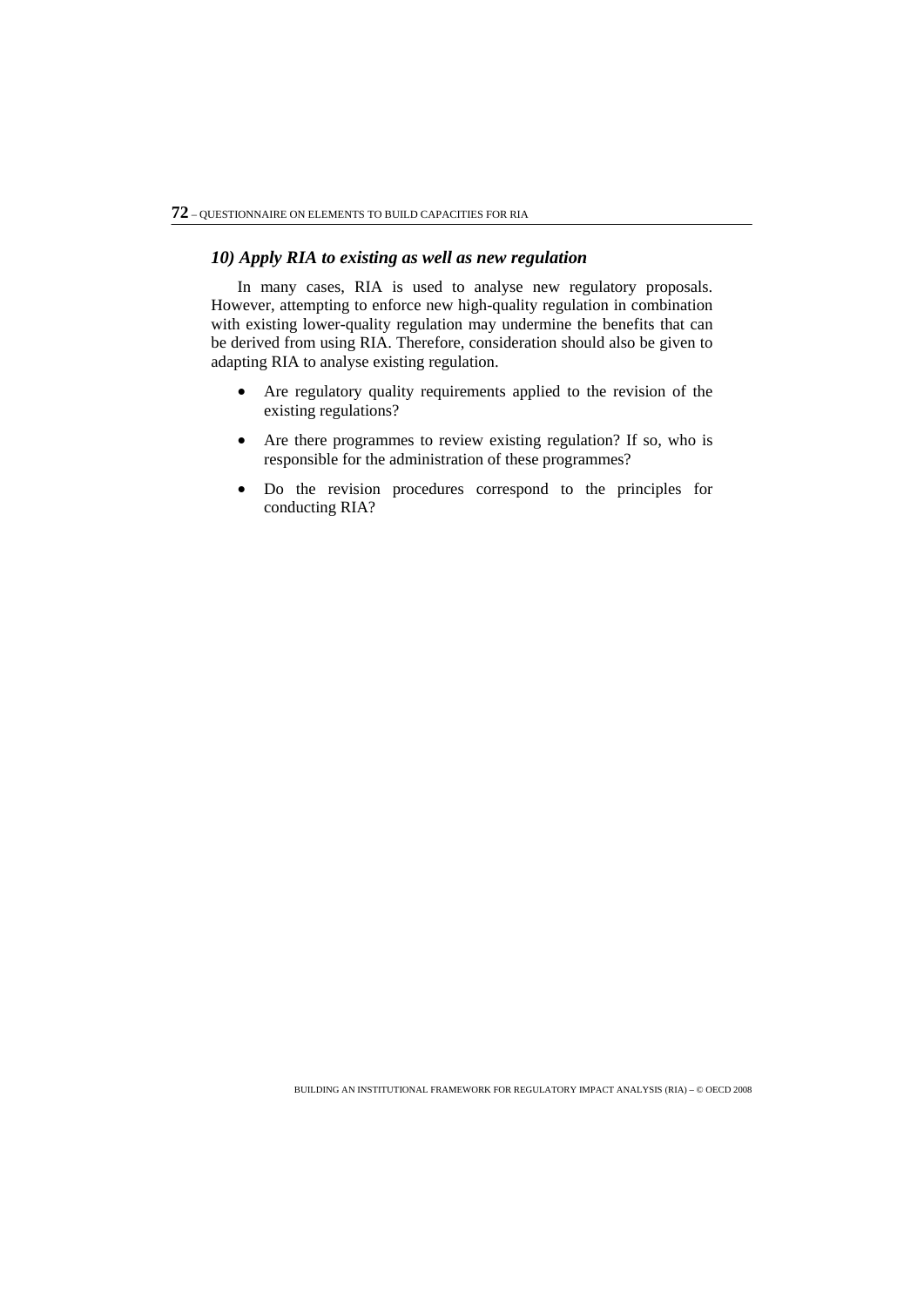## *Bibliography*

- Better Regulation Task Force (2000), *Protecting Vulnerable People*, UK (September).
- Borissova, Olga (ed.) (2004), *Implementation of Regulatory Impact Assessment. Best Practices in Europe*, Center for European Programmes, American University in Bulgaria, Sofia.
- Boyle, Richard (2005), *Regulatory Impact Analysis: Lessons from the Pilot Exercise*, CPMR Discussion Paper No. 31, Institute of Public Administration, Dublin.
- Cook, P., *et al*. (eds.) (2004), *Leading Issues in Competition, Regulation and Development*, Edward Elgar Publishing, Cheltenham, UK.
- Centre on Regulation and Competition (2004), *Regulatory Impact Assessment*, CRC Policy Brief Number 3, Institute for Development Policy and Management, University of Manchester, UK.
- Department of the Taoiseach (2005), *Report on the Introduction of Regulatory Impact Analysis*, Dublin.
- Enterprise Directorate-General (2002) *Business Impact Assessment Pilot Project Final Report – Lessons Learned and the Way Forward*, Enterprise Papers No. 9, European Commission, Belgium.
- Government of the Republic of Lithuania (2000), *Methodological Guide on Regulatory Impact Assessment*, Vilnius, Lithuania.
- Ferrand, David, Alan Gibson and Scott Hugh (2004), *"Making Markets Work for the Poor" An Objective and an Approach for Governments and Development Agencies*, ComMark Trust, South Africa.
- Ferris, Tom (2006), *Good RIA Practices in Selected EU States*, and *RIA Policy Co-ordination and Monitoring Aspects*, Conference: Regulatory Impact Assessment, organised by SIGMA, Ankara, 19-21 April.
- Jacobs, Scott (2006), *Current Trends in Regulatory Impact Analysis: The Challenges of Mainstreaming RIA into Policy-making*, Jacobs and Associates Inc.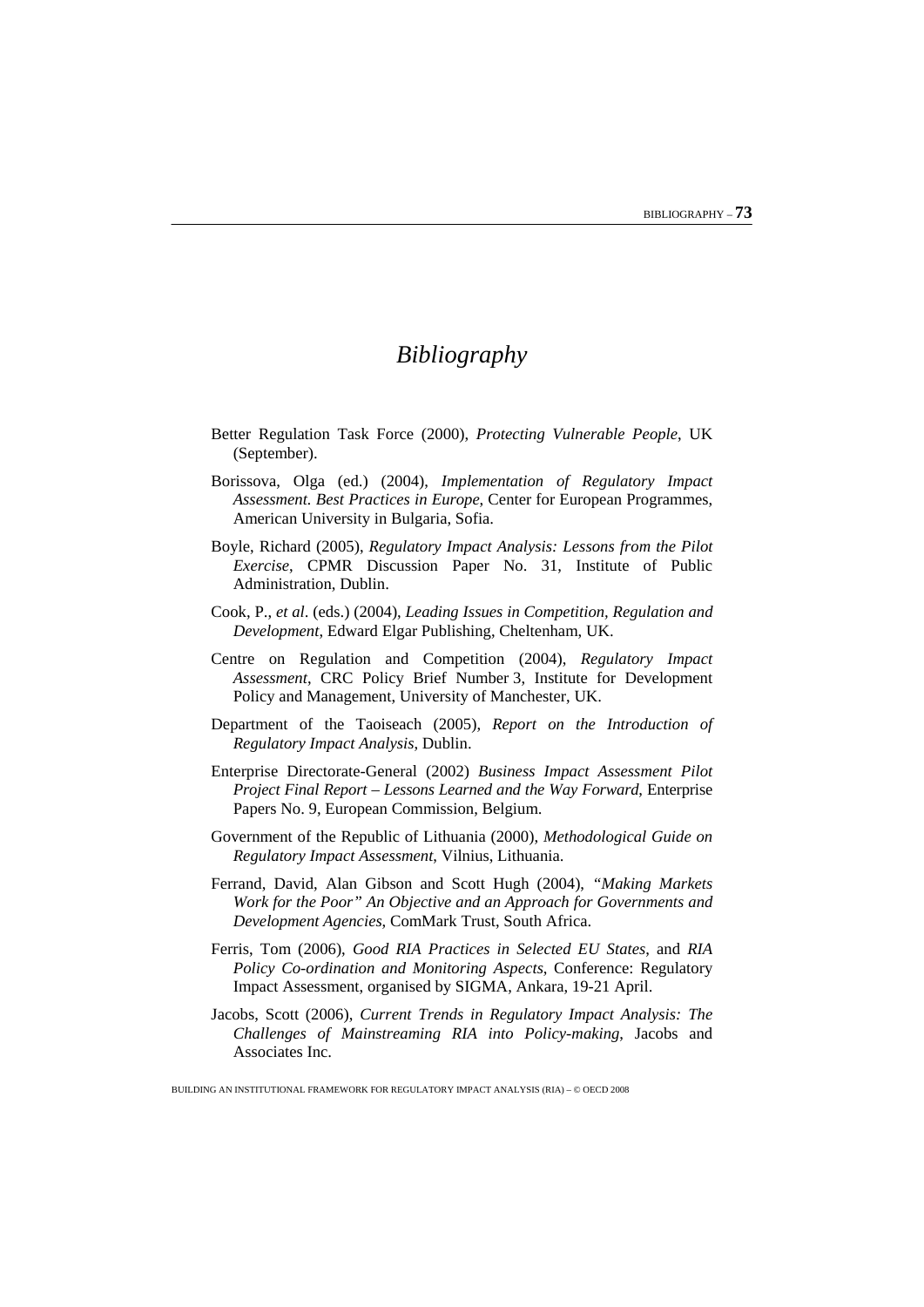- Keyworth, Tim and George Yarrow (2006), *Revising the Regulatory Impact Assessment: Response to the BRE's Consultation*, Regulatory Policy Institute, UK.
- Kirkpatrick, C. and D. Parker (2003), *Regulatory Impact Assessment: Developing its Potential for Use in Developing Countries*, Working Paper Series, No. 56, Centre on Regulation and Competition, Manchester, UK (July).
- Kirkpatrick, C., D. Parker and Y. Zhang (2003), *Regulatory Impact Assessment in Developing and Transition Economies: A Survey of Current Practice and Recommendations for Further Development*, Centre on Regulation and Competition, Institute for Development Policy and Management, University of Manchester, UK (November).
- Kirkpatrick, C. and D. Parker (2004), "Regulatory Impact Assessment and Regulatory Governance in Developing Countries," in *Public Administration and Development*, No. 24, pp. 333-344.
- Kirkpatrick, C. and Y. Zhang (2004), *Regulatory Impact Assessment in Developing and Transition Economies: A Survey of Current Practice*, Working Paper Series, No. 83, Centre on Regulation and Competition, Institute for Development Policy and Management, University of Manchester, UK (June).
- Ladegaard, Peter (2005), *Improving Business Environments Through Regulatory Impact Analysis – Opportunities and Challenges for Developing Countries*, paper prepared for the International Conference on Reforming the Business Environment, Cairo, Egypt, 29 November to 1 December.
- Levi-Faur, David (2004), *The Advance of the Regulatory State. Regulatory Reforms in the Arab World and Latin America Compared*, Working Series Paper, No. 69, Centre on Regulation and Competition, University of Manchester, UK (June).
- Martelli, Mario (2006), *Contribution to General Discussion*, Conference: Regulatory Impact Assessment, organised by SIGMA, Ankara, 19-21 April.
- Minogue, Martin and Ledivina Cariño (eds.) (2006), *Regulatory Governance in Developing Countries*, Edwaer Elgar Publishing, Cheltenham, UK.
- Nxele, Mike and Arun Thankom (2005), *Regulatory Impact on the Development of the Telecommunications Sector in East Africa: A Case Study of Kenya*, Paper No. 99, Centre on Regulation and Competition, University of Manchester, UK (March).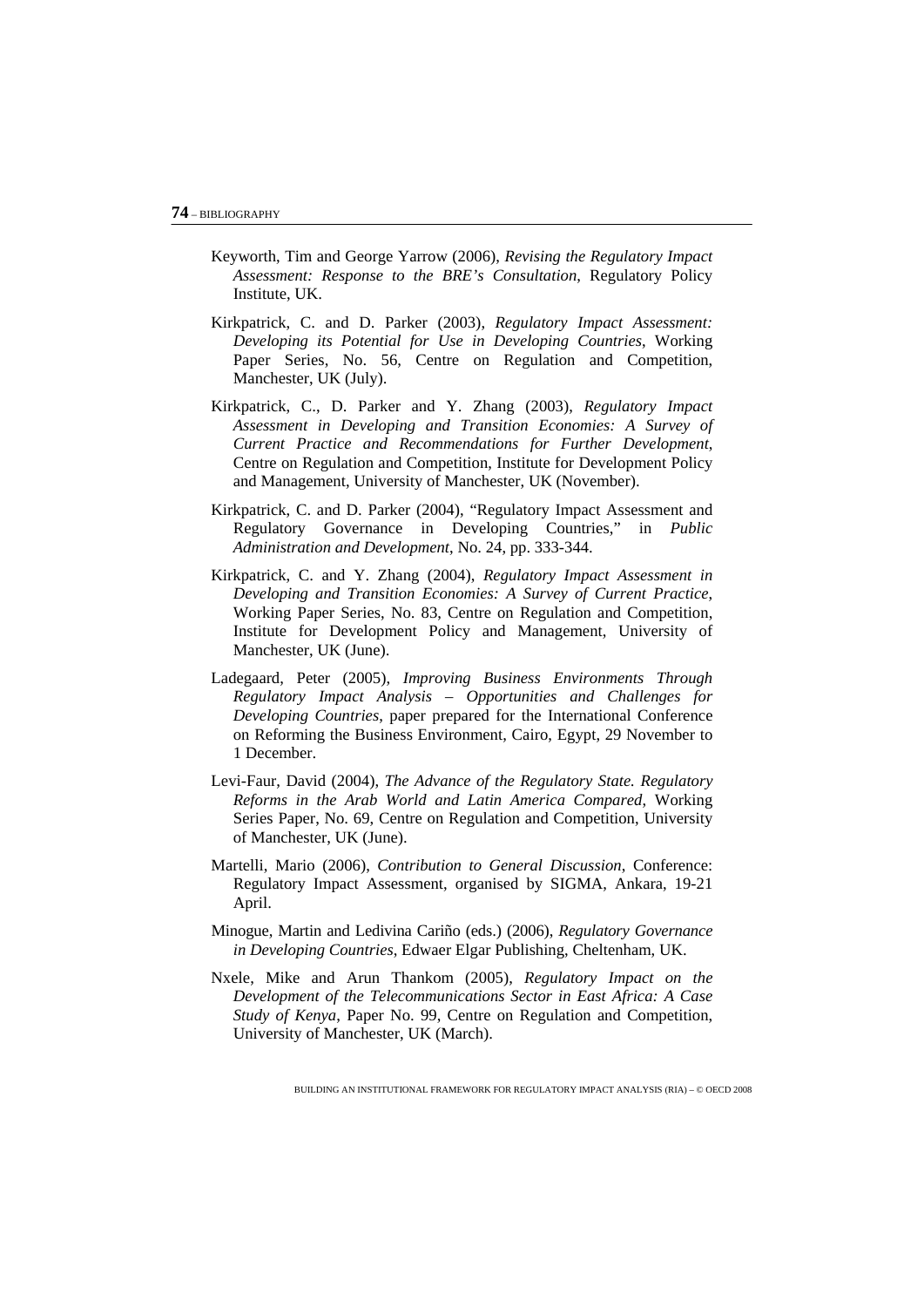- OECD (1995), *The 1995 Recommendation of the Council of the OECD on Improving the Quality of Government Regulation*, Paris.
- OECD (1997a), *Regulatory Impact Analysis: Best Practices in OECD Countries*, OECD, Paris.
- OECD (1997b), *OECD Report on Regulatory Reform*, OECD, Paris.
- OECD (2002), *Regulatory Policies in OECD Countries: From Interventionism to Regulatory Governance*, OECD, Paris.
- OECD (2003), *Maximising the Benefits of Regulatory Reform for Better Economic Performance*, SG/SGR(2003)7, Paris.
- OECD (2004a), *Building Capacity for Regulatory Quality: Stocktaking Paper*, OECD, Paris.
- OECD (2004b), *Regulatory Impact Analysis (RIA) Inventory*, note prepared by the OECD Secretariat for the Public Governance Committee meeting, OECD, Paris, April.
- OECD (2004c), *Taking Stock of Regulatory Reform: A Multidisciplinary Synthesis*, Paris.
- OECD (2004d), *Regulatory Performance: Ex-Post Evaluation of Regulatory Tools and Institutions*, paper prepared for the Working Party on Regulatory Management and Reform, Paris, available at: http://www.oecd.org/dataoecd/32/52/34227774.pdf.
- OECD (2005), *OECD Guiding Principles for Regulatory Quality and Performance*, Paris.
- OECD (2005a), *APEC-OECD Integrated Checklist on Regulatory Reform: Final Draft*, OECD, Paris, available at: www.oecd.org/dataoecd/41/9/34989455.pdf.
- OECD (2005b) *Regulatory Impact Analysis in OECD Countries. Challenges for Developing Countries*, Paris, OECD, available at: www.oecd.org/dataoecd/5/21/36785432.pdf.
- OECD (2006a), *Quality Indicators of Regulatory Management Systems*, GOV/PGC/REG(2006)12, Occasional Paper Draft, Paris.
- OECD (2006b), *Determinants of Quality in Regulatory Impact Analysis*, GOV/SG(2006)3, Paris.
- OECD (2006c), *Policy Brief on Tools to Initiate RIA*, Paris, OECD, available at: www.oecd.org/dataoecd/45/57/38403686.pdf.
- OECD (2007a), *Institutional Options for Competition Assessment*, DAF/COMP(2007)7, Paris.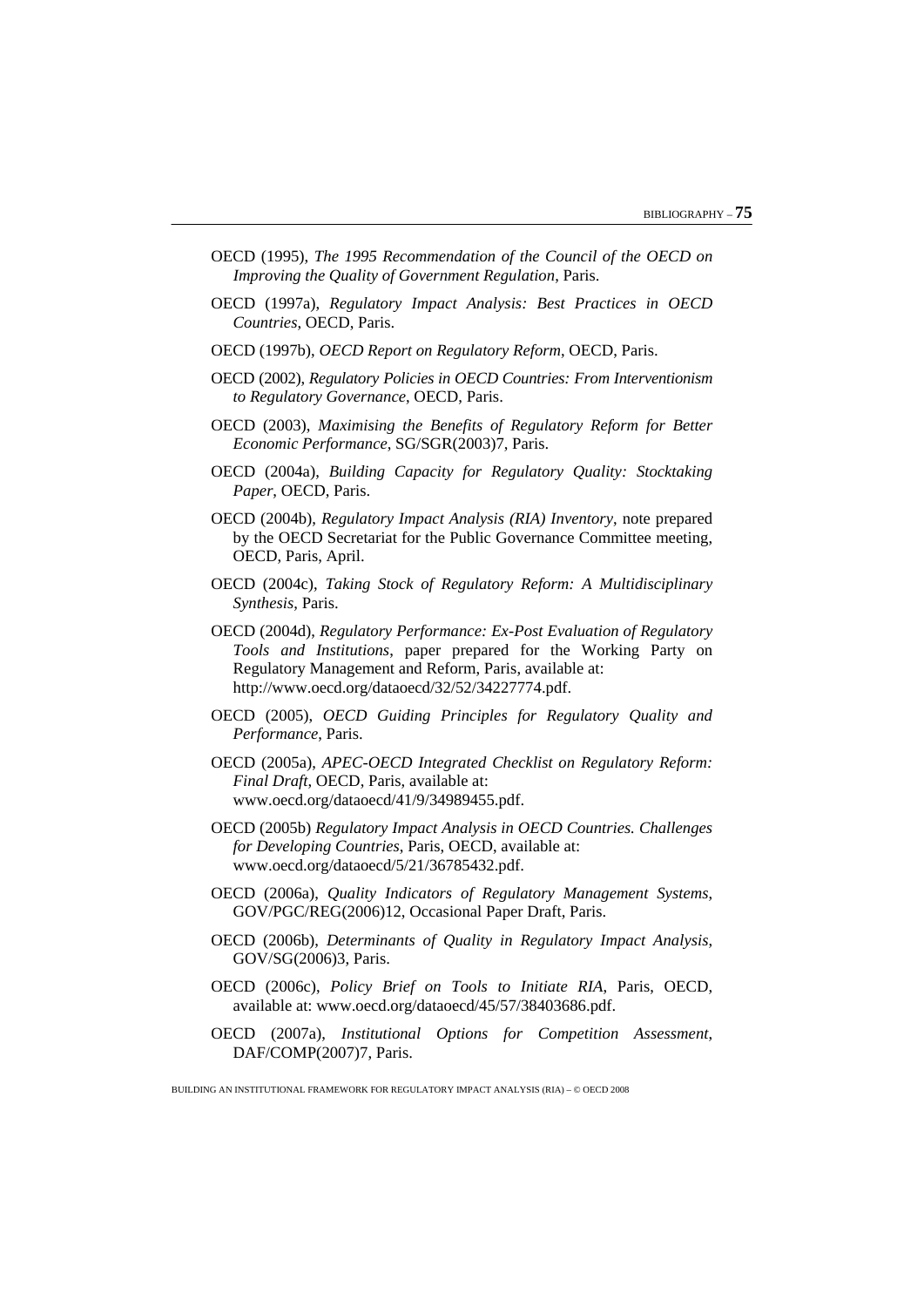- OECD (2007b), *Integrating Competition Assessment into Regulatory Impact Analysis*, DAF/COMP(2007)8, Paris.
- OECD (2007c), *Methodological Guidance and Frameworks for RIA*, GOV/PGC/REG(2007)8, Paris.
- OECD (2007d), "Indicators of Regulatory Management Systems", *OECD Working Papers on Public Governance*, 2007/4, OECD Publishing.
- OECD (2008), *Competition Assessment Toolkit, Version 1.0*, see DAF/COMP(2007)5, DAF/COMP(2007)6, DAF/COMP(2007)7 and DAF/COMP(2007)8, or for an integrated version of the Toolkit papers, www.oecd.org/competition/toolkit.
- OECD (2008a), *Regulatory Impact Analysis A Tool for Policy Coherence*, Paris, forthcoming.
- Ogus, Anthony (2004), *The Importance of Legal Infrastructure for Regulation (and Deregulation) in Developing Countries*, Working Paper Series, No. 65, Centre on Regulation and Competition, Institute for Development Policy and Management, University of Manchester, UK (June).
- Productivity Commission (2004), *Regulation and its Review 2003-04*, Annual Report Series, Canberra, Australia.
- Radaelli, C.M. (2001), *The Politics of Regulatory Impact Analysis: What are the Lessons to Learn?*, Bradford University, UK, paper delivered to the international seminar on Regulatory Impact Analysis: Methodology and Policy Issues, Rome, Dipartimento Funzione Pubblica della Presidenza del Consiglio dei Ministri, 15 June 2001.
- Radaelli, C.M. (2004), *How Context Matters: Regulatory Quality in the European Union*, available from www.psa.ac.uk/cps/2004/Radaelli.pdf.
- United Kingdom Government (2006), *Regulatory Impact Assessment Guidance*, Cabinet Office Better Regulation Executive, available at: [http://www.cabinetoffice.gov.uk/regulation/ria/ria\\_guidance/index.asp.](http://www.cabinetoffice.gov.uk/regulation/ria/ria_guidance/index.asp)
- Van Humbeeck, Peter (2007), *Best Practices in Regulatory Impact Analysis: A Review of the Flemish Region in Belgium*, Working Paper, Social Economic Council of Flanders (SERV) (February).
- Welch, Darren and R. Waddington (2005), *Introducing Regulatory Impact Assessment in Developing Countries: The Case of Uganda*, Bannock Consulting, London.
- Working Group IV of the OECD Good Governance for Development (GfD) in Arab Countries Initiative, all presentations and background documentation are available at www.oecd.org/mena/governance.